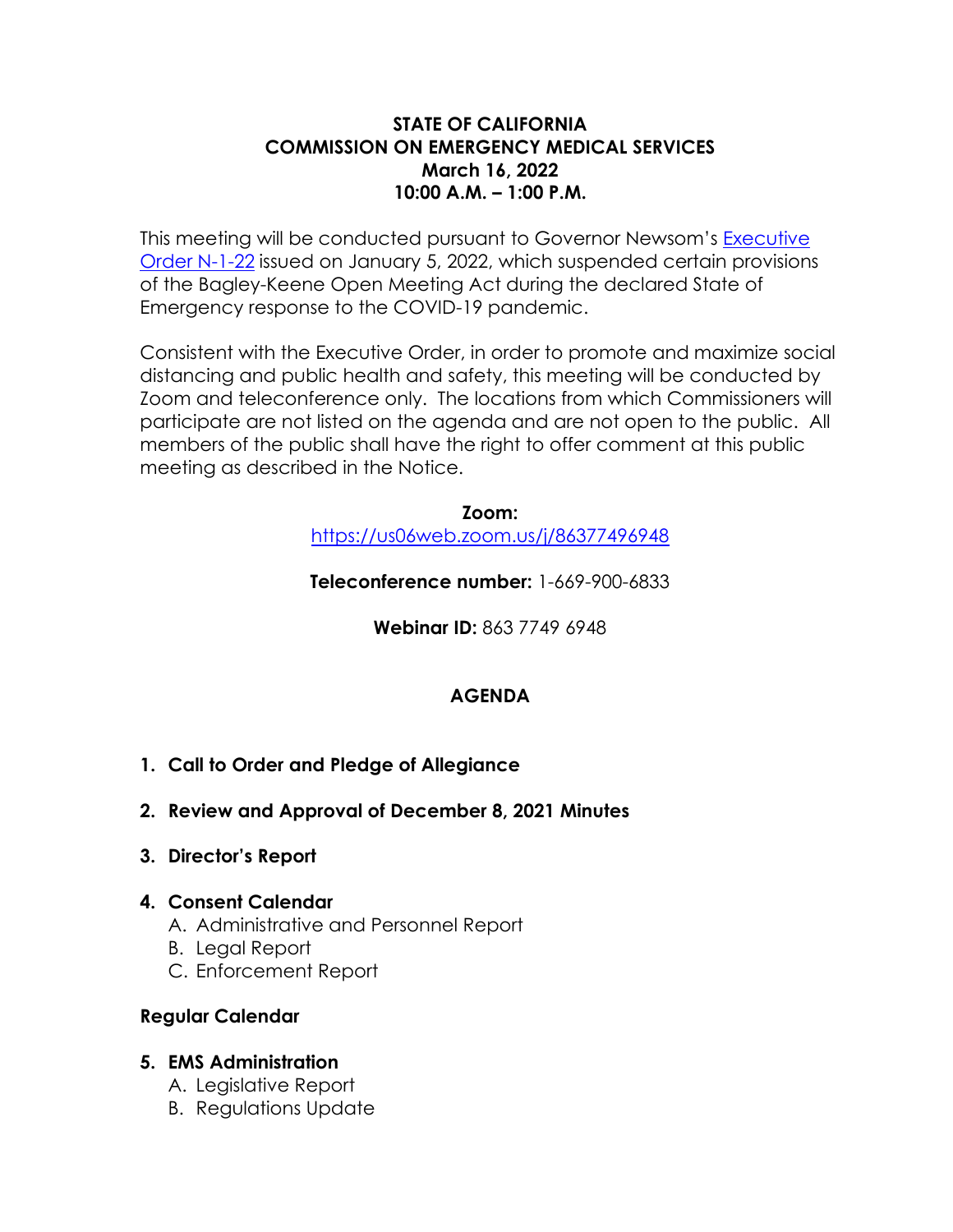Commission on Emergency Medical Services March 16, 2022 Agenda Page 2

- a. Community Paramedicine and Triage to Alternate Destination Regulation Development Update
- C. [California EMS System Strategic Planning Advisory Committee](#page-25-0)

## **6. [EMS Systems](#page-27-0)**

A. [Ambulance Patient Offload Time Update](#page-27-0)

# **7. [EMS Response to Behavioral Health Patients](#page-33-0)**

A. [Behavioral Health Surveys](#page-33-0) 

## **8. [EMS Personnel](#page-36-0)**

- A. [Alameda EMS Corps Presentation](#page-36-0)
- B. [Labor & Workforce Development Agency](#page-38-0) Presentation on the Governor's Budget

## **9. [Disaster Medical Services Division](#page-39-0)**

A. [State Medical Response Update](#page-39-0)

- **[10. Election of Officers](#page-42-0)**
- **11. Items for Next Agenda**
- **12. Public Comment**
- **13. Adjournment**

**A full agenda packet will not be provided at the meeting; however, you can print a full packet, including the agenda from the Department's website at [www.emsa.ca.gov.](http://www.emsa.ca.gov/)** This event will be held in an accessible facility. Individuals with disabilities requiring auxiliary aids or services to ensure accessibility such as language interpreting, assisted listening device, materials in alternate formats or other accommodation, should contact Zoë Jones at [executive.assistant@emsa.ca.gov,](mailto:executive.assistant@emsa.ca.gov) no less than 7 days prior to the meeting.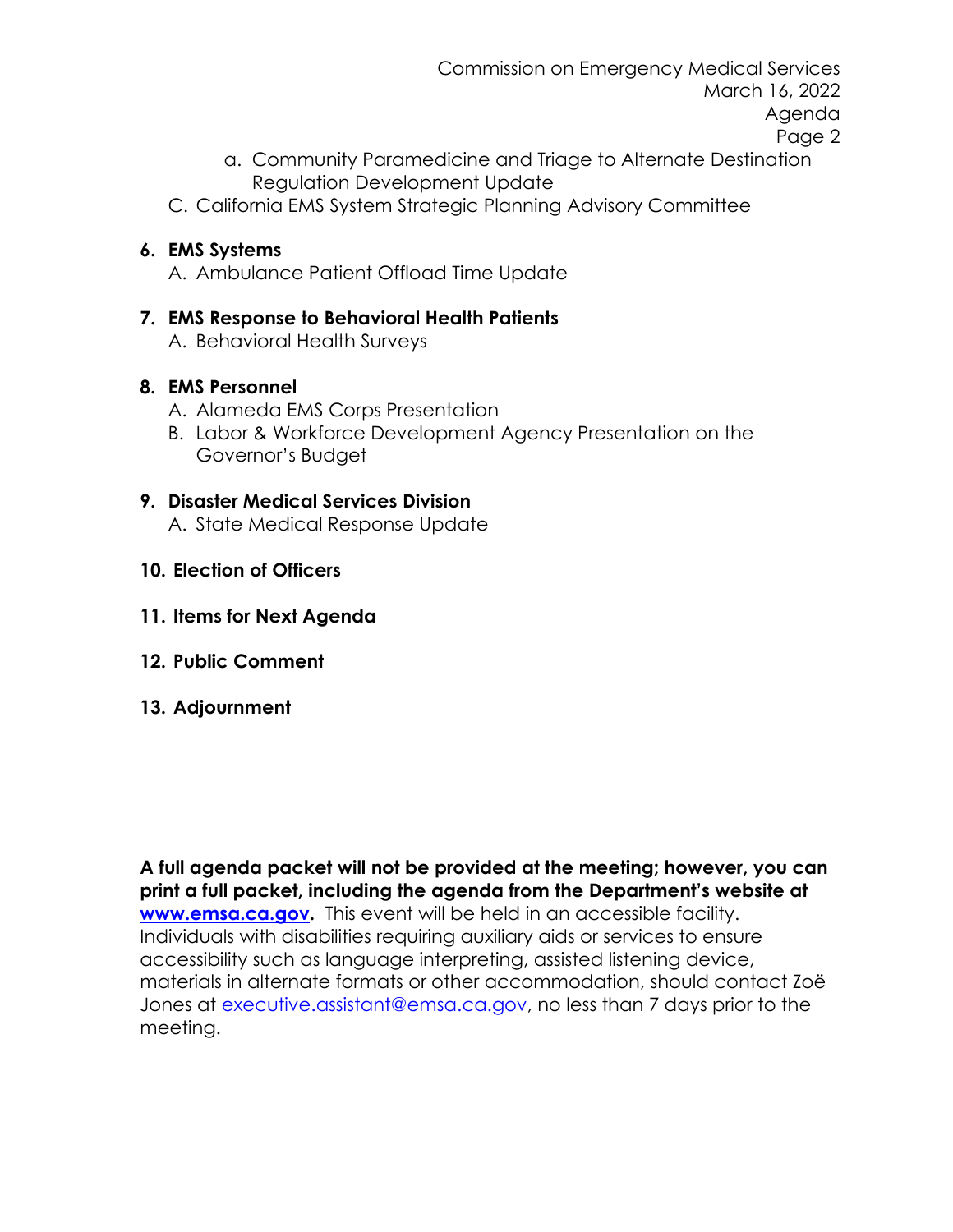<span id="page-2-0"></span>10901 GOLD CENTER DR., SUITE 400 RANCHO CORDOVA, CA 95670 (916) 322-4336 FAX (916) 324-2875



### **COMMISSION ON EMERGENCY MEDICAL SERVICES**

#### **QUARTERLY MEETING**

| MEETING DATE: March 16, 2022 |                                                 | <b>ITEM NUMBER: 2</b> |
|------------------------------|-------------------------------------------------|-----------------------|
| SUBJECT:                     | Review and Approval of December 8, 2021 Minutes |                       |
| PRESENTER:                   | Atilla Uner<br>Chair, Commission on EMS         |                       |
| CONSENT:                     | ACTION: X                                       | INFORMATION:          |

### **RECOMMENDATION**

Approve the meeting minutes from the December 8, 2021, Commission on Emergency Medical Services (EMS) Meeting.

#### **FISCAL IMPACT**

None

### **SUMMARY**

The prior meeting of the Commission on EMS occurred December 8, 2021. Each Commission on EMS meeting is transcribed by a third-party vendor. That vendor also drafts meeting minutes, which summarize what is said during the meeting. Those draft minutes are then edited by the Emergency Medical Services Authority (EMSA) to ensure accuracy and completion.

The Commission on EMS may request modifications to the meeting minutes or may approve the version of the minutes included in this agenda item.

### **ATTACHMENT(S)**

Minutes of Teleconference Meeting: Wednesday, December 8, 2021.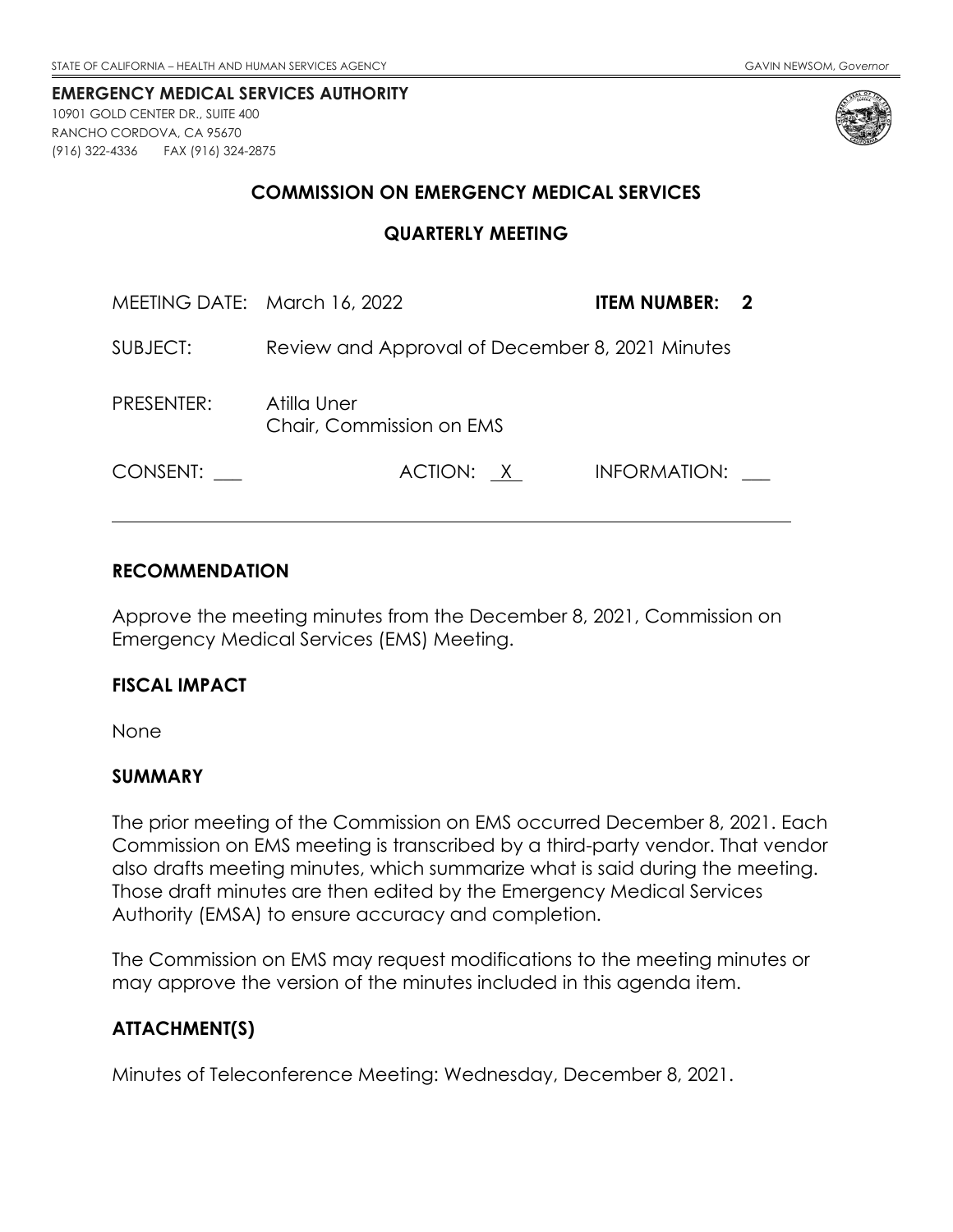### **STATE OF CALIFORNIA COMMISSION ON EMS**

### **Minutes of Teleconference Meeting Wednesday, December 8, Zoom Call-In Number 669-900-6833; Code 810 2449 6375**

## **COMMISSIONERS PRESENT:**

Steve Barrow, Sean Burrows, Curtis Brown, James Dunford, M.D., Thomas Gautreau, M.D., Thomas Giandomenico, Nancy Gordon, James Hinsdale, M.D., Lydia Lam, M.D., Ken Miller, M.D., Ph.D., Jodie Pierce, Karen Relucio, M.D., Paul Rodriguez, Carole Snyder, Jim Suver, Kristin Thompson, Atilla Uner, M.D., Todd Valeri, and Kristin Weivoda

## **COMMISSIONERS ABSENT:**

None

## **EMS AUTHORITY STAFF PRESENT:**

Elizabeth Basnett, Louis Bruhnke, Sergy El-Morshedy, Hernando Garzon, M.D., Kent Gray, Craig Johnson, Zoë Jones, Kim Lew, Jennifer Lim, Steven McGee, Tom McGinnis, and Lou Meyer

## **AUDIENCE PRESENT (partial list):**

Mike Dayton, Assembly Committee on Emergency Management Kristi Koenig, EMS Medical Director, San Diego County Sheree Lowe, California Hospital Association Dave Magnino, National EMS Memorial Bike Ride/Muddy Angels Justin Matsushita, Santee Fire Department

## **1. CALL TO ORDER AND PLEDGE OF ALLEGIANCE**

Chair Atilla Uner, M.D., called the teleconference meeting to order at 10:12 a.m. Nineteen Commissioners were present. He led the Pledge of Allegiance and reviewed the meeting protocols and meeting agenda.

## **2. REVIEW AND APPROVAL OF SEPTEMBER 22, 2021, MINUTES**

**Action: Commissioner Hinsdale moved approval of the September 22, 2021, Commission on Emergency Medical Services Meeting Minutes as presented. Commissioner Snyder seconded. Motion carried unanimously with no abstentions.**

## **3. DIRECTOR'S REPORT**

**A. EMSA Program Updates**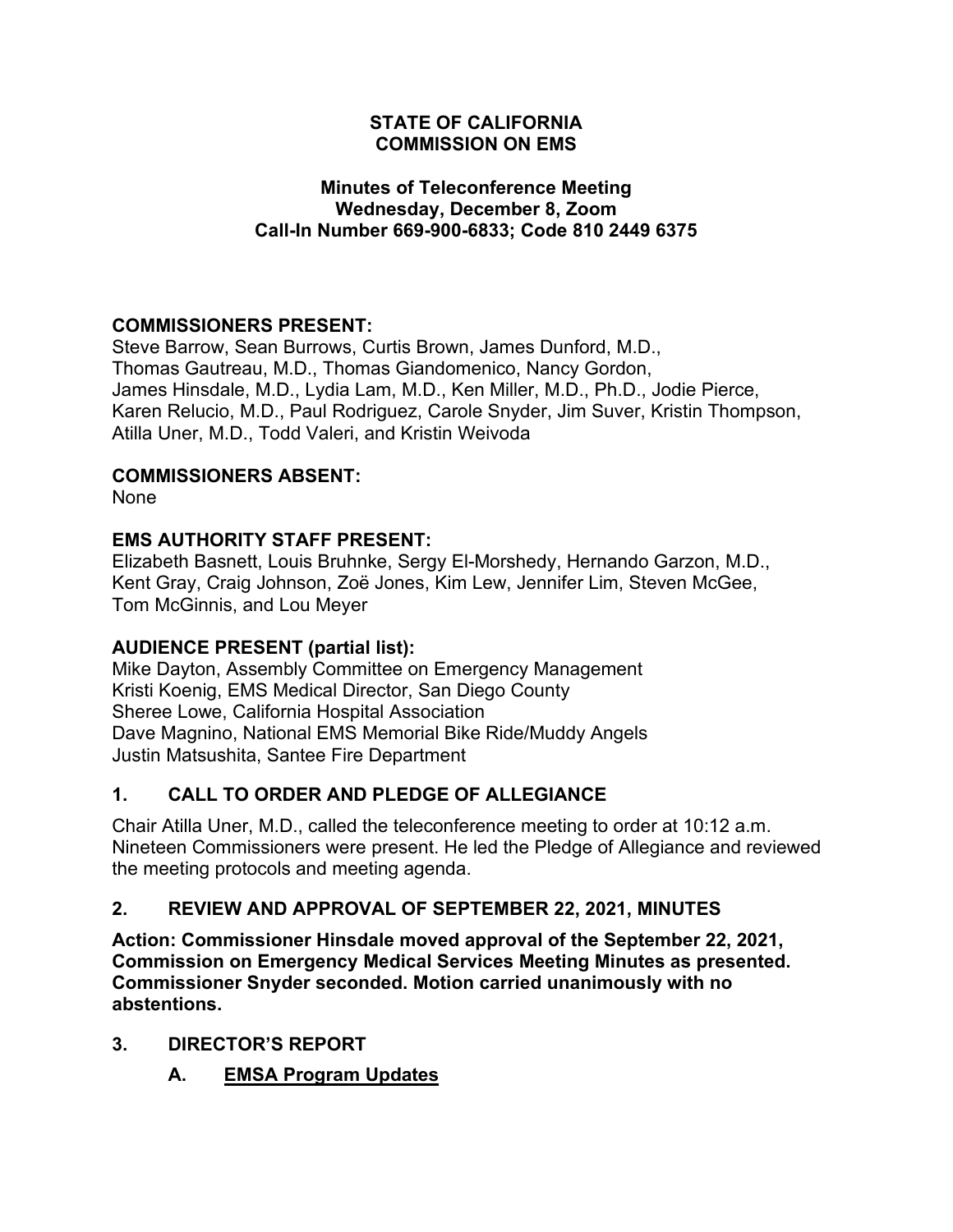Elizabeth Basnett, Acting Director, provided an overview of her background, her role at Agency, and the EMS Authority vision for 2022. She reviewed the three goals for 2022: data and technology; partnerships and service orientation, and strategic planning.

Hernando Garzon, M.D., Medical Director, provided an overview of the status of health care in California and what the EMS Authority has been doing to support and assist during the COVID-19 surge.

### **4. CONSENT CALENDAR**

- **A. Administrative and Personnel Report**
- **B. Legal Report**
- **C. Enforcement Report**

**Action: Commissioner Gordon moved approval of all items on the consent calendar. Commissioner Relucio seconded. Motion carried unanimously with no abstentions. The item was noted and filed.**

## **REGULAR CALENDAR**

## **5. EMS ADMINISTRATION**

## **A. Legislative Report**

Sergy El-Morshedy, Legislative Coordinator, summarized the EMSA 2021 Legislative Summary of the bills currently being tracked and analyzed by staff, which was included in the meeting packet and posted on the website.

## **Discussion**

Commissioner Barrow asked how Assembly Bill (AB) 450 changed the Commission's authority to have a separate board for appeals or licensure issues.

Steven McGee, Counsel, stated, prior to AB 450, proposed decisions rendered by an administrative law judge went to the director of the EMS Authority for acceptance, modification, or rejection. The Paramedic Disciplinary Review Board will now review those decisions and determine whether to accept, modify, or reject them and send them back to the Office of Administrative Hearings.

Commissioner Gautreau asked about the makeup of this board and whether that is mandated in legislation.

Mr. El-Morshedy stated the seven-member board will be made up one Californialicensed physician whose primary practice is emergency medicine, four members will be field paramedics with not less than five years of experience working as a paramedic for an ALS provider, and two members shall be public members with no pecuniary interest in the provision of EMS and are not employed in EMS or licensed by the EMSA.

Commissioner Barrow asked about the appointing authority.

Mr. El-Morshedy stated it is a mix of the Governor and the Legislature.

Public Comment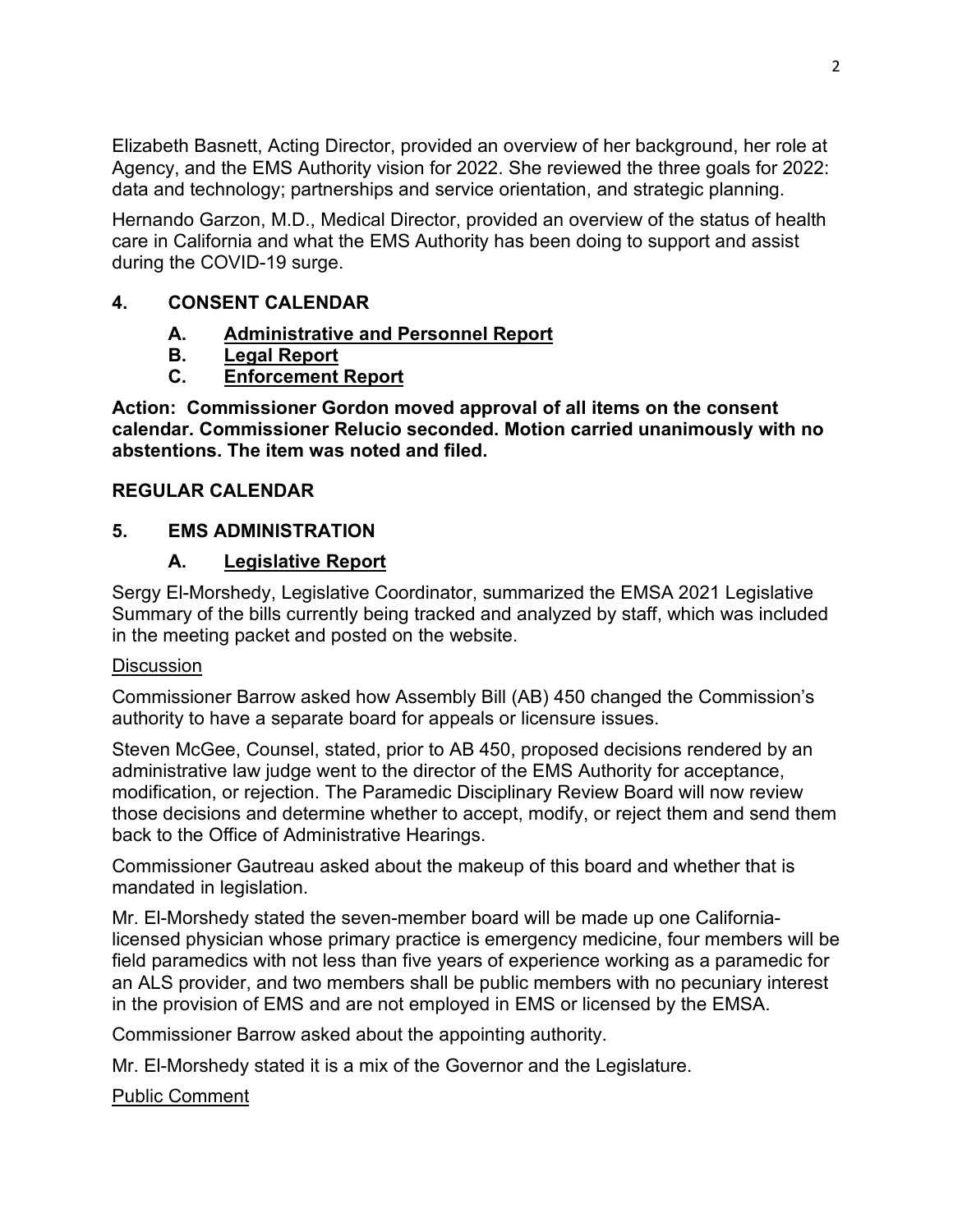No public comment.

## **B. Regulations Update**

Kent Gray, Regulations Manager, reviewed the Regulations Update of the regulations being promulgated, which was included in the meeting materials.

## Public Comment

No public comment.

## **6. EMS RESPONSE TO BEHAVIORAL HEALTH PATIENTS**

Chair Uner reviewed the background and details on the recommendations made by the Subcommittee on Behavioral Health, which were included in the meeting materials. The Subcommittee recommendations were as follows:

- 1. The topic of behavioral health in EMS becomes a standing agenda item for discussion at Quarterly Commission on EMS Meetings. This is not to be part of the Consent Calendar.
- 2. The Commission on EMS recommends the joint position paper Clinical Care and Restraint of Agitated or Combative Patients by Emergency Medical Services Practitioners as a guiding principle for local emergency medical services agencies (LEMSAs), from which to create (or modify) policies and procedures.
- 3. The Commission requests EMSA to survey the LEMSAs regarding their current protocols and procedures for behavioral health responses.

Chair Uner noted that LEMSAs are already taking action to introduce extensive substance use and mental health response protocols in response to Recommendation 2. He stated data from the survey to the LEMSAs, as per Recommendation 3, will be reported at the next meeting.

Louis Bruhnke, Chief Deputy Director, confirmed that the survey was sent to the President of the Emergency Medical Services Administrators' Association of California (EMSAAC) yesterday for distribution to EMSAAC members. Responses to the survey will be returned to staff within the next two to three weeks.

## Public Comment

Jennifer Lim, Deputy Director, read a comment from Dr. Kristi Koenig, EMS Medical Director, San Diego County and former Commissioner, from the Chat section. Dr. Koenig asked for the names of the drugs being moved from local optional scope to scope of practice and about the date the move will take place.

Kent Gray stated the drugs are acetaminophen, ketorolac, ketamine, and tranexamic acid (TXA). He stated the regulations package will be sent to the control agency early next year. The regulations should be in place around spring of next year.

## **7. SOBERING CENTERS AND CalAIM**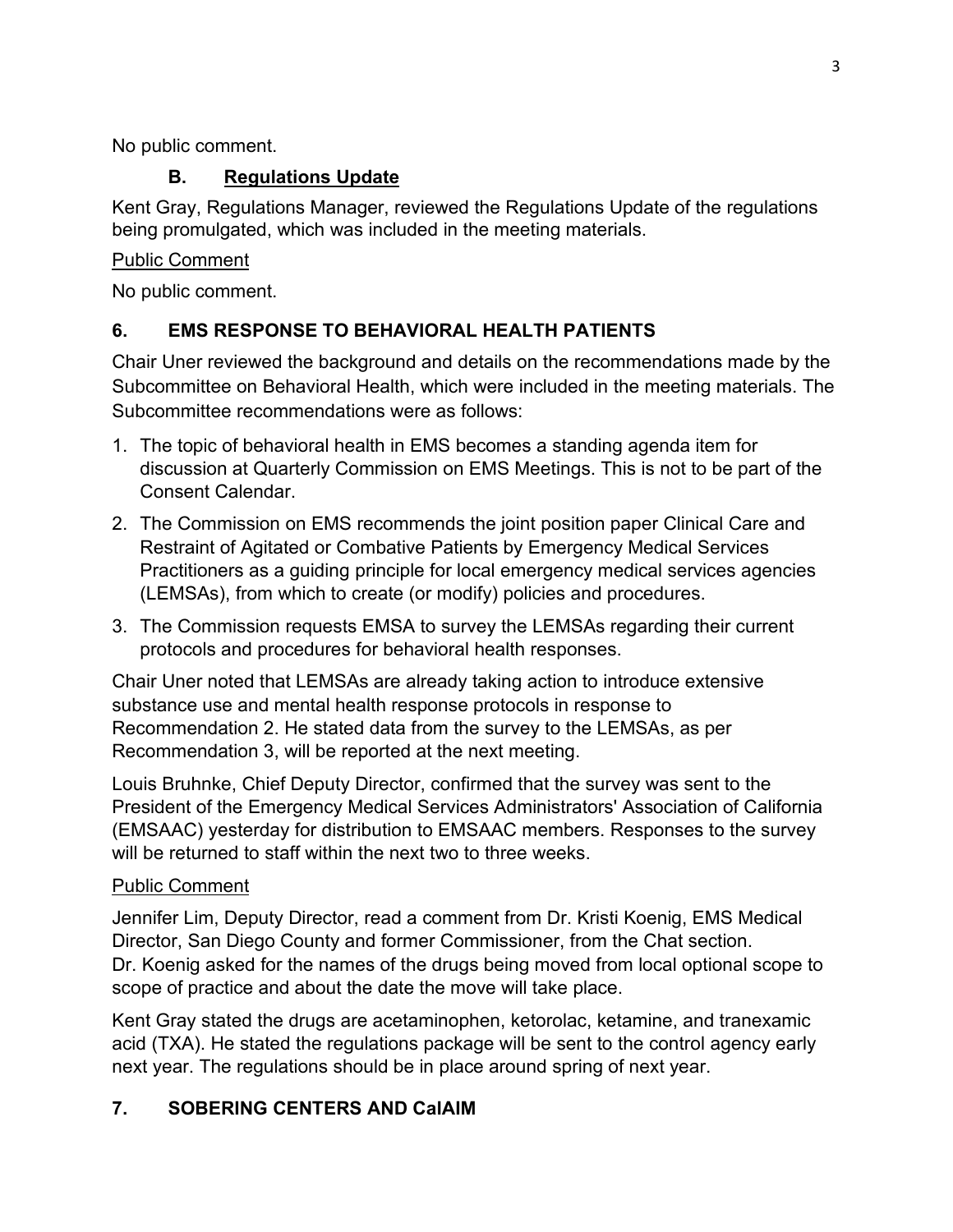Commissioner Dunford provided an overview of the Department of Health Care Service's (DHCS) California Advancing and Innovating Medi-Cal (CalAIM) Initiative, which designates sobering centers as one of 14 reimbursable, nontraditional services to transform and strengthen Medi-Cal. A Staff Report on sobering centers was included in the meeting materials, and a link to the Medi-Cal In Lieu of Services (ILOS) Policy Guide put out by the DHCS was posted in the Chat section.

Commissioner Dunford noted that the CalAIM Initiative will correlate well with the new alternate destination regulations. Beginning as early as January 1, 2022, the initiative will potentially impact LEMSAs in that it will provide the opportunity for communities to partner with sobering centers to coordinate care and services across a range of care to reduce emergency department visits and hospitalizations.

Commissioner Dunford stated Assembly Bill (AB) 1544 focused on bringing patients to more appropriate destinations. CalAIM incentivizes insurance companies to provide alternate destination services, which will require LEMSA participation. It is important to understand how EMS will fit into the reimbursement process of bringing patients to alternate destinations.

#### **Discussion**

Commissioner Miller stated the proposed regulations include a high-level definition of a sobering center. He suggested looking at the regulations to consider how that definition affects the options, since not all sobering centers will be eligible.

Commissioner Dunford agreed that the definition of a sobering center is complicated. A sobering center in one community may not be what is needed in another. Flexibility is key. He stated in addition to EMS bringing individuals to sobering centers, the CalAIM Initiative also imagines emergency departments transferring individuals to sobering centers after medical clearance to help navigate them to treatment.

Commissioner Barrow stated the need to consider the special requirements of rural clinics and hospitals. There are increased costs in rural areas. He stated the need for an elevated cost recovery for providers such as EMS transport systems in rural areas. Also, there are few sobering centers in rural areas. He suggested allowing individuals to cross jurisdictions that are using community paramedicine to get to those more isolated sobering centers in the rural areas.

Chair Uner agreed it is important to consider the rural areas and their unique geographic and budgetary challenges.

### Public Comment

No public comment.

### **8. EMS PERSONNEL**

## **A. AB 2293 EMT Denial Report - Reporting Year: 2020**

Kim Lew, Chief of the EMS Personnel Division, stated AB 2293 went into effect in 2019 and requires the EMS Authority to collect initial EMT and advanced EMT (AEMT) certification, age, gender, ethnicity, and criminal history data from California's 68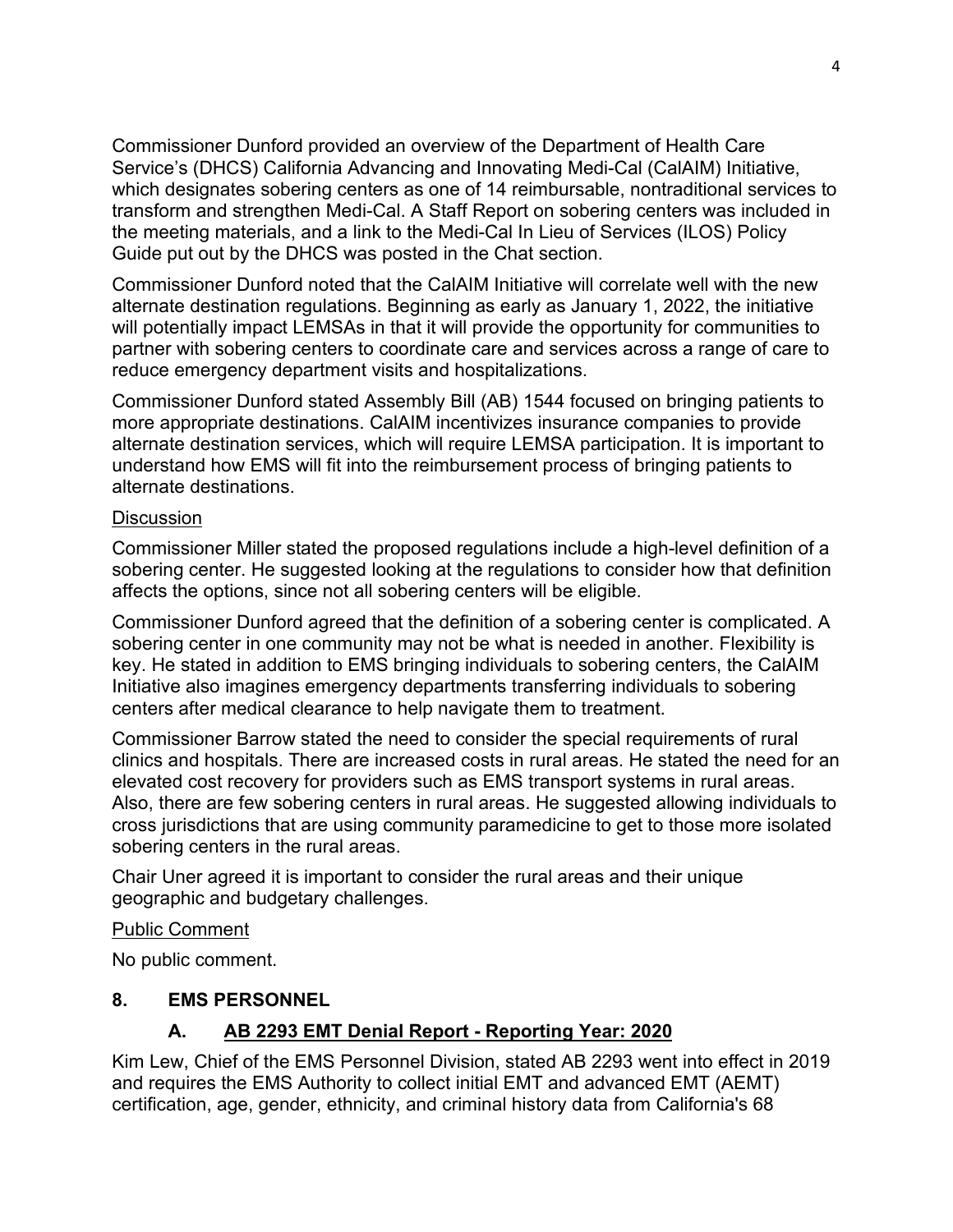certifying entities and to annually report to the Commission and the Legislature the extent to which prior criminal history may be an obstacle to certification as an EMT or AEMT. The EMS Authority's second report for the calendar year of 2020 was included in the meeting materials. She noted that the EMS Authority found minimal correlation between age, gender, ethnicity, or criminal history and the approval or denial of EMT and AEMT certifications.

#### **Discussion**

Chair Uner asked about the restrictions for applicants that were restricted but certified.

Chief Lew stated it was typically probation for one to three years.

Commissioner Barrow asked about details of a criminal background check.

Chief Lew stated the legislation did not provide the level of detail to require specific criminal record information.

Chair Uner asked if the criminal history of those who were denied certification is known.

Chief Lew stated not at this time as it was not a required data element.

Vice Chair Burrows asked if there is a correlation to juvenile criminal history.

Chief Lew stated it is completely separate. Juvenile records are typically sealed.

Commissioner Dunford asked if there is a way to learn if individuals have been denied certification who have previously been through training and have fought fires in California.

Chief Lew stated there currently is no means of collecting that type of data.

Commissioner Gautreau stated there is no way to predict whether a potentially relatively minor youthful offense is going to result in candidates being denied certification. It also makes it difficult for the schools to know whether or not they should accept a candidate.

Chief Lew agreed and stated it is difficult to predict if someone will be accepted by a certifying entity or not. Also, individuals tend to try other certifying entities if they are denied due to differing requirements among the jurisdictions.

Chair Uner asked if candidates must divulge that they were denied by another certifying agency.

Chief Lew stated all certifying entities are expected to update the Share my License licensure and certification system as part of the certification process, where the disciplinary history should be placed, including the action of a denial in that particular jurisdiction.

Commissioner Barrow asked if EMSAAC OR the EMS Directors Association of California (EMDAC) has seen problems with variation across jurisdictions and how they deal with it.

Commissioner Miller, an EMDAC representative, stated his LEMSA strives to be consistent on the various conditions for licensure. It has been rare or nonexistent that a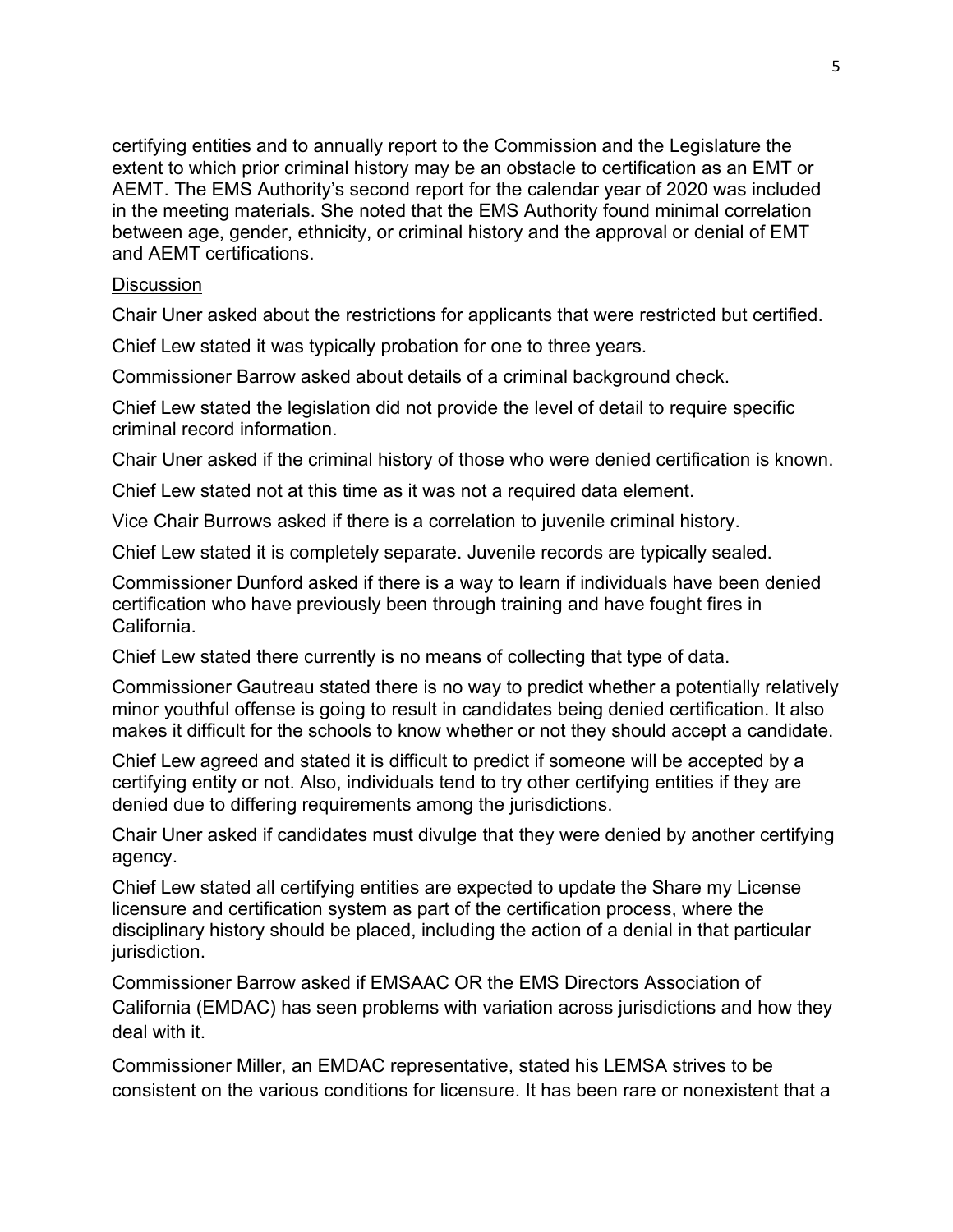case comes for approval or denial that is questionable. The regulations provide good guidance and are clear about the conditions that result in denial of an EMT license.

## Public Comment

The following public comments were read from the Chat section:

A comment asked about standards for application acceptance or denial for EMT licensure.

Mr. McGee stated a standard set of criteria has been in regulation since 2010, which is virtually the same for paramedics and EMTs.

Cathy Chidester wrote there are standards and model disciplinary orders.

A comment stated individuals can work across county lines once they have been certified by one certifying agency.

A comment asked, if there are standards, how one LEMSA can allow certification while another denies it.

Mr. McGee stated certification denial is done on a case-by-case basis. Mitigation factors to take into consideration are listed in the regulations and the model disciplinary orders.

Cathy Chidester wrote that paramedic and EMT schools have access and know the absolute denials and can inform potential students. There are cases that require judgment, which is where the discrepancies may come in.

## **9. DISASTER MEDICAL SERVICES DIVISION**

## **A. State Medical Response Update**

Craig Johnson, Chief of the Disaster Medical Services Division, reviewed the State Medical Response Update, which was included in the meeting materials. He provided information on the EMS Authority's response activities to date and highlighted current activities underway.

### **Discussion**

Commissioner Dunford asked if all volunteers guarantee that they have been vaccinated and if there has been a significant incidence of illness and burnout on the job that might hinder volunteerism.

Chief Johnson stated a vaccination requirement is in place at the state level. Regarding burnout, volunteers have stood strong with excellent camaraderie and team effort throughout this long response. Although there were problems, limiting the duration of deployments and giving down time when possible have added to the effectiveness of the volunteer program.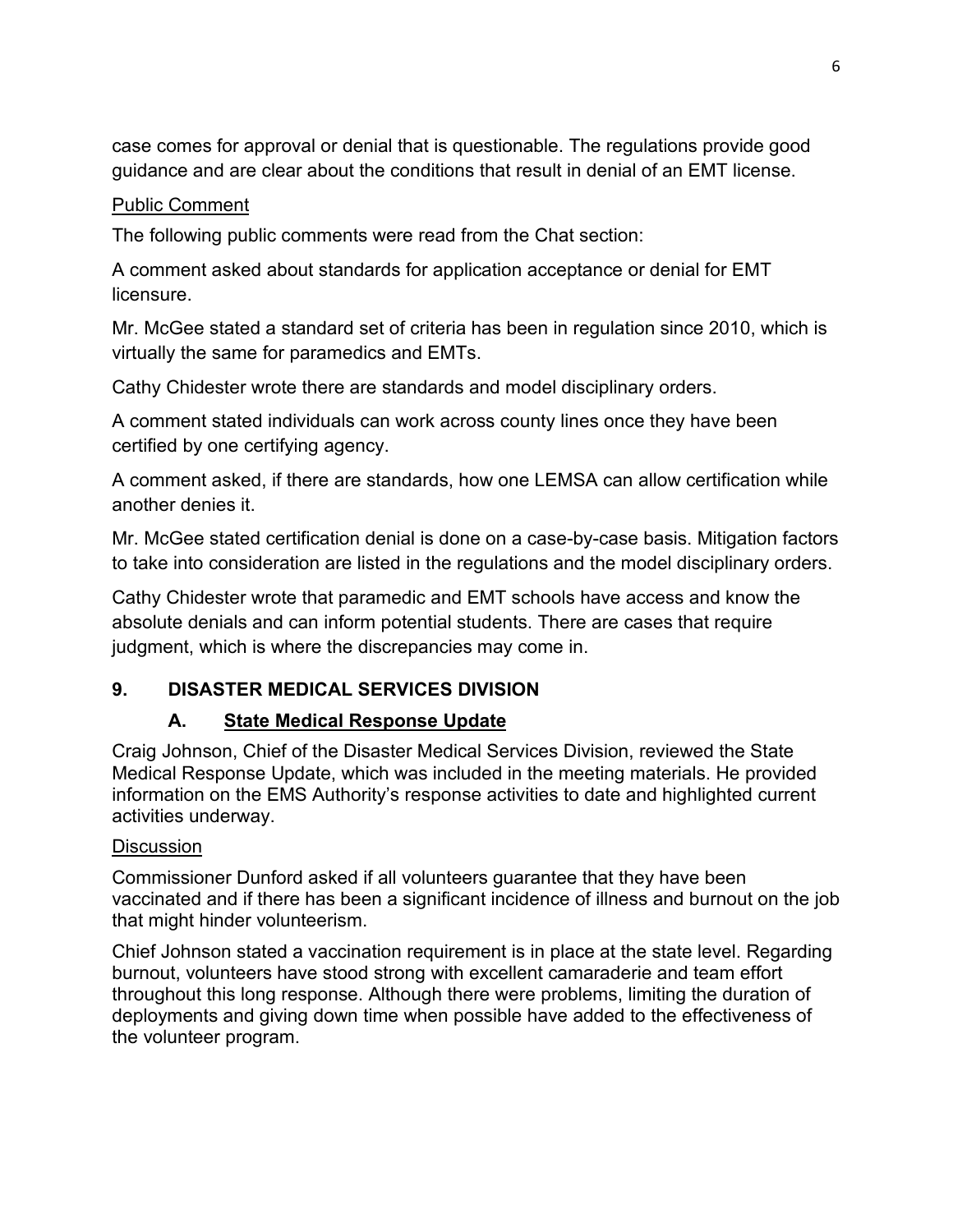Commissioner Relucio asked if the state Health Corps training can also be offered to the local Medical Reserve Corps (MRC), since some volunteers have signed up for both. There is an opportunity to unify the training.

Chief Johnson stated the plan is to include the Health Corps, Disaster Healthcare Volunteers (DHV), and the MRC volunteers in as many activities as possible.

### Public Comment

A comment was posted in the Chat section congratulating Chief Johnson on the great work completed.

## **10. EMS SYSTEMS**

## **A. Community Paramedicine Pilot Project Status**

Lou Meyer, Project Manager Consultant for the Community Paramedicine Pilot Project, reviewed the background, summary, enrollment status, and statutory and fiscal responsibility changes to the 14 remaining community paramedicine or alternate destination pilot projects. Detailed information was included in the meeting materials. He stated the EMS Authority has executed an agreement with UCSF for continuation of providing the independent evaluation of the project, as required under AB 1544. UCSF's next quarterly report, due by the end of 2021, reveals a combined project total of 13,617 patients; 686 of those were enrolled during the last quarter, which is consistent with past reports.

## **Discussion**

Chair Uner asked for verification that future areas interested in launching a new pilot project would need to wait until the regulation is finalized.

Mr. Meyer stated the original authorized Office of Statewide Health Planning and Development (OSHPD) pilot projects are now under the EMSA. There will be no pilot project applications once the regulation is implemented.

Commissioner Barrow stated the reimbursement rate in rural areas needs to be differentiated to allow the utilization of community paramedicine to its full extent. Without reimbursement, it will be difficult to get those destinations up and running in rural areas.

Mr. Meyer stated he was unable to respond about reimbursements, but he agreed that the provider should be reimbursed for services rendered. One of the main arguments from the insurance companies in the past was to come back and discuss reimbursements when this is no longer a pilot project. It is getting close to that time.

### Public Comment

No public comment.

## **B. Ambulance Patient Off-Load Time (APOT) Report**

Tom McGinnis, Chief of the EMS Systems Division, reviewed the background, process to date, and the second report to the Commission for this year regarding the APOT tracking. Future reports will come out in June and December. Staff is considering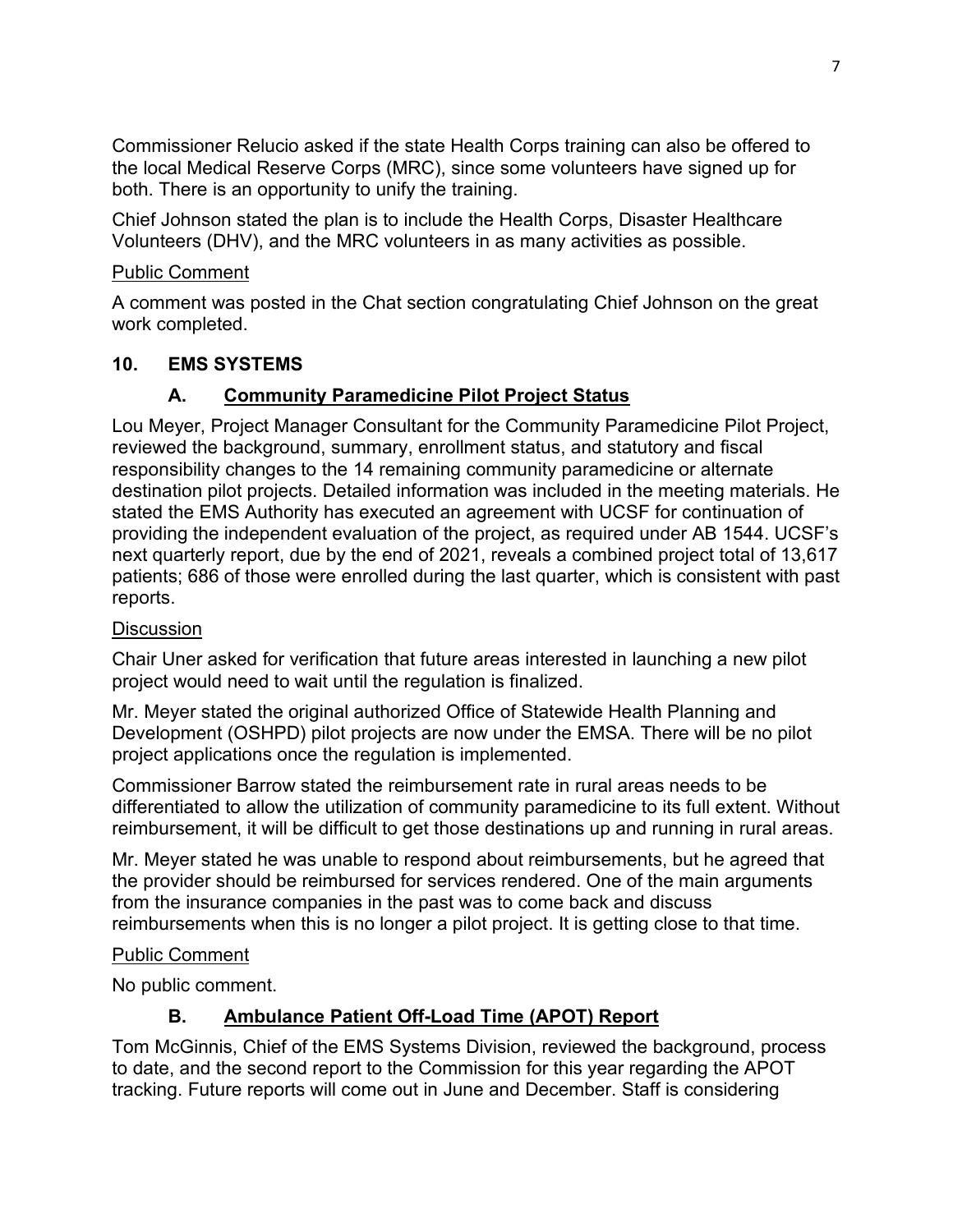display options for the tracking data. The APOT Committee has been established with 20 members, including EMSA staff and stakeholders, and is chaired by Sean Trask, former Chief of the EMS Personnel Division. The Committee is discussing avenues, processes, and toolkits to help decrease APOT and to make the data more useable and accessible.

#### **Discussion**

Chair Uner stated the third APOT Committee meeting will be held on January 5<sup>th</sup>. The Committee will continue discussions on the goal patient offload times.

Commissioner Suver encouraged the Committee to continue to refine the data metrics. A key problem to be resolved is the difference in methodology between the hospitals.

Commissioner Gautreau requested including all ranges of offload times in the data so that the extreme offload times are not lost. The high-end and low-end times would be good data to have because it implicates two different problems. Midrange data shows the routine offload time during standard conditions. It is important to note what happens when the hospital gets stressed, which may be very different.

Commissioner Miller agreed that the maximum APOT data can be a sensitive indicator when throughput stress is happening in health care systems.

Commissioner Thompson agreed that having real-time data is important. She stated appreciation that the Committee is addressing the problem, even though there are inconsistencies in the data.

Commissioner Hinsdale asked where to start to get better at getting accurate hospital data.

Chief McGinnis stated it is difficult to specify exactly what will provide the best data. There are differing scales of value on all sides. While APOT is a significant issue in California, many other places across the country have similar problems and are also experiencing different types of issues with getting reliable data. The APOT Committee is made up of a broad representation of stakeholders, which provides a unique opportunity to get the best information possible to make these assessments.

Commissioner Gautreau stated some hospitals do a better job than others. He suggested that the Committee look at factors that may influence that, such as case mix index and percentage of patients coming by ambulance to determine if management practices need to be considered.

### Public Comment

Chair Uner read a comment from Mike Dayton, Assembly Committee on Emergency Management, in the Chat section asking if the APOT Committee meetings are open to the public.

Chief McGinnis stated these meetings are not generally open to the public.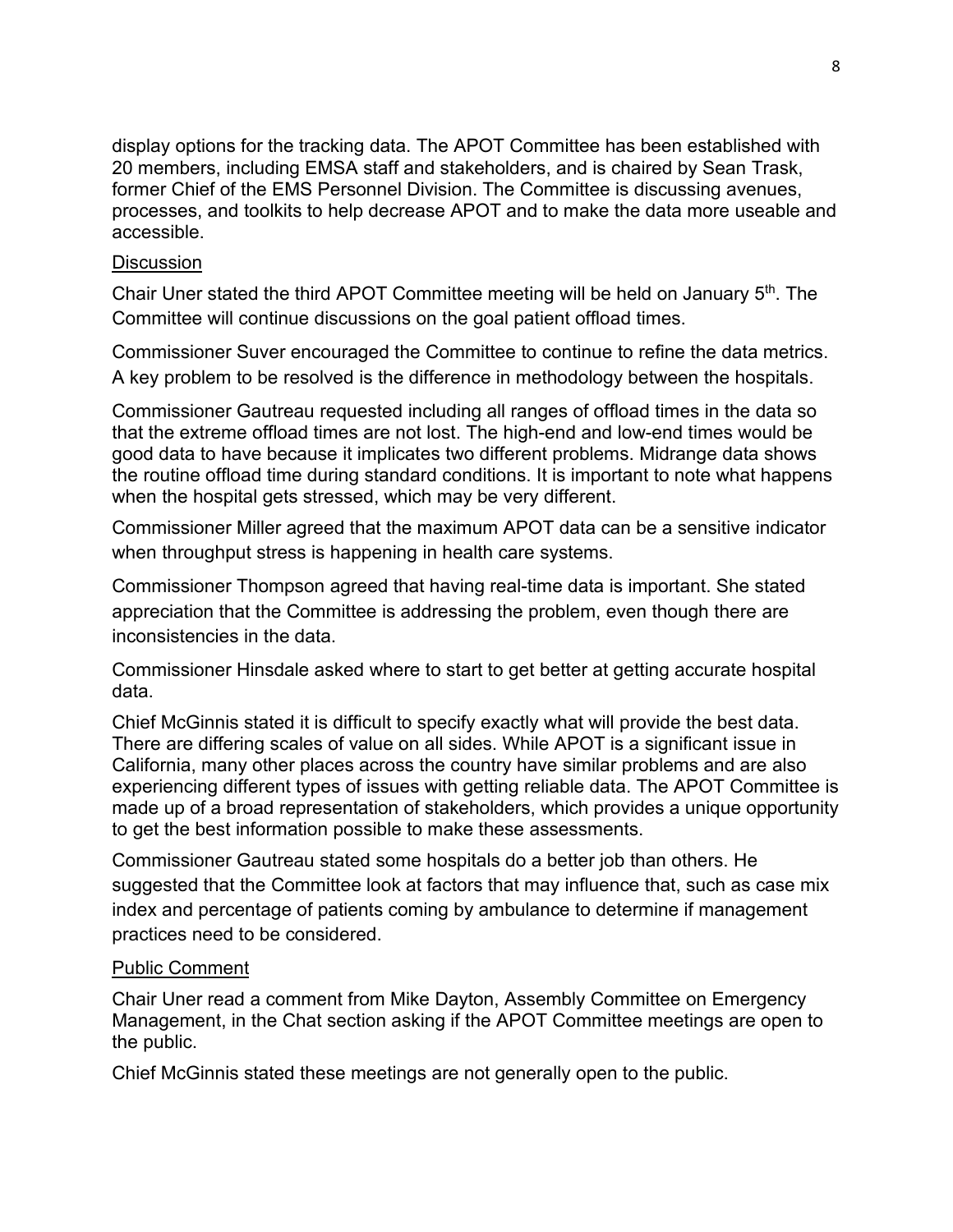Sheree Lowe, California Hospital Association representative on the APOT Committee, stated the Acting Director's goals of data and partnership fit well with the offload issue. Data integrity reliability must first be assured before solution development can be informed. She noted that the reports presented in the last two EMSA meetings are not reliable for decision-making or policy purposes. For example, there are closed hospitals that are listed and other hospitals that are listed multiple times. It is important to note that, of the hospitals identified, 75 percent of the offloads were handled in under 20 minutes and that those hospitals' performances held steady in the September and December reports.

Commissioner Gautreau stated data is rarely perfect. Looking at imperfections in the data and suggesting that they overestimate the problem is incorrect. Also, a 75 percent performance is not considered good.

Vice Chair Burrows asked about the sense of urgency this work requires. He stated the data from his county supports what is seen anecdotally in the field.

Chair Uner read a comment from Cathy Chidester in the Chat section stating this is an excellent argument for ambulance companies to bill individual hospitals within 30 days for the time their staff are waiting inside the hospital.

Chair Uner read a comment from Justin Matsushita, Santee Fire Department, in the Chat section asking about the disproportionate impact to ambulance personnel and about the end result of the APOT report.

Chair Uner stated the result will be to make suggestions to effect change, but this cannot happen until solutions are found.

## **11. VACCINATION MANDATES FOR EMS PERSONNEL**

Chief Deputy Director Bruhnke stated the California State Public Health Officer issued a health order on August 5<sup>th</sup> requiring COVID-19 vaccinations for individuals who work in specified health care facility settings. While the health order does not address the EMS work force, EMSA released a memo on August 9<sup>th</sup> strongly encouraging all EMS personnel to voluntarily receive the COVID-19 vaccine.

### **Discussion**

Commissioner Barrow stated, at a certain point, if the vaccines have been proven safe and the science is solid, there is a responsibility to require emergency medical services personnel to be vaccinated so the most vulnerable populations are not being put at risk.

Chair Uner agreed that this is a complex issue.

Public Comment

No public comment.

## **12. OPEN NOMINATIONS FOR ELECTION OF OFFICERS (MARCH 2022 - MARCH 2023)**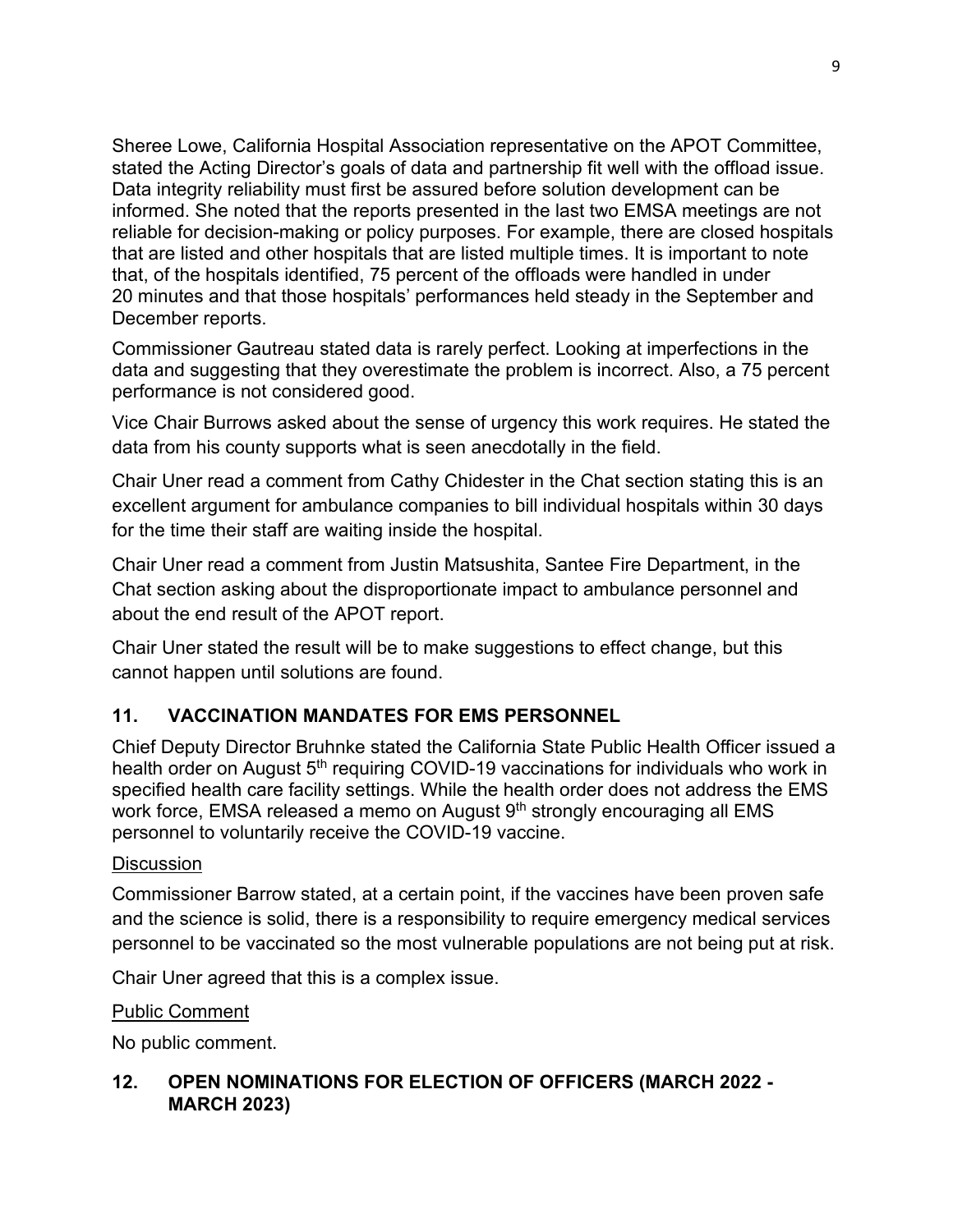Chair Uner asked for nominations for Chair of the Commission on EMS for March of 2022 to March of 2023.

Commissioner Barrow nominated Chair Uner for another term. Commissioner Snyder seconded.

Chair Uner asked for nominations for Vice Chair of the Commission on EMS for March of 2022 to March of 2023.

Commissioner Barrow nominated Vice Chair Burrows for another term. Commissioner Rodriguez seconded.

Chair Uner asked for nominations for Administrative Committee of the Commission on EMS for March of 2022 to March of 2023.

Commissioner Barrow nominated Todd Valeri to serve on the Administrative **Committee** 

Commissioner Dunford nominated Ken Miller to serve on the Administrative Committee.

Chair Uner stated votes will be taken for these positions at the March meeting. Nominations for Chair, Vice Chair, and the Administrative Committee remain open until March. Other candidates can be nominated up to and including at the March meeting.

## **13. APPROVAL OF 2023 MEETING DATES**

Chair Uner reviewed the proposed meeting dates and locations for calendar years 2022 and 2023, which were included in the meeting materials. The next meeting is planned to be an in-person meeting on March 16, 2022, in Garden Grove.

### **Discussion**

Commissioner Thompson asked that future meetings be a hybrid of in-person and virtual due to the increase in stakeholder attendance with the virtual option.

Chair Uner agreed that that is important.

Deputy Direct Lim stated staff is looking at offering a hybrid approach.

Commissioner Hinsdale asked that in-person meeting participants show up doubly vaccinated, boosted, masked up, and socially distant.

### **Action: Commissioner Gordon moved approval of the proposed meeting calendar. Commissioner Hinsdale seconded. Motion carried unanimously.**

## **14. ITEMS FOR NEXT AGENDA**

No next agenda items were offered.

## **15. PUBLIC COMMENT**

Deputy Director Lim stated the EMS awards will be held on Monday, March 14<sup>th</sup> at the Los Angeles County Fire Museum in Bellflower. The awards link was posted in the Chat section. Nominations for awardees will be open until December 31<sup>st</sup>. She thanked Cathy Chidester for suggesting the event location and acknowledged Ridgecrest Regional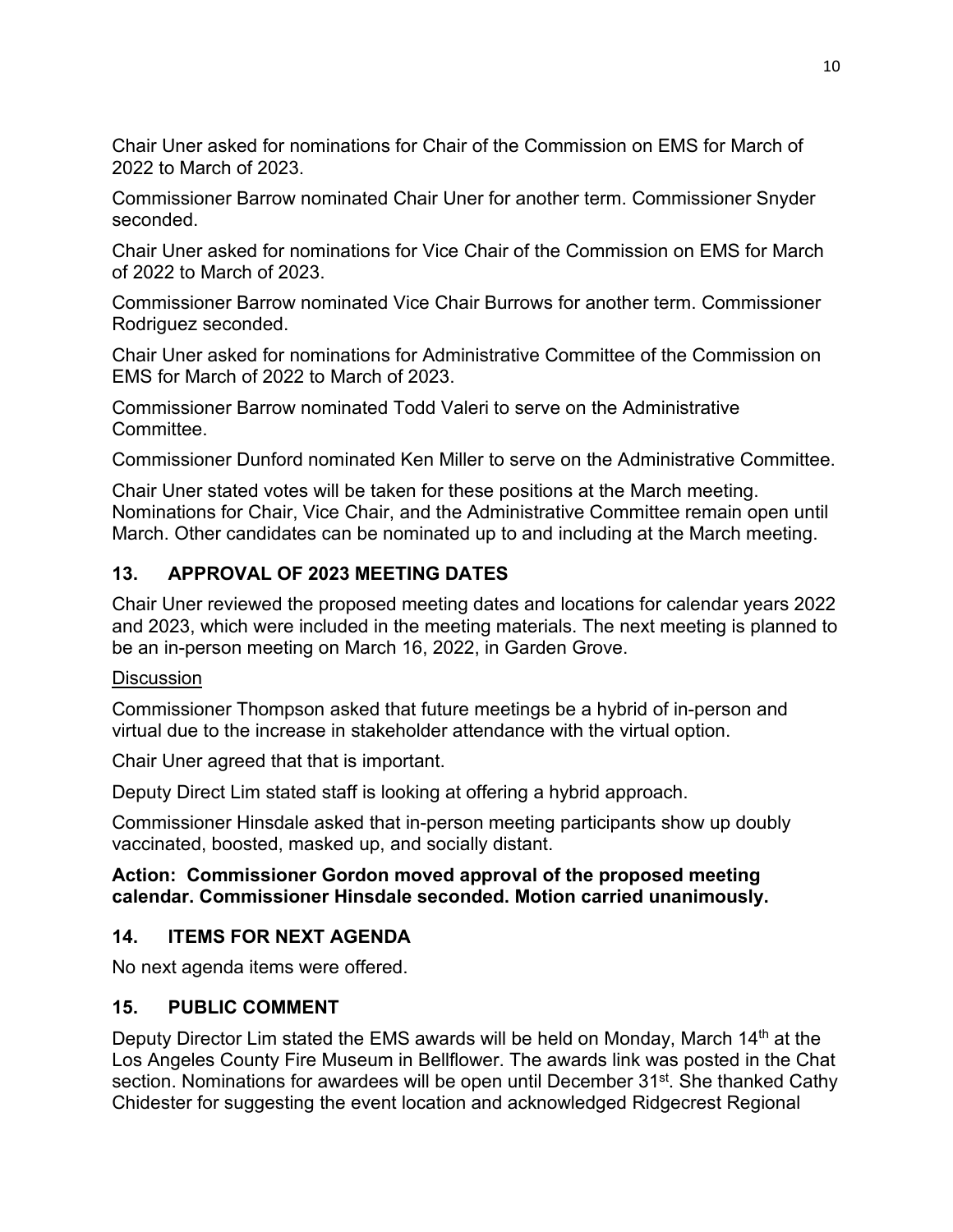Hospital, Life Assist, AMR Reach, California Health Care Foundation, CARESTAR, AlphaOne, and the California Paramedic Foundation, who have enlisted sponsorship to keep this awards program going. Commissioners were encouraged to send the names of additional potential sponsors for the event to staff.

Dave Magnino, Administrator, Sacramento County EMS Agency, announced that he was voted as the West Coast Board of Director representative for the National EMS Memorial Bike Ride Foundation for the next three years. He thanked everyone including the EMSA for their involvement in the 2021 bike ride. He asked everyone to nominate future honorees on the National EMS Memorial Bike Ride's website, which is nemsmbr.org.

### **16. ADJOURNMENT**

#### **Action: Commissioner Brown moved to adjourn the meeting. Commissioner Hinsdale seconded. Motion carried unanimously.**

Chair Uner adjourned the meeting at 12:52 p.m.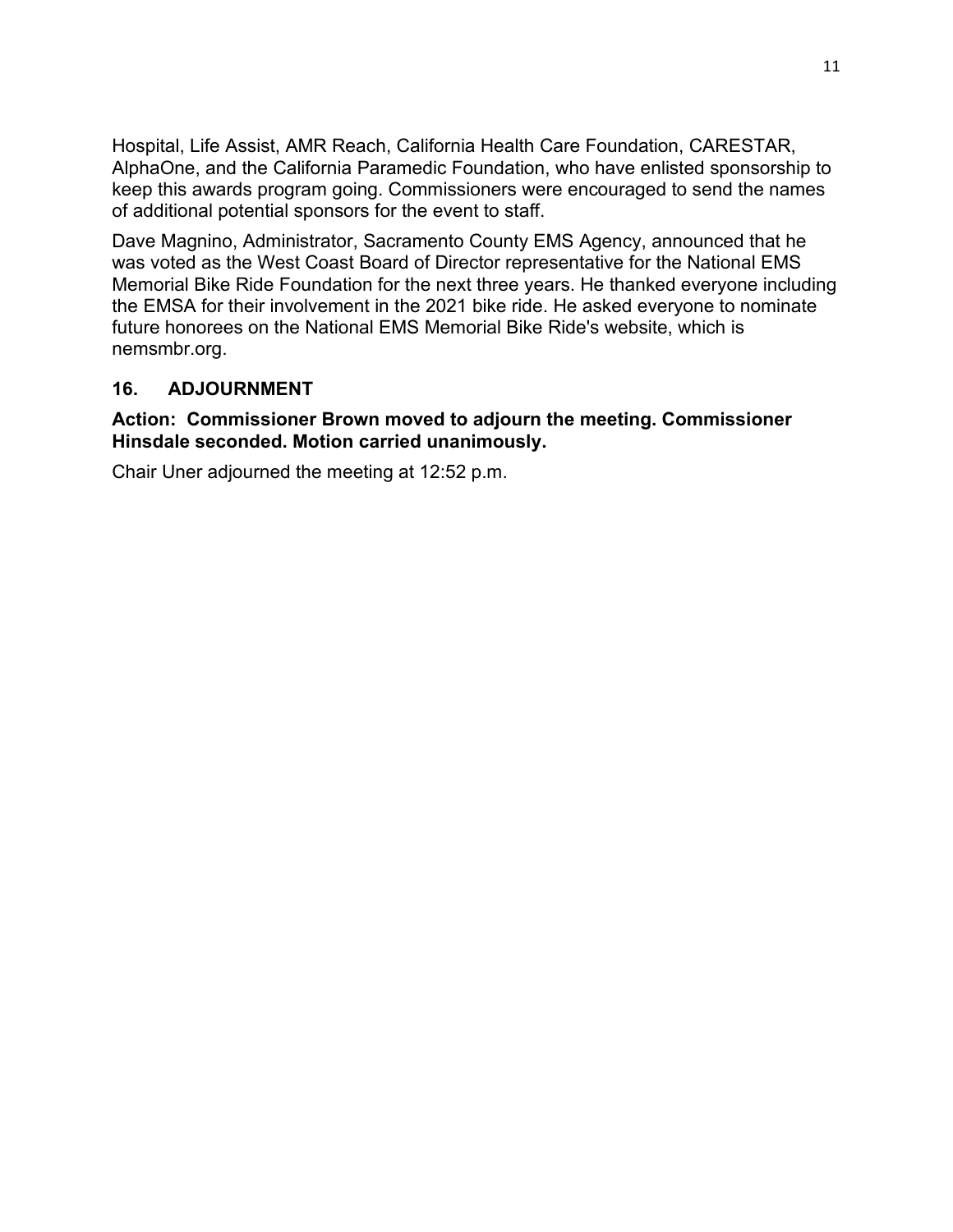<span id="page-14-0"></span>10901 GOLD CENTER DR., SUITE 400 RANCHO CORDOVA, CA 95670 (916) 322-4336 FAX (916) 324-2875



#### **COMMISSION ON EMERGENCY MEDICAL SERVICES**

**QUARTERLY MEETING**

MEETING DATE: March 16, 2022 **ITEM NUMBER: 3**

SUBJECT: Director's Report

PRESENTER: Elizabeth Basnett Acting Director

CONSENT: \_\_\_ ACTION: \_\_ INFORMATION: <u>X</u>

### **FISCAL IMPACT**

None

### **SUMMARY**

Elizabeth Basnett will provide her Director's report to the Commission on EMS.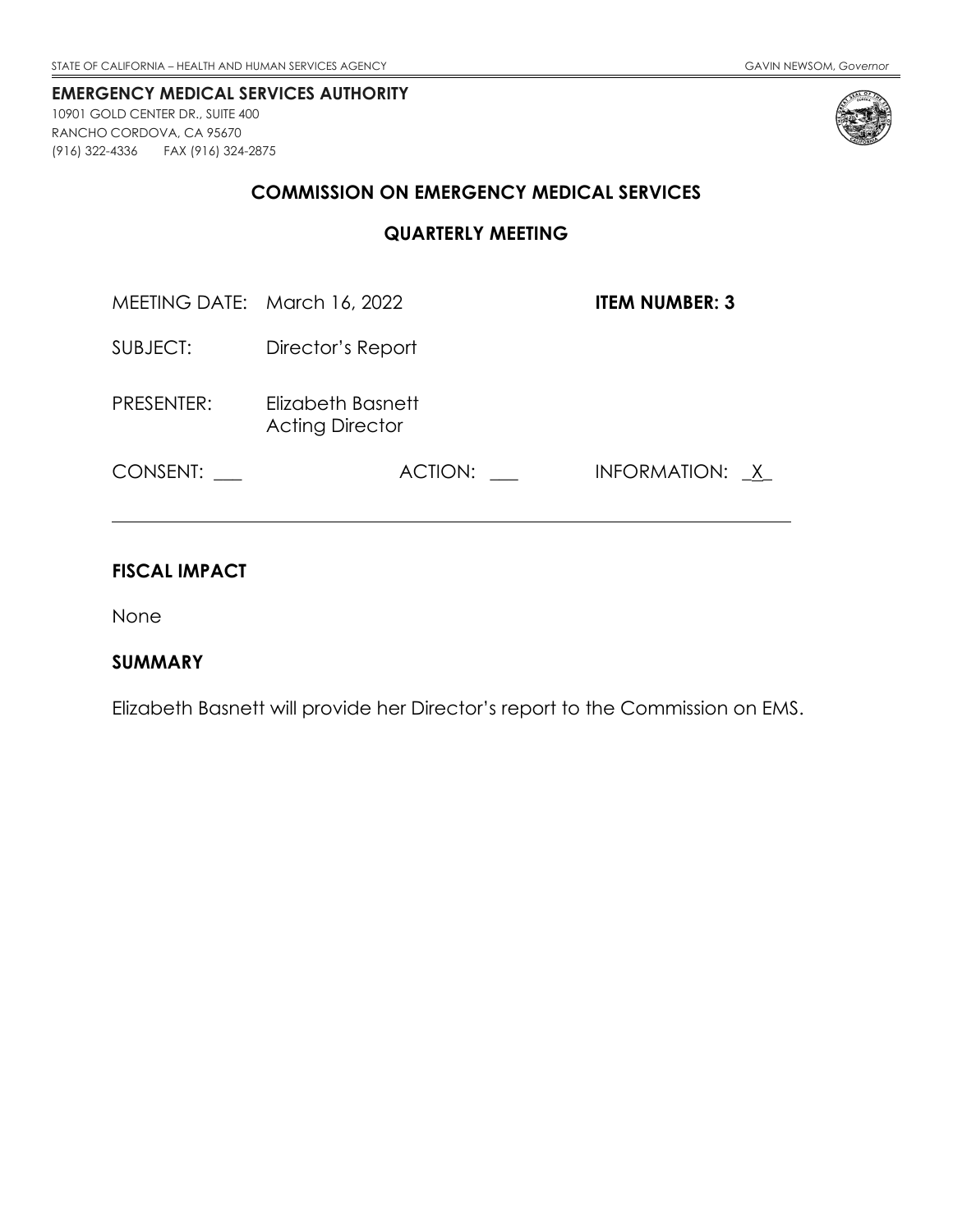<span id="page-15-0"></span>10901 GOLD CENTER DR., SUITE 400 RANCHO CORDOVA, CA 95670 (916) 322-4336 FAX (916) 324-2875



### **COMMISSION ON EMERGENCY MEDICAL SERVICES**

#### **QUARTERLY MEETING**

| MEETING DATE: March 16, 2022 |                                                               | ITEM NUMBER: 4A |  |
|------------------------------|---------------------------------------------------------------|-----------------|--|
| SUBJECT:                     | Administrative and Personnel Report                           |                 |  |
| PRESENTER:                   | <b>Rick Trussell</b><br>Chief, Fiscal and Administration Unit |                 |  |
| CONSENT: X                   | ACTION:                                                       | INFORMATION:    |  |

### **FISCAL IMPACT**

None

#### **DISCUSSION**

#### **Emergency Medical Services Authority (EMSA) Budget:**

#### **2022-23**

The Governor's Proposed Budget for 2022-23 released in January of this year includes expenditure authority in the amount of \$58.7 million and 112 permanent positions. Of this amount, \$38 million or 64.7% is delegated for State operations and \$20.7 million or 35.3% is delegated to local assistance. The following budget adjustments are included in the proposed budget:

- EMSA is requesting a Local Assistance augmentation of \$1,056,000 General Fund in 2022-23, \$1,470,000 General Fund in 2023-24, and ongoing funding of \$1,715,000 General Fund and \$349,000 Reimbursements to support the California Poison Control System (CPCS). This augmentation is being requested due to increased salaries and benefit expenses resulting from negotiated union bargaining agreements and will continue stable funding for day-to-day operations of the CPCS and continued statewide access to poison center services in the event of an emergency.
- EMSA is requesting three positions (3) and \$703,000 Emergency Medical Services Personnel (EMSP) Fund in 2022-23 and \$665,000 EMSP Fund in 2023-24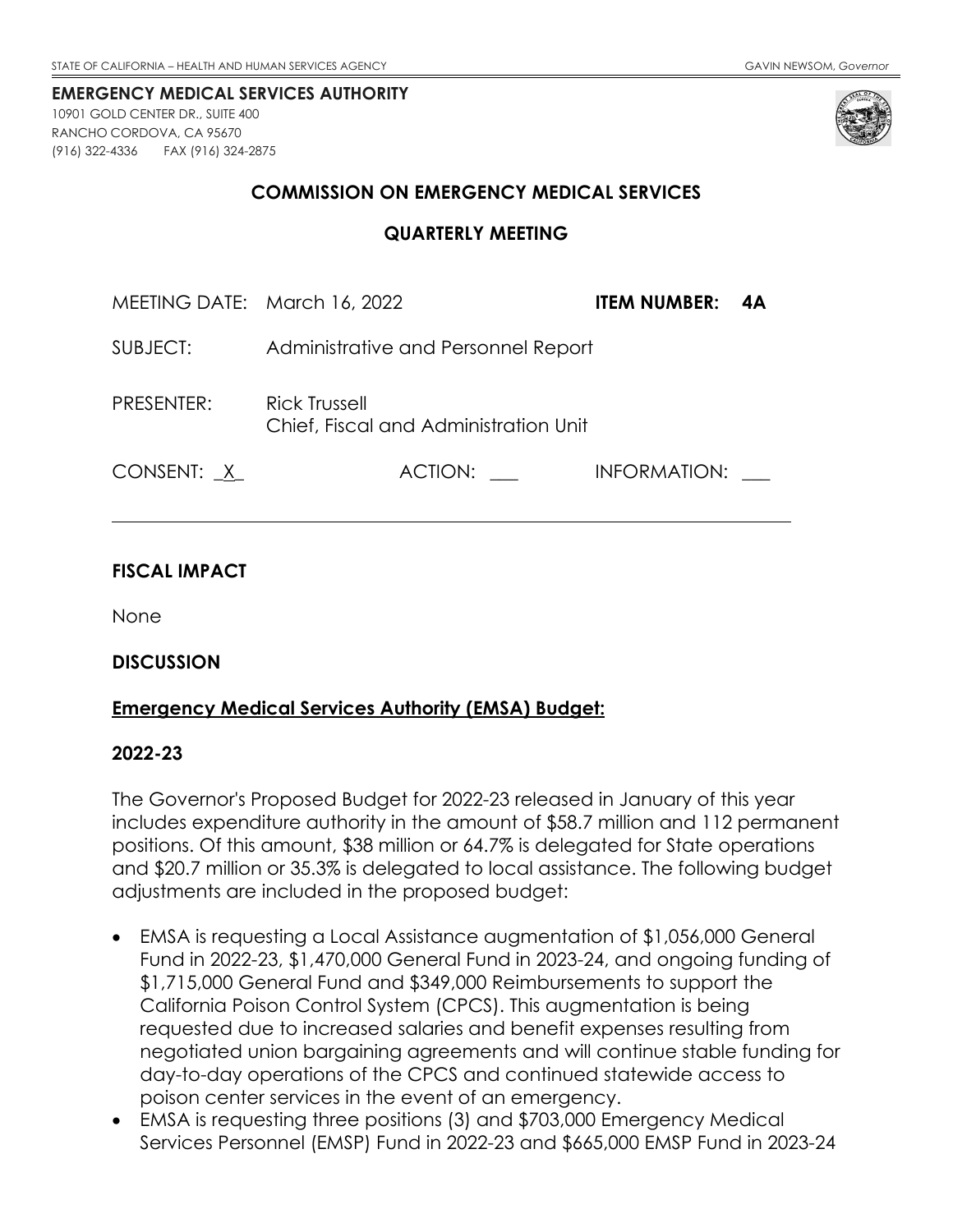Commission on Emergency Medical Services March 16, 2022 Item #4A Page 2

and ongoing to implement Chapter 463, Statutes of 2021 (AB 450), which establishes the Paramedic Disciplinary Review Board (Board) to take disciplinary action against a paramedic (EMT-P) license holder, review and revise the criteria for the revocation or suspension of an EMT-P license, the probation of EMT-P personnel, and the appeal of a licensure decision by EMSA, and hear appeals regarding the denial of licensure by EMSA.

• EMSA is requesting a General Fund augmentation of \$8,664,000 in Fiscal Year 2022-23 and \$50,000 in 2023-24 and ongoing. The one-time funding will be utilized to replace aging fleet assets. The ongoing request for \$50,000 will cover the California Radio Interoperability System's (CRIS) subscription fees required for the radio equipment. The resources will fund EMSA emergency medical response fleet and equipment upgrades by addressing identified safety and operational gaps experienced during recent wildfire, earthquake, and pandemic disaster responses.

## **2021-22**

The 2021-22 California State budget includes expenditure authority in the amount of \$85.1 million and 110 permanent positions. Of this amount, \$65.4 million is delegated for State operations and \$19.7 million to local assistance.

As of February 22, 2022, accounting records indicate that the Department has expended and/or encumbered \$32.9 million or 38.7% of available expenditure authority. Of this amount, \$20.8 million or 31.8% of State Operations expenditure authority has been expended and/or encumbered and \$12.1 million or 61.6% of local assistance expenditure authority has been expended and/or encumbered.

We are continuing to monitor and adjust both State operations and local assistance budgets to meet changing program priorities. An updated report will be distributed prior to the next Commission meeting.

## **EMSA Staffing Levels:**

The Department staffing level includes 109 permanent positions and 12 temporary (blanket and retired annuitant) positions. Of the 122 positions, 38 positions are vacant as of February 22, 2022. The majority of the vacant positions are new positions approved through the budget process with an effective date of July 1, 2021.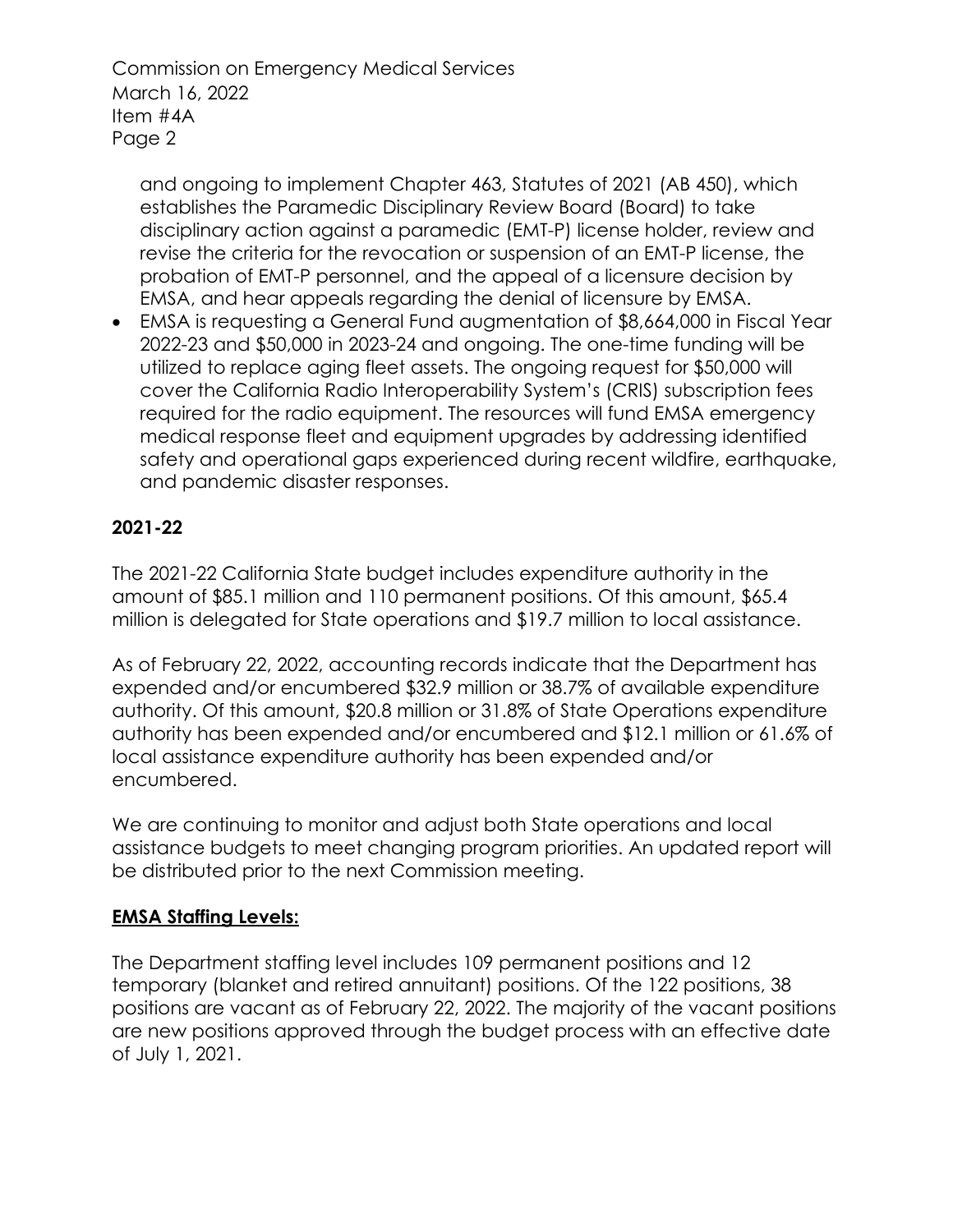## Commission on Emergency Medical Services March 16, 2022 Item #4A Page 3

|                               | <b>Department</b> |            |            |             |               |              |
|-------------------------------|-------------------|------------|------------|-------------|---------------|--------------|
|                               | <b>Admin</b>      | <b>DMS</b> | <b>EMS</b> | <b>EMSP</b> | <b>HITEMS</b> | <b>Total</b> |
| Authorized                    | 22.0              | 17.0       | 15.0       | 22.0        | 1.0           | 77.0         |
| <b>BCP Positions</b>          | 12.0              | 18.0       | 0.0        | 2.0         | 0.0           | 32.0         |
| Temporary Staff               | 8.0               | 2.0        | 0.0        | 2.0         | 7.0           | 12.0         |
| <b>Staffing Level</b>         | 42.0              | 37.0       | 15.0       | 26.0        | 8.0           | 121.0        |
| <b>Authorized (Vacant)</b>    | $-3.0$            | $-3.0$     | $-2.0$     | $-3.0$      | 0.0           | $-11.0$      |
| <b>BCP Positions (Vacant)</b> | $-9.0$            | $-11.0$    | 0.0        | $-2.0$      | 0.0           | $-22.0$      |
| Temporary (Vacant)            | 0.0               | $-1.0$     | 0.0        | 0.0         | $-1.0$        | $-2.0$       |
| <b>Current Staffing Level</b> | 30.0              | 22.0       | 13.0       | 21.0        | 7.0           | 86.0         |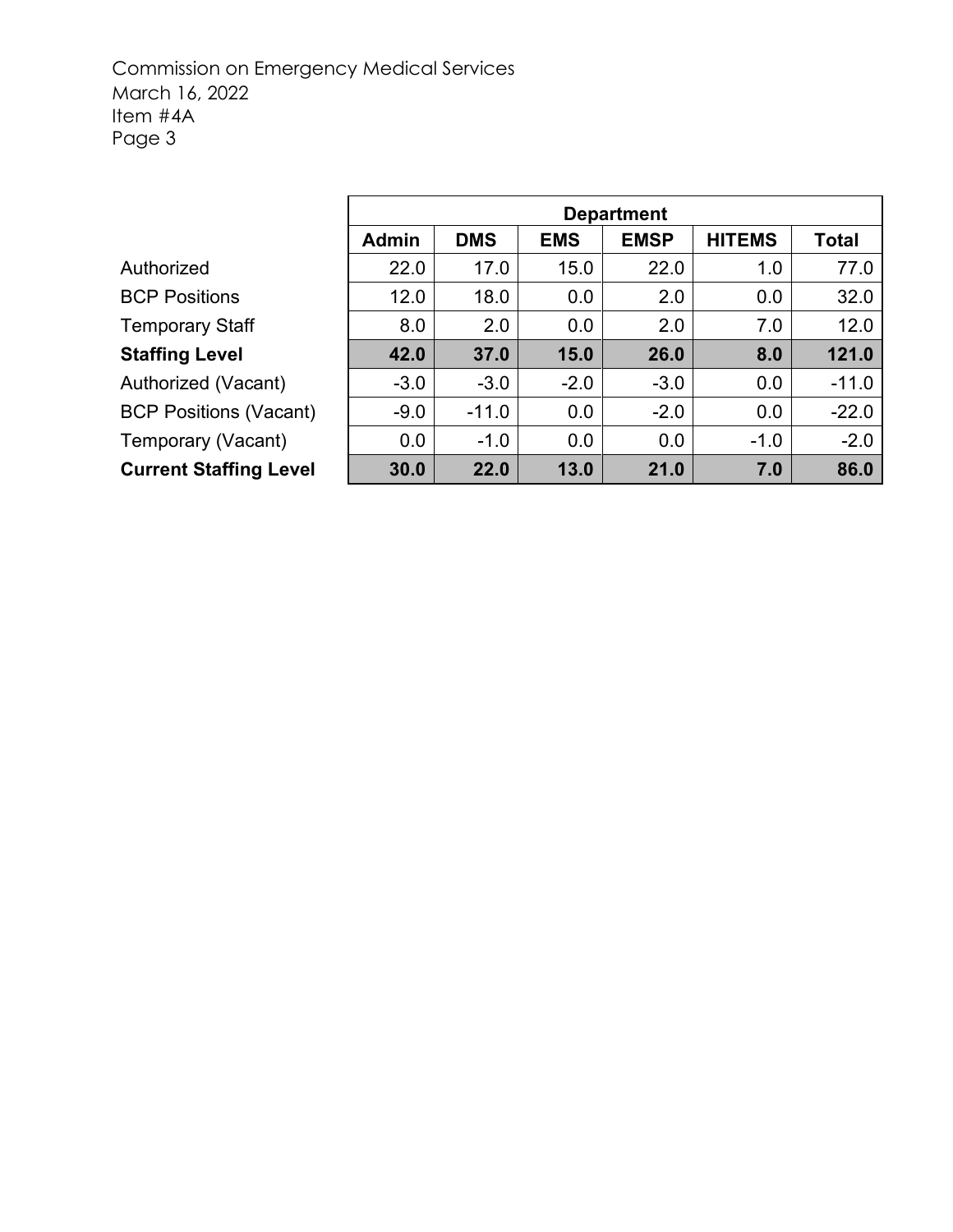<span id="page-18-0"></span>10901 GOLD CENTER DR., SUITE 400 RANCHO CORDOVA, CA 95670 (916) 322-4336 FAX (916) 324-2875



#### **COMMISSION ON EMERGENCY MEDICAL SERVICES**

**QUARTERLY MEETING**

| MEETING DATE: March 16, 2022 |                                                    | <b>ITEM NUMBER:</b><br>- 4B |  |
|------------------------------|----------------------------------------------------|-----------------------------|--|
| SUBJECT:                     | Legal Report                                       |                             |  |
| PRESENTER:                   | Steven A. McGee<br>Administrative Adviser, Counsel |                             |  |
| CONSENT: X                   | ACTION:                                            | INFORMATION:                |  |

### **FISCAL IMPACT**

None

### **DISCUSSION**

\*NOTE: Due to the Covid-19 pandemic, the Office of Administrative Hearings and most courts in the state are conducting hearings only remotely through services such as Zoom, Microsoft Teams, etc.

### **Disciplinary Cases**:

From November 9, 2021, to February 11, 2022, the Authority issued seventeen new accusations against existing paramedic licenses, two statements of issues, eight administrative fines, accepted one license surrender in lieu of legal action, issued two temporary suspension orders, and issued three decisions on petitions for reduction of penalties and license reinstatements. Of the newly issued actions, four of the Respondents have requested that an administrative hearing be set. There are currently six hearings scheduled with the Office of Administrative Hearings. There are currently twenty-nine open active disciplinary cases in the legal office.

#### **Litigation**:

Tagliere v. Director of EMSA: Los Angeles County Superior Court #22STCP00253, Writ of Administrative Mandamus. Plaintiff filed a writ seeking to overturn the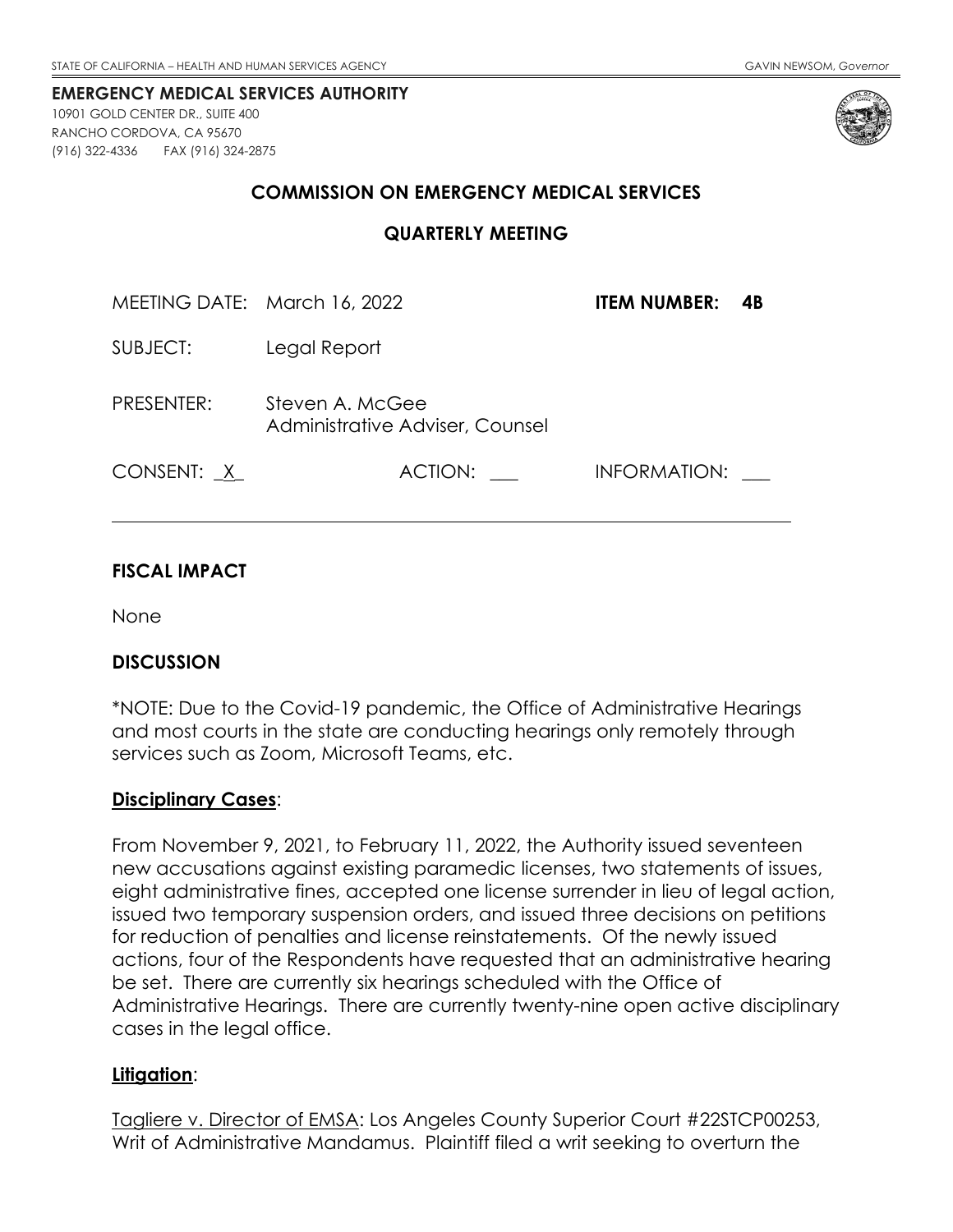Commission on Emergency Medical Services March 16, 2022 Item #4B Page 2

revocation of his license subsequent to an administrative hearing. This is the second writ of mandate filed by this individual. Trial setting conference set for May 3, 2022.

### Gurrola v. Duncan: United States District Court, Eastern District, 2:20-CV-01238- JAM-DMC

Plaintiff sued for a violation of his constitutional rights, alleging a violation for being precluded under the regulations from receiving an EMT certificate due to two felony convictions. The complaint was amended to add another individual with similar claims. On February 10, 2021 the Court granted the Authority's motion to dismiss the complaint and found that the regulations barring certification to someone with two felony convictions are rationally related to the State's interest in protecting the public's health and safety. Gurrola appealed that dismissal and the court re-instated the suit. The Court heard oral argument and asked for supplemental briefing. Awaiting decision.

Waters v. EMSA: Sonoma County Superior Court #SCV-268267, Writ of Administrative Mandamus. Plaintiff filed a writ seeking to overturn the revocation of her license subsequent to her violation of a "last chance" agreement for testing positive on a random drug/alcohol test. Hearing set for March 22, 2022.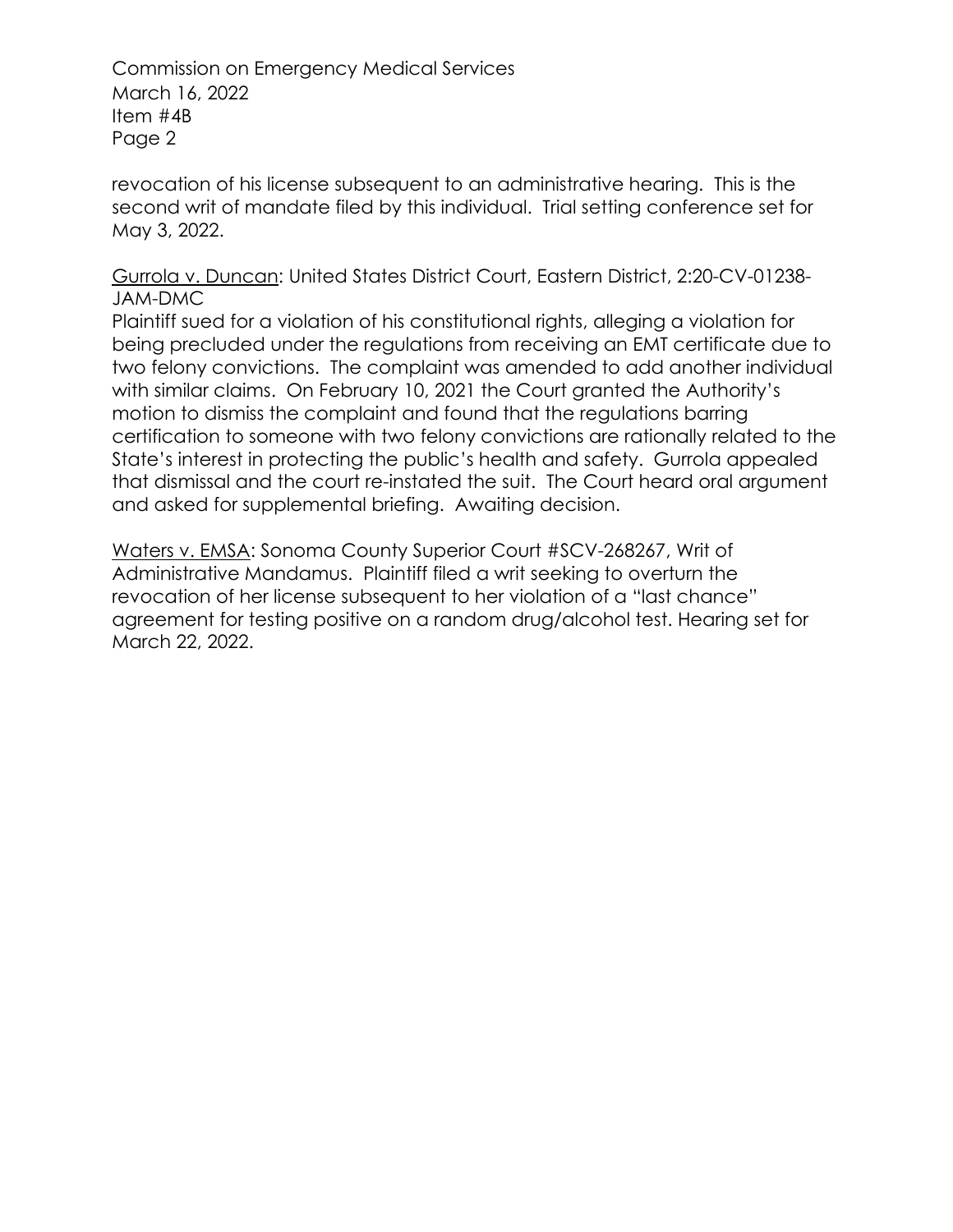<span id="page-20-0"></span>10901 GOLD CENTER DRIVE, SUITE 400 RANCHO CORDOVA, CA 95670 (916) 322-4336 FAX (916) 324-2875



### **COMMISSION ON EMERGENCY MEDICAL SERVICES**

**QUARTERLY MEETING**

|              | MEETING DATE: March 16, 2022                               | <b>ITEM NUMBER: 4C</b> |  |
|--------------|------------------------------------------------------------|------------------------|--|
| SUBJECT:     | Enforcement Report                                         |                        |  |
| PREPARED BY: | Alexander Bourdaniotis<br>Supervising Special Investigator |                        |  |
| CONSENT:     | ACTION:                                                    | INFORMATION: X         |  |

**\_\_\_\_\_\_\_\_\_\_\_\_\_\_\_\_\_\_\_\_\_\_\_\_\_\_\_\_\_\_\_\_\_\_\_\_\_\_\_\_\_\_\_\_\_\_\_\_\_\_\_\_\_\_\_\_\_\_\_\_\_\_\_\_\_\_\_\_\_\_\_\_\_\_\_\_\_\_**

### **RECOMMENDATION**

Receive information on Enforcement Unit activities.

### **FISCAL IMPACT**

None

### **BACKGROUND**

#### Unit Staffing:

The Enforcement Unit is budgeted for five full-time Special Investigators, one retired annuitant Staff Services Manager I (Specialist), and one full-time Associate Government Program Analyst (AGPA-Probation Monitor). In January, the Special Investigator and AGPA positions were filled. The Enforcement Unit is currently fully staffed.

#### Investigative Workload:

The following is a summary of currently available data extracted from the paramedic database: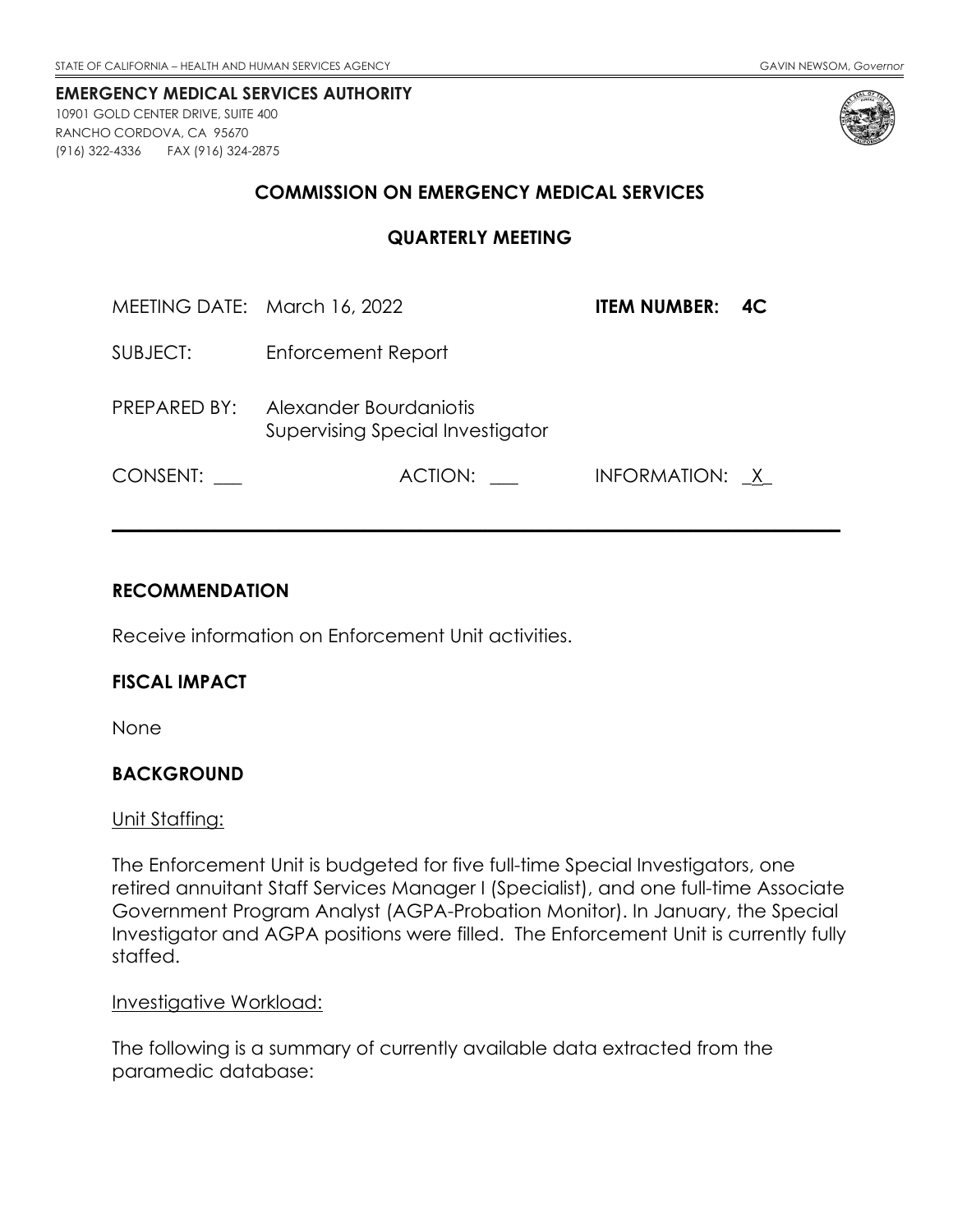Cases opened since January 1, 2022, including:

| Cases opened:                       | 12  |
|-------------------------------------|-----|
| Cases completed and/or closed:      | 16. |
| <b>EMT-Paramedics on Probation:</b> | 242 |
|                                     |     |

| In 2021:                            |     |
|-------------------------------------|-----|
| Cases opened:                       | 309 |
| Cases completed and/or closed:      | 282 |
| <b>EMT-Paramedics on Probation:</b> | 242 |

Status of Current Cases:

The Enforcement Unit currently has 139 cases in "open" status.

As of February 1, 2022, there are 86 cases that have been in "open" status for 180 days or longer, including: 20 Firefighters' Bill of Rights (FFBOR) cases and 20 cases waiting for California Society of Addiction Medicine (CSAM) evaluations. Respondents are directed to a physician who specializes in addiction medicine for an examination/review in cases involving alcohol or other substance abuse.

Those 86 cases are divided among five special investigators and one Staff Services Manager I (Specialist) and are in various stages of the investigative process. These stages include awaiting documents, preparing for and/or setting up interviews, report writing and corrections to be made, awaiting action by local law enforcement jurisdictions, the courts, etc.

Delays in the interview process are common due to unforeseen difficulties in obtaining certified copies of documents, court records, availability of witnesses and/or the subject(s) of an investigation due to medical action/disability issues, on-going investigations for FFBOR staff or on-going criminal investigations, court actions, plus the routine requirement for two or more follow-up interviews.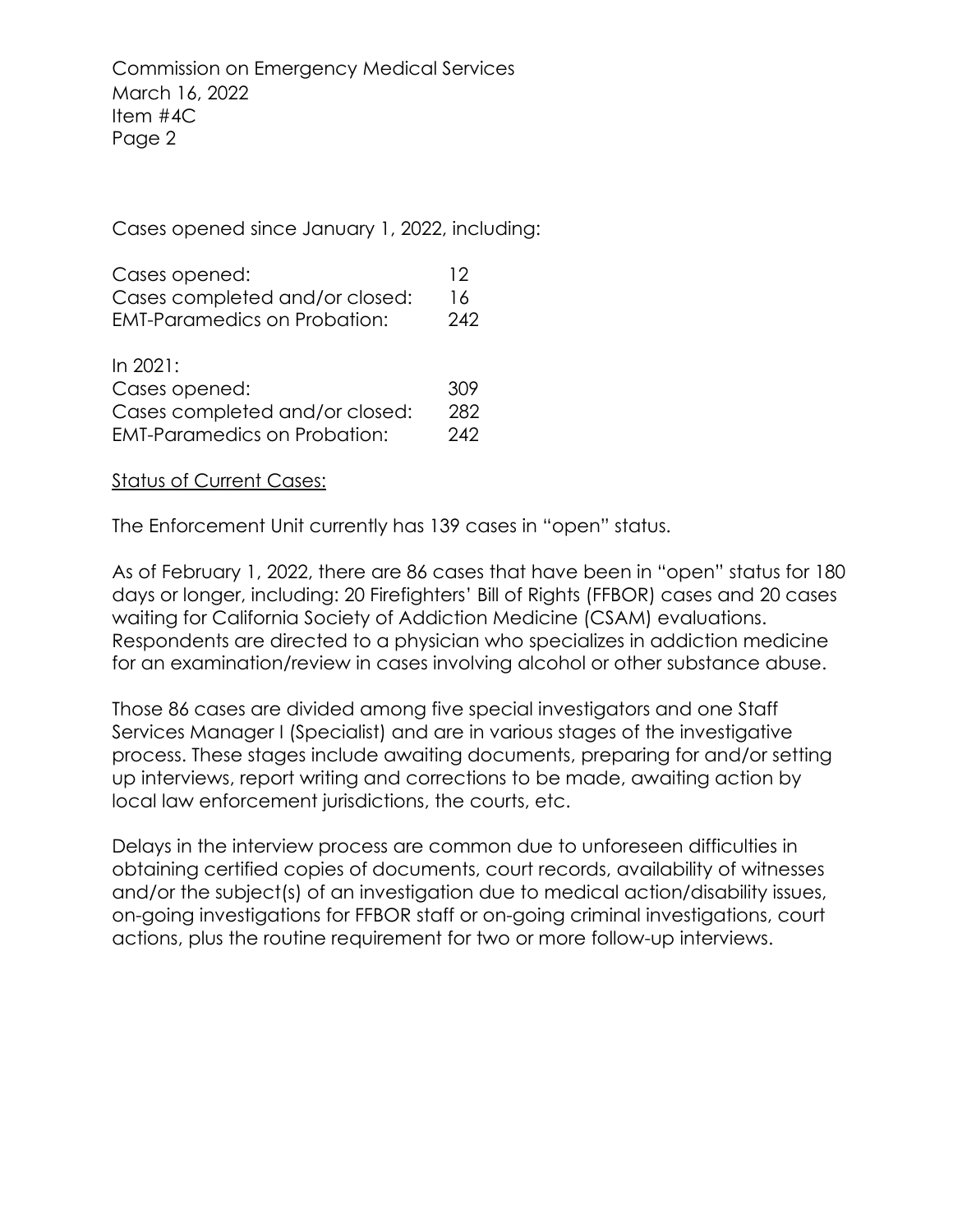<span id="page-22-0"></span>10901 GOLD CENTER DR., SUITE 400 RANCHO CORDOVA, CA 95670 (916) 322-4336 FAX (916) 324-2875



#### **COMMISSION ON EMERGENCY MEDICAL SERVICES**

#### **QUARTERLY MEETING**

MEETING DATE: March 16, 2022 **ITEM NUMBER: 5A**

- SUBJECT: Legislative Report
- PRESENTER: Jennifer Lim Deputy Director Legislative, Regulatory & External Affairs

CONSENT: \_\_\_ ACTION: \_\_ INFORMATION: <u>X</u>

### **RECOMMENDATION**

Receive information regarding current bills potentially affecting EMS.

### **FISCAL IMPACT**

None

### **DISCUSSION**

Due to the dynamic nature of the legislative process, the Legislative Report to the Commission on EMS will be posted on the EMSA website at [https://emsa.ca.gov/legislative\\_activity/.](https://emsa.ca.gov/legislative_activity/)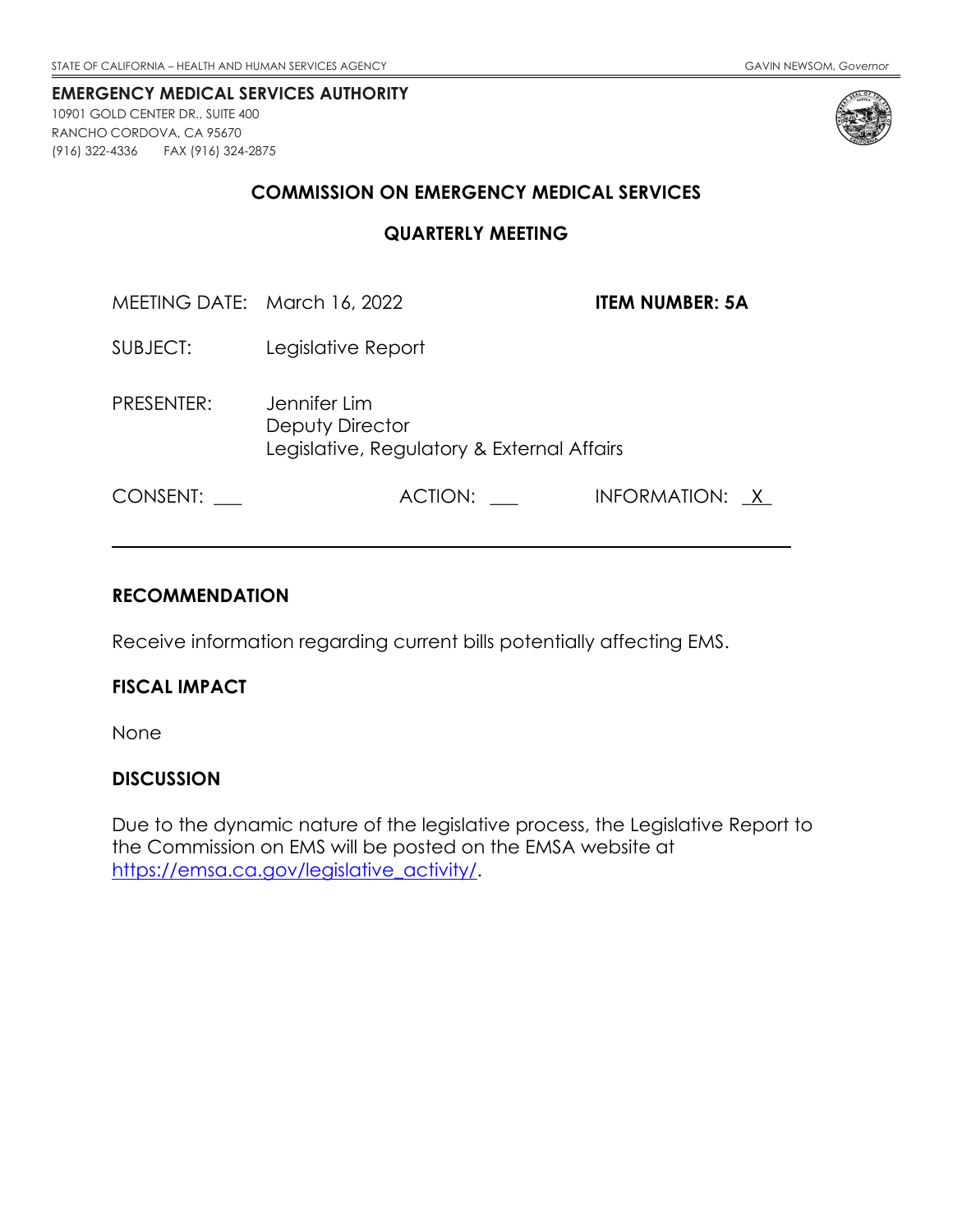<span id="page-23-0"></span>10901 GOLD CENTER DR., SUITE 400 RANCHO CORDOVA, CA 95670 (916) 322-4336 FAX (916) 324-2875



#### **COMMISSION ON EMERGENCY MEDICAL SERVICES**

**QUARTERLY MEETING**

| MEETING DATE: March 16, 2022 |                                  | <b>ITEM NUMBER: 5B</b> |  |  |
|------------------------------|----------------------------------|------------------------|--|--|
| SUBJECT:                     | Regulations Update               |                        |  |  |
| PRESENTER:                   | Kent Gray<br>Regulations Manager |                        |  |  |
| CONSENT:                     | ACTION:                          | INFORMATION: X         |  |  |

### **FISCAL IMPACT**

None

### **DISCUSSION**

The following information is an update to the Emergency Medical Services Authority (EMSA) rulemaking. In accordance with California Health and Safety Code § 1797.107, the EMSA is promulgating the following regulations:

- > Training Standards for Child Care Providers & Merger of Chapters 1.1 and 1.2.
	- **Status: Hold**
	- **Purpose: General update.**
- $\triangleright$  Public Safety First Aid (Ch. 1.5)
	- **Status: Agency**
	- **Purpose: Updates to include volunteers.**
- Lay Rescuer Epinephrine Auto-Injector Training Certificate Standards (Ch. 1.9)
	- **Status: Under review by EMSA**
	- **Purpose: Updates, including required form.**
- $\triangleright$  Paramedic Fees (Ch 4)
	- Status: In development.
	- **Purpose: Fee increase based on costs from AB 450.**
- $\triangleright$  Administered Medications (Ch. 4 § 100146)
	- **Status: In development.**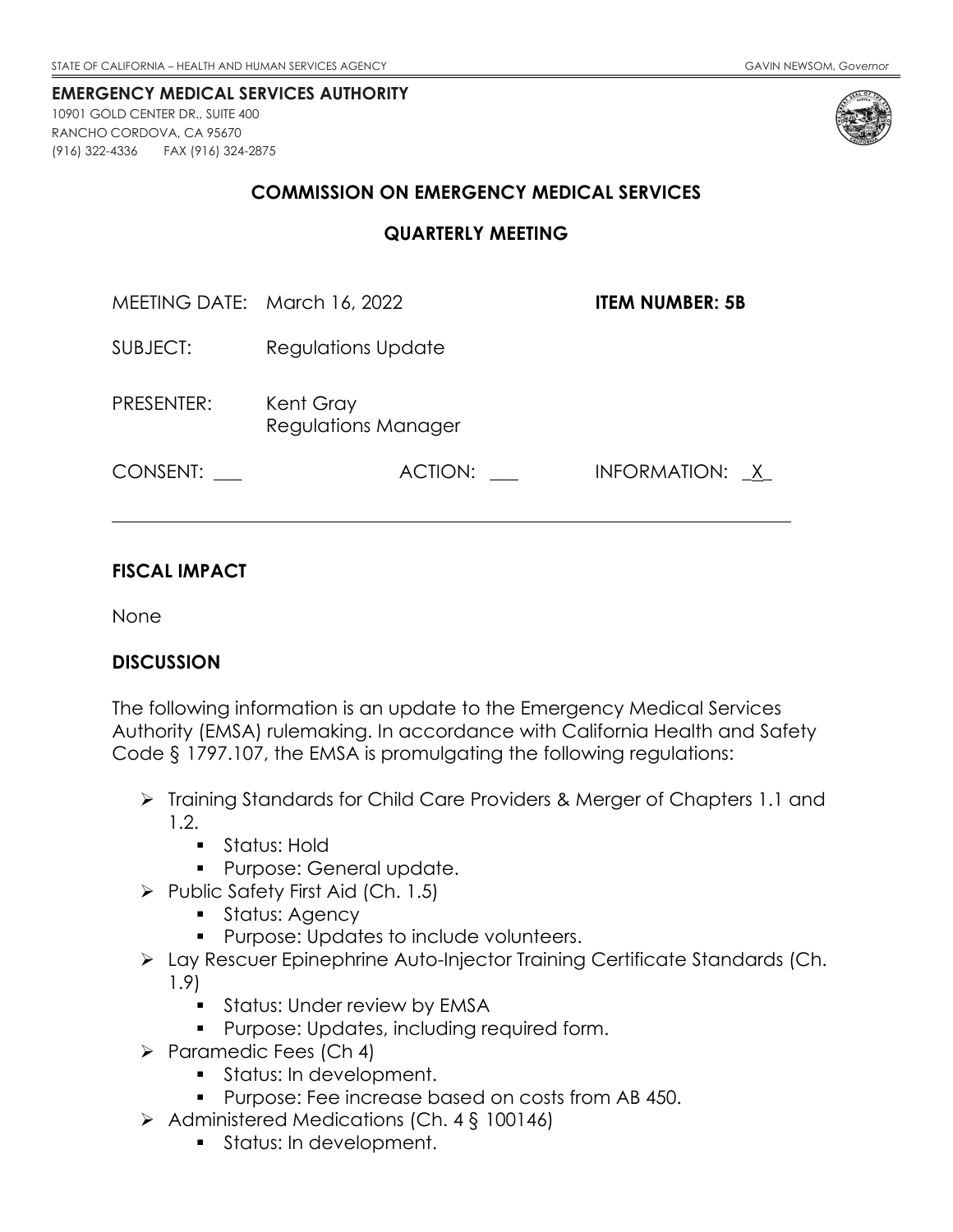Commission on Emergency Medical Services March 16, 2022 Item #5B Page 2

- **Purpose: Add new medications to list under subsection (c)(1)(R)**
- ▶ Community Paramedicine and Alternate Destination (Ch. 5)
	- **Status: In APA process having been Noticed December 3, 2021.**
	- **Purpose: Implement AB 1544 (Statutes of 2020)**
- $\triangleright$  Trauma Care Systems (Ch. 7)
	- **Status: Under review by EMSA**
	- **Purpose: General update.**
- California Emergency Medical Technician Central Registry (Ch. 10)
	- **Status: Hold**
	- **Purpose: General update.**
- Emergency Medical Services System Quality Improvement (Ch. 12)
	- **Status: Hold**
	- **Purpose: General update.**
- $\triangleright$  EMS Plans (Ch. 13)
	- **Status: Review and redraft**
	- Purpose: Provide new and updated regulations for annual EMS plans required by statute.
- $\triangleright$  Dispatch
	- **Status: Pending**
	- **Purpose: Implement SB 438 (Statutes of 2019)**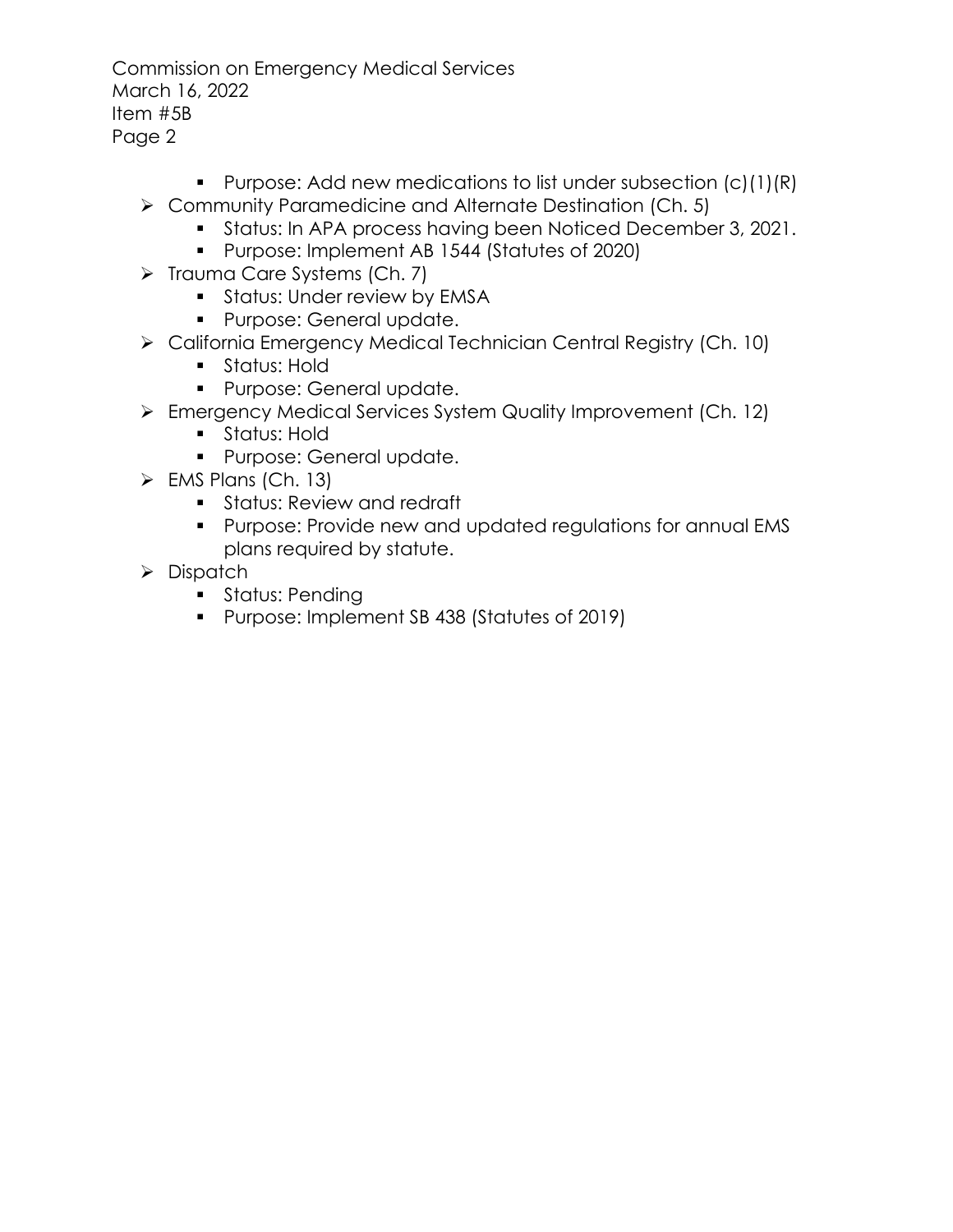<span id="page-25-0"></span>10901 GOLD CENTER DR., SUITE 400 RANCHO CORDOVA, CA 95670 (916) 322-4336 FAX (916) 324-2875



### **COMMISSION ON EMERGENCY MEDICAL SERVICES**

#### **QUARTERLY MEETING**

| MEETING DATE: March 16, 2022 |                                                             | <b>ITEM NUMBER: 5C</b> |
|------------------------------|-------------------------------------------------------------|------------------------|
| SUBJECT:                     | California EMS System Strategic Planning Advisory Committee |                        |
| PRESENTER:                   | Elizabeth Basnett<br><b>Acting Director</b>                 |                        |
| CONSENT:                     | ACTION:                                                     | INFORMATION: X         |

#### **RECOMMENDATION**

Endorse the EMSA Acting Director's proposal to initiate a California EMS System Strategic Planning Advisory Committee.

### **FISCAL IMPACT**

None

### **BACKGROUND**

Strategic planning is essential to solidify our north star and outline collective, measurable goals for the future of the California EMS system. EMSA is initiating a two-prong strategic planning process; prong one has been initiated within EMSA to undergo an internal strategic planning process for EMSA. The second prong is being initiated with the announcement of the EMS Strategic Planning Advisory Committee.

### **SUMMARY**

EMSA is committed to a strategic planning process which is transparent and inclusive. The California EMS System Strategic Planning Advisory Committee will be made up of key partners and stakeholders whom initial focus will be on the mission, vision, values, guiding principles and culture of the California EMS system. The Acting Director envisions a minimum of four sub-working groups who are considering the following four overarching topics: evidence-based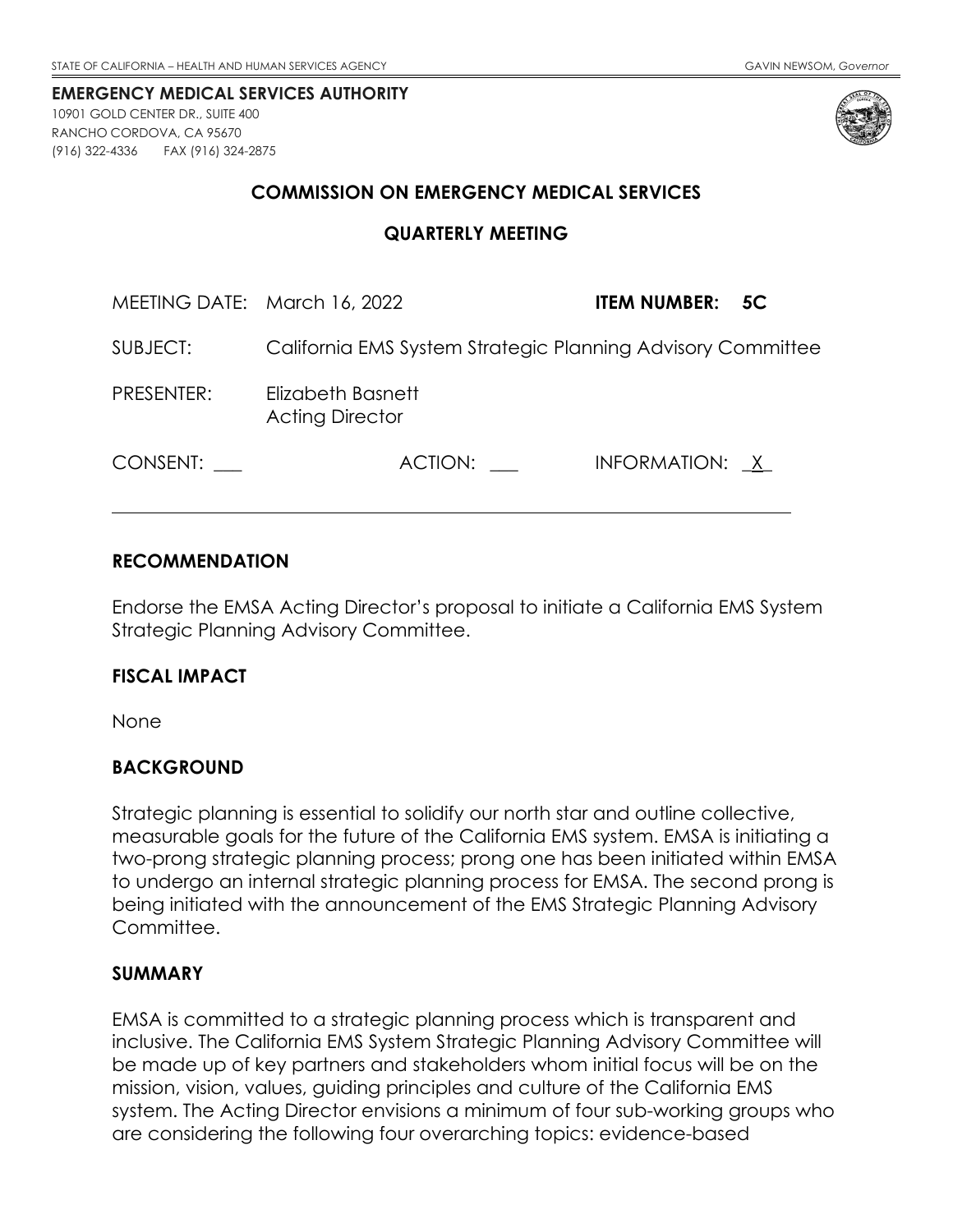Commission on Emergency Medical Services March 16, 2022 Item #5C Page 2

decision/policy making, equity, administration and resilience, and operational management.

## **NEXT STEPS**

The Acting Director will be sending formal letters to key stakeholders and partners during the month of March for participation in the California EMS System Strategic Planning Advisory Committee.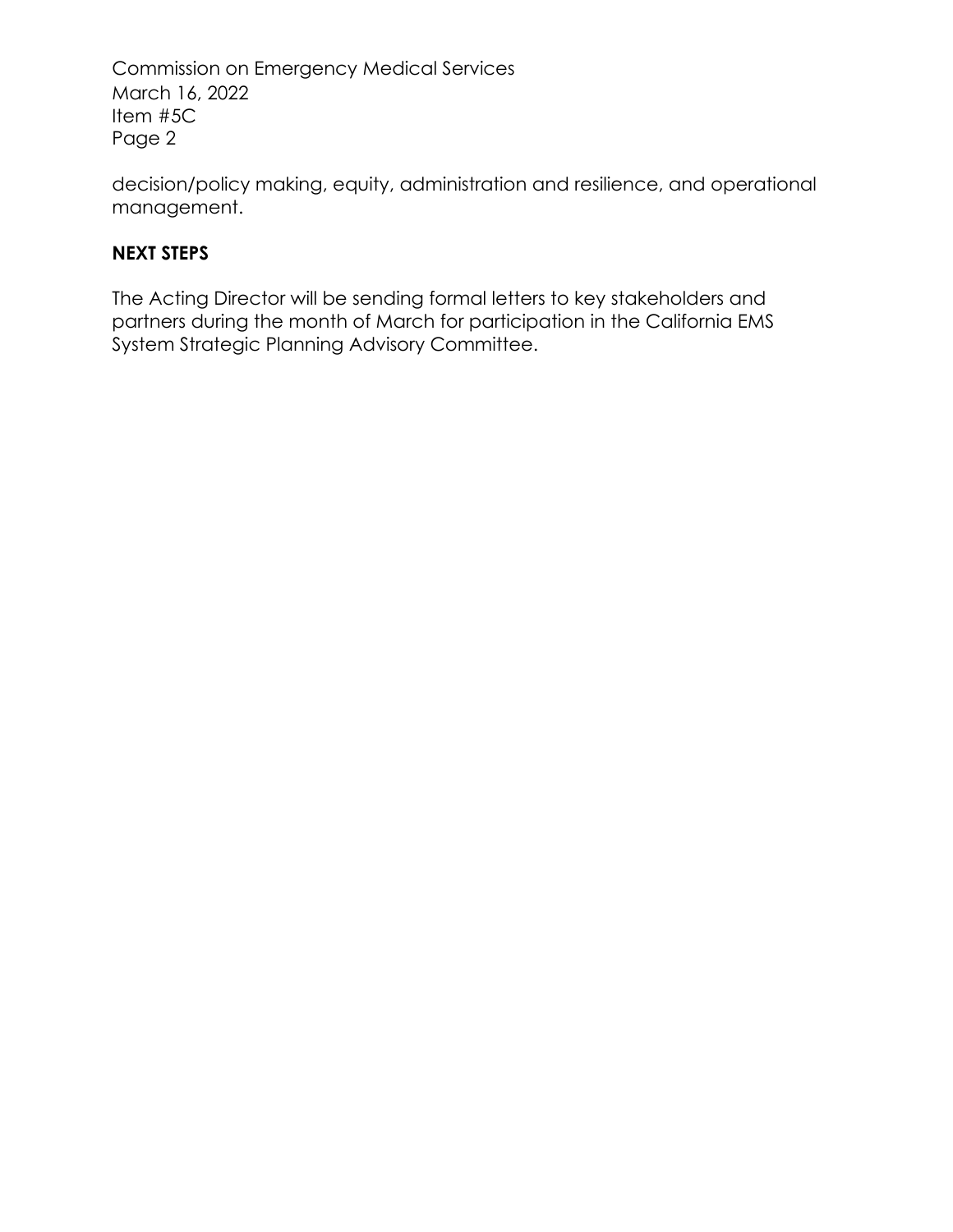<span id="page-27-0"></span>10901 GOLD CENTER DR., SUITE 400 RANCHO CORDOVA, CA 95670 (916) 322-4336 FAX (916) 324-2875



### **COMMISSION ON EMERGENCY MEDICAL SERVICES**

#### **QUARTERLY MEETING**

| MEETING DATE: March 16, 2022 |                                                    | <b>ITEM NUMBER:</b> | - 6A |
|------------------------------|----------------------------------------------------|---------------------|------|
| SUBJECT:                     | Ambulance Patient Off-Load Time (APOT) Update      |                     |      |
| PRESENTER:                   | <b>Tom McGinnis</b><br>Chief, EMS Systems Division |                     |      |
| CONSENT:                     | ACTION:                                            | INFORMATION: X      |      |

### **RECOMMENDATION**

No Action Recommended.

### **FISCAL IMPACT**

No Fiscal Impact.

### **BACKGROUND**

In 2018, AB 2961(O'Donnell, Chapter 656) required that LEMSAs submit APOT reports quarterly to the EMS Authority effective July 1, 2019. The bill also requires the EMS Authority to calculate APOT times provided by the LEMSAs.

At the request of the EMS Commission, EMSA has convened an advisory committee of EMS and Hospital stakeholders with the purpose of developing recommendations to reduce ambulance patient offload delays.

The California State Assembly Committee on Emergency Management, led by Committee Chair Freddie Rodriguez, convened a two-panel meeting featuring EMS and Hospital stakeholders to further the discussion and identify potential solutions to alleviate EMS System activities and resources impacted as a result ambulance patient offload delays.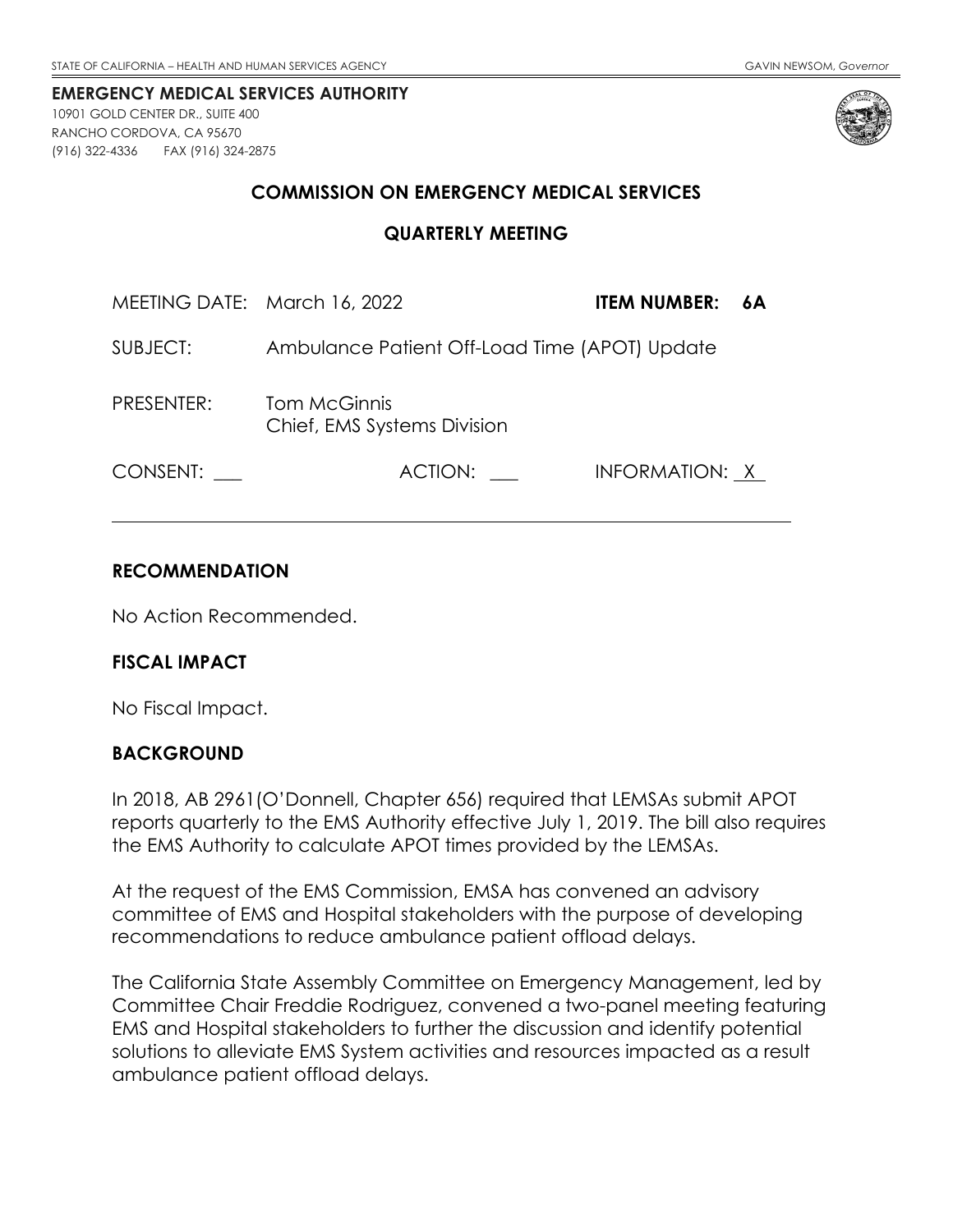Commission on Emergency Medical Services March 16, 2022 Item #6A Page 2

## **DISCUSSION**

EMSA continues to collect and analyze APOT submissions from participating LEMSAs. The current submission status through Quarter 4 of 2021 for each LEMSA can be found below.

EMSA continues to monitor COVID-19's impact on APOT in each of California's EMS Systems through the analysis of CEMSIS data. Data is being analyzed on a weekly basis and will continue as needed. EMSA will maintain communication with LEMSAs to further understand the correlation between COVID-19 and offload times.

## **APOT Committee:**

The mission of the APOT Committee is to develop advisory recommendations, including legislative or regulatory changes, if necessary that will assist in the preservation of the Hospital and EMS system and protection of California's healthcare consumers through the identification and sharing of successful prehospital and hospital system efficiencies that reduce or eliminate ambulance patient offload delays (APOD) in the transfer of care from EMS ambulance personnel to receiving hospital emergency medical personnel.

The Ambulance Patient Offload Time (APOT) Committee has adjusted their meeting schedule to meet twice a month, rather than the previous schedule of once per month. As of March 2, 2022, the APOT Committee has held six (6) meetings, with one (1) additional meeting scheduled the week of the March Commission Meeting. The Committee continues to move toward the goal of developing three sets of recommendations: one set for the Emergency Medical Services System, one set for the Hospital System and an "other" set of recommendations. This committee will conclude no later than June 30, 2022.

The final recommendation deliverable will be presented to the EMS Commission and, where appropriate and practical, all recommendations will be acted upon in a timely manner.

## **APOT Hearing:**

On Wednesday, January 19th, The California State Assembly Committee on Emergency Management hosted a virtual hearing regarding "The Impact of Ambulance Patient Offload Delays on Emergency Response." The two-panel session focused on "Operational Perspectives and Potential Solutions" as well as "Current local and statewide efforts to reduce wall times and enhance patient care." The first panel's testimonies of the "Operational Panel" had a similar theme noting that offload delays tie up EMS resources and impact the availability of services to provide adequate services to the volume of 9-1-1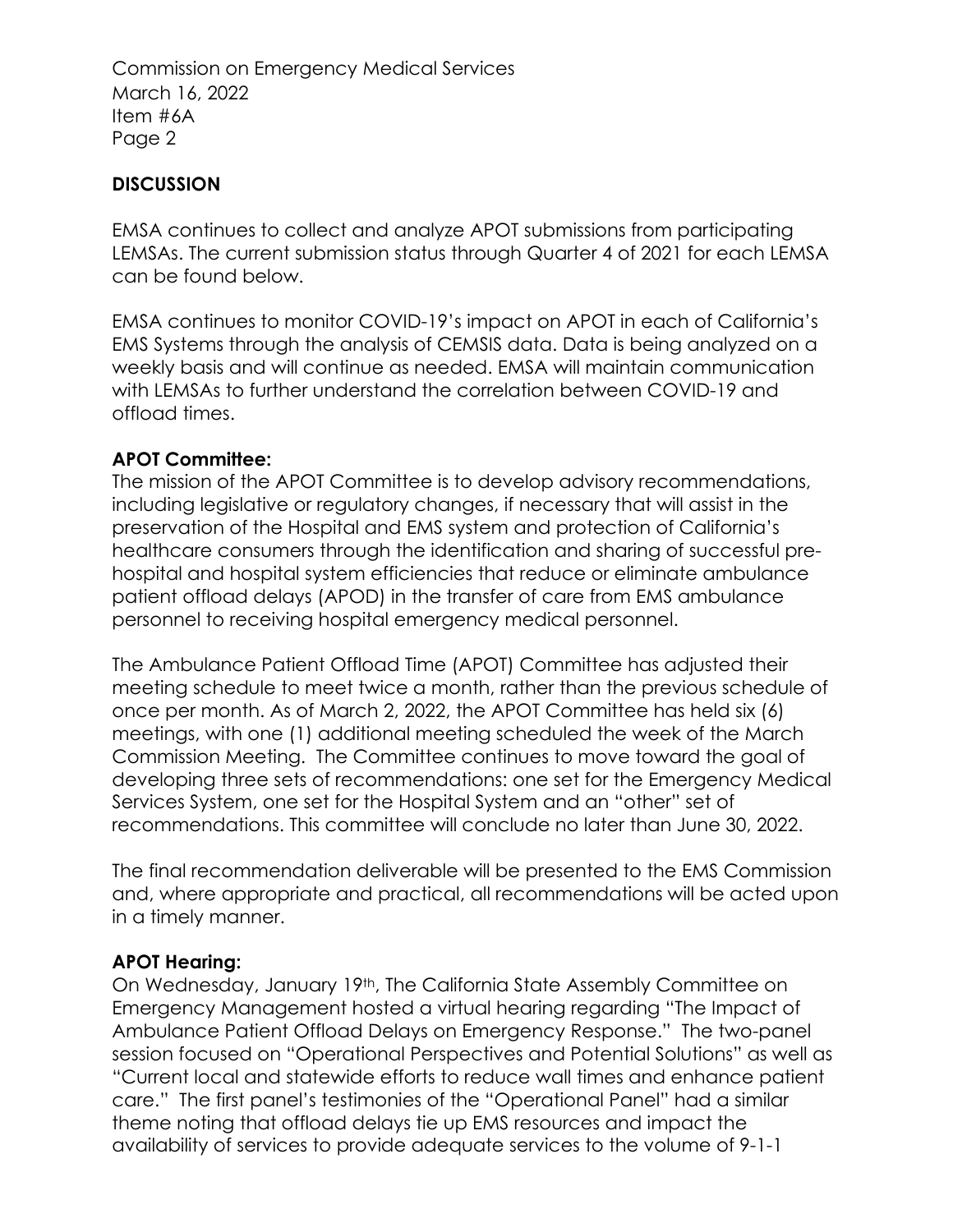Commission on Emergency Medical Services March 16, 2022 Item #6A Page 3

requests. In addition, the panel agreed COVID-19 has made an existing problem go from bad to worse.

Similar to the first panel, this second panel agreed that problems surrounding the delay in patient offloads at hospitals impacts EMS resource response availability and that COVID-19 has made an existing problem significantly worse.

Following the hearing, the Assembly Committee on Emergency Management sent a letter to Governor Gavin Newsom on January 24, 2022. The letter, included in part of this EMS Commission Packet, further calls out the issue of offload delays, calls for an executive level discussion of EMS stakeholder to develop short-term solutions, and provides additional recommendations to Governor Newsom.

## **Current APOT Reporting by LEMSA:**

Below is a list of LEMSAs of quarterly report APOT data. *Note: Non-compliant LEMSAs are highlighted in orange.*

|                           |                | 2021                       |            |           |  |  |  |
|---------------------------|----------------|----------------------------|------------|-----------|--|--|--|
| <b>LEMSA</b>              | Q <sub>1</sub> | Q2<br>Q3<br>Q <sub>4</sub> |            |           |  |  |  |
| <b>Alameda</b>            | 4/2/2021       | 7/2/2021                   | 10/5/2021  | 1/5/2022  |  |  |  |
| <b>Central California</b> | 4/26/2021      | 7/27/2021                  | 10/28/2021 | 1/20/2022 |  |  |  |
| <b>Coastal Valleys</b>    |                |                            |            |           |  |  |  |
| <b>Contra Costa</b>       | 7/7/2021       | 7/7/2021                   | 1/5/2022   | 1/5/2022  |  |  |  |
| <b>El Dorado</b>          | 11/23/2021     | 11/23/2021                 | 11/23/2021 | 1/21/2022 |  |  |  |
| <b>Imperial</b>           |                |                            | 11/1/2021  | 2/1/2022  |  |  |  |
| <b>Inland Counties</b>    | 9/10/2021      | 9/10/2021                  |            |           |  |  |  |
| <b>Kern</b>               | 4/12/2021      | 7/13/2021                  | 10/4/2021  | 1/18/2022 |  |  |  |
| <b>Los Angeles</b>        | 8/31/2021      |                            |            |           |  |  |  |
| <b>Marin</b>              | 11/1/2021      | 11/1/2021                  | 1/31/2022  | 1/31/2022 |  |  |  |
| <b>Merced</b>             | 4/12/2021      | 10/14/2021                 | 10/14/2021 | 1/27/2022 |  |  |  |
| <b>Monterey</b>           | 4/9/2021       | 7/19/2021                  | 10/7/2021  | 1/14/2022 |  |  |  |
| <b>Mountain Valley</b>    | 7/13/2021      | 7/13/2021                  | 10/4/2021  | 1/3/2022  |  |  |  |
| <b>Napa</b>               | 5/4/2021       | 8/23/2021                  | 10/31/2021 | 1/26/2022 |  |  |  |
| <b>Northern Cal</b>       | 4/19/2021      | 7/7/2021                   | 10/13/2021 |           |  |  |  |
| <b>North Coast</b>        | 4/14/2021      | 10/6/2021                  | 10/5/2021  | 1/7/2022  |  |  |  |
| Orange                    | 4/8/2021       | 7/8/2021                   | 10/12/2021 | 1/6/2022  |  |  |  |
| <b>Riverside</b>          | 5/12/2021      | 9/21/2021                  | 10/25/2021 | 1/25/2022 |  |  |  |
| <b>Sacramento</b>         | 4/8/2021       | 7/7/2021                   | 12/8/2021  | 1/10/2022 |  |  |  |
| <b>San Benito</b>         | 4/13/2021      | 7/14/2021                  | 10/11/2021 | 1/10/2022 |  |  |  |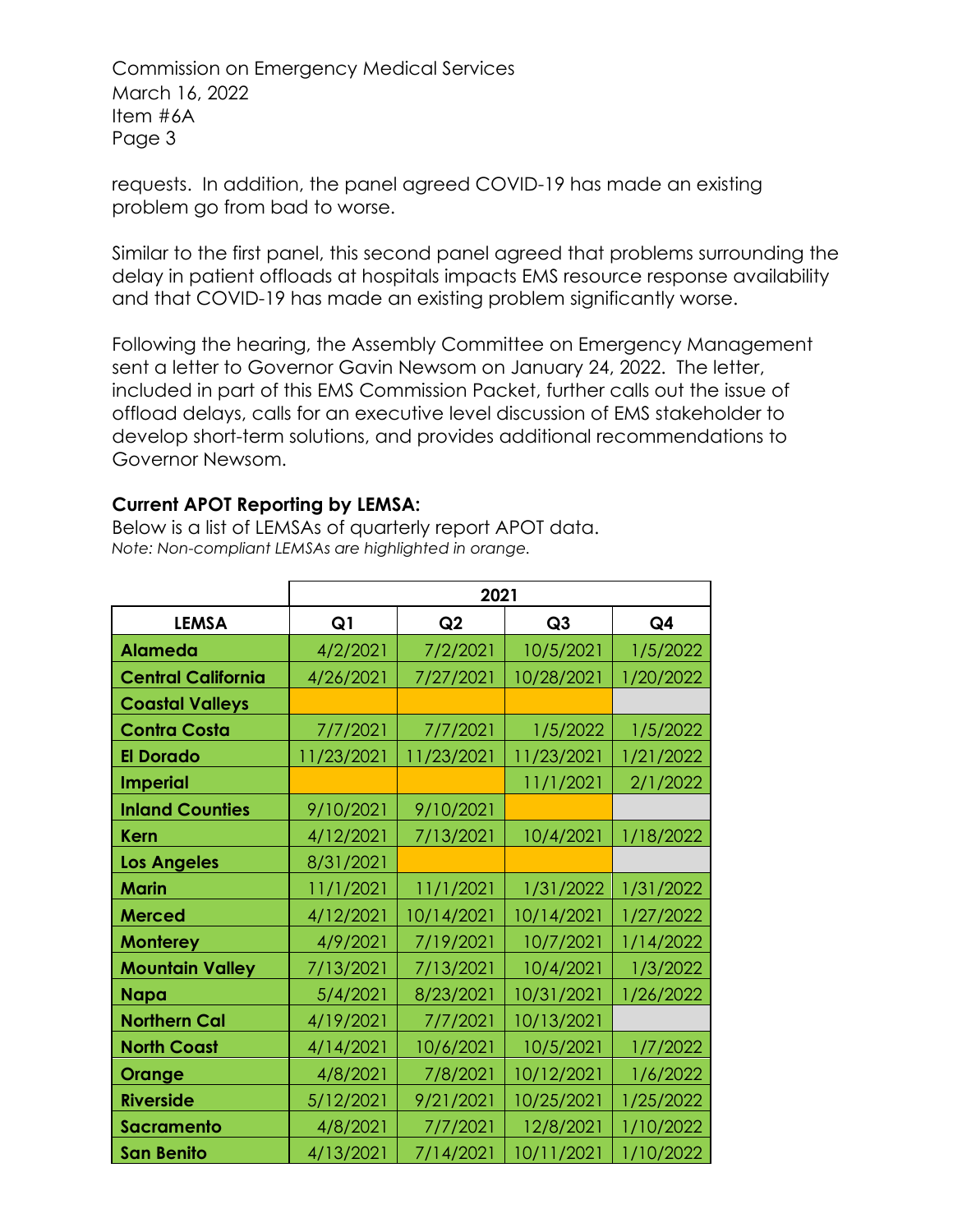Commission on Emergency Medical Services March 16, 2022 Item #6A Page 4

| <b>San Diego</b>         | 4/12/2021 | 7/19/2021 | 10/14/2021 |           |
|--------------------------|-----------|-----------|------------|-----------|
| <b>San Francisco</b>     | 7/2/2021  | 1/26/2022 | 1/26/2022  | 1/26/2022 |
| <b>San Joaquin</b>       | 4/9/2021  | 7/6/2021  | 10/14/2021 | 1/24/2022 |
| <b>San Luis Obispo</b>   | 5/19/2021 | 9/13/2021 |            | 1/28/2022 |
| <b>San Mateo</b>         | 4/5/2021  | 7/5/2021  | 10/4/2021  | 1/3/2022  |
| <b>Santa Barbara</b>     | 5/24/2021 | 8/2/2021  | 10/13/2021 | 1/3/2022  |
| Santa Clara              | 4/22/2021 | 8/25/2021 |            |           |
| <b>Santa Cruz</b>        | 4/6/2021  | 8/4/2021  | 10/12/2021 | 1/26/2022 |
| <b>Sierra-Sac Valley</b> | 4/2/2021  | 7/8/2021  | 2/8/2022   | 2/8/2022  |
| <b>Solano</b>            | 4/27/2021 | 8/4/2021  | 10/27/2021 |           |
| <b>Tuolumne</b>          | 11/2/2021 | 11/2/2021 | 11/2/2021  |           |
| Ventura                  | 7/30/2021 | 8/2/2021  | 10/6/2021  | 1/19/2022 |
| Yolo                     | 9/1/2021  | 9/1/2021  | 12/8/2021  | 2/3/2022  |

\*Updated 2/8/2022

## **ATTACHMENT(S)**

Letter from Assembly Committee on Emergency Management to Governor Gavin Newsom dated January 24, 2022.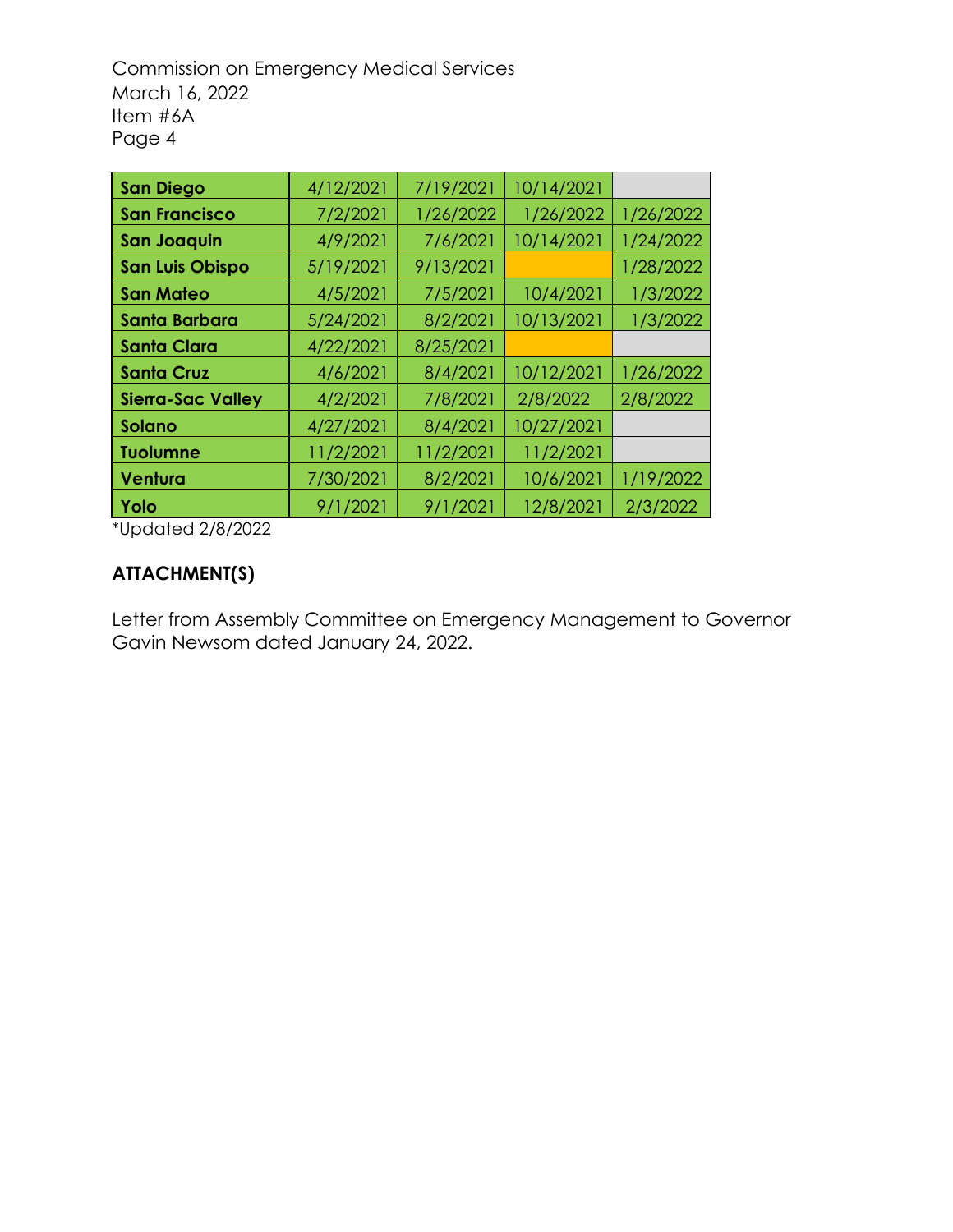**LEGISLATIVE OFFICE BUILDING** 1020 N STREET, ROOM 360B SACRAMENTO, CA 95814  $(916)$  319-3802 FAX (916) 319-3812

> **CONSULTANT MIKE DAYTON**

**ASSOCIATE CONSULTANT RYAN FLEMING** 

**COMMITTEE SECRETARY TAYLOR GONSALVES** 



**VICE CHAIR KELLY SEYARTO** 

**MEMRERS CECILIA AGUIAR-CURRY LISA CALDERON JAMES GALLAGHER ADAM GRAY CHRISTOPHER WARD** 

January 24, 2022

Governor Gavin Newsom State of California State Capitol Sacramento, California 95814

Dear Governor Newsom:

Last week the Committee on Emergency Management held an information hearing on Ambulance Patient Offload Times, which is commonly known as wall times in emergency medical services professions. While we appreciate the updates provided by the Emergency Medical Services Authority (EMSA) and the California Department of Public Health (CDPH) at the hearing and in a subsequent meeting, it is clear we need to do more to immediately address this decades old issue that has only been exacerbated by the ongoing pandemic and surge of COVID-19 cases due to the Omicron variant.

We understand EMSA and the Emergency Medical Service Commission are convening a task to identify long term solutions. However, we are unclear of the task force's composition, expected outcomes or deadlines for this task force. EMSA has also made it clear they are engaged in frequent conversations with their state and local EMS partners, but we think it is time for and executive level discussion to identify immediate steps that could be taken to alleviate the burden of wall times.

For this reason, we will be inviting the Acting Director of EMSA and the Director of CDPH to join us in meeting with the leaders of the California Hospital Association, California Nurses Association, California Fire Chiefs Association, California Professional Firefighters, California Ambulance Association, California Chapter of the Emergency Physicians, and the Chair of the EMS Commission to help break the logjam in identifying short-term action. Additionally, the Committee recognizes the challenges of recruiting volunteers for the California Health Corps Program to support the COVID-19 response and relying on contractors to help health care providers meet the surge in demand for emergency medical transport and treatment at hospital emergency departments. To augment these ongoing efforts, the Committee recommends the Administration consider the following:

1. Provide Local Emergency Medical Services Authorities (LEMSAs) the flexibility to allow local and tribal fire departments, that are currently prohibited from transporting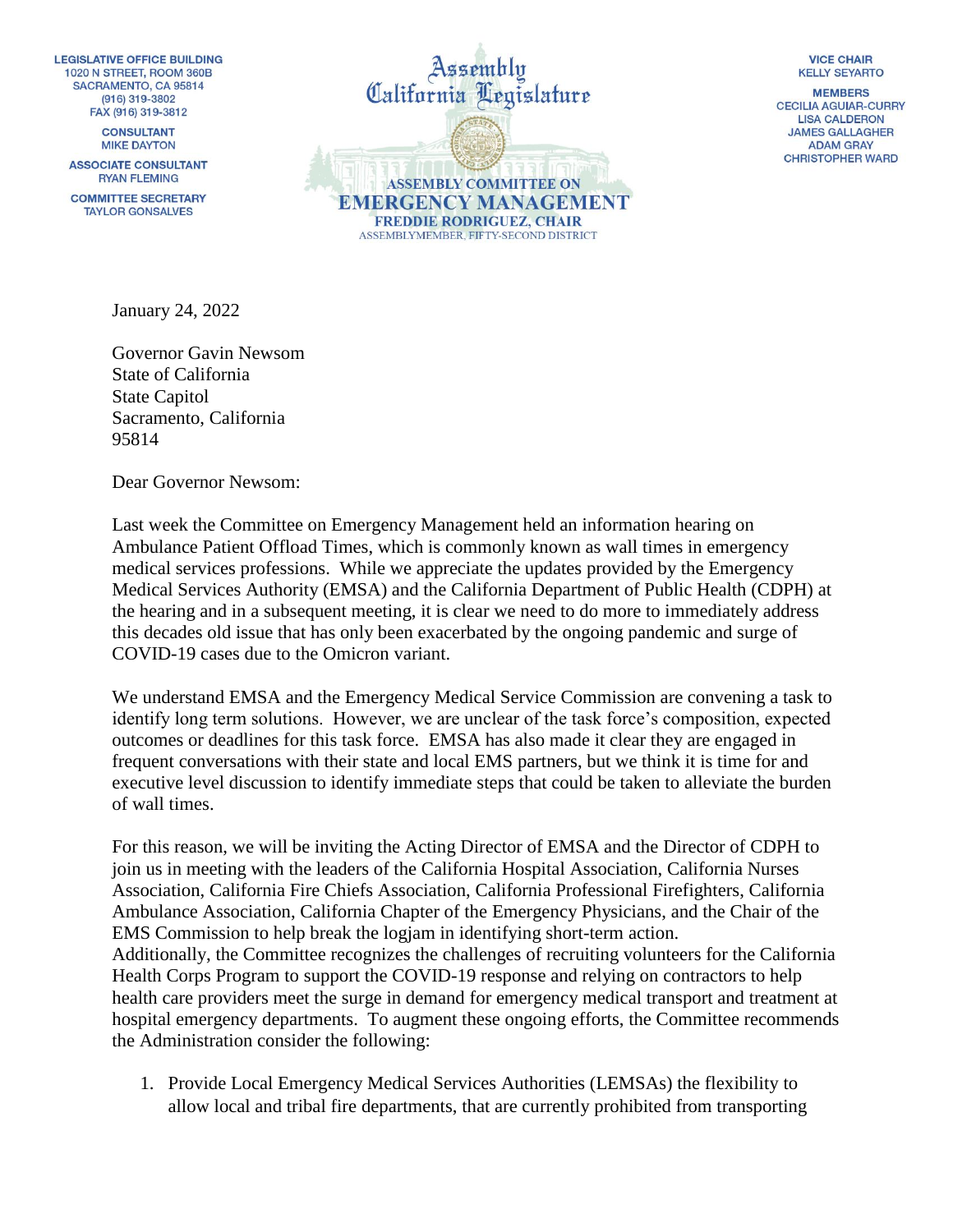patients to hospitals due to Exclusive Operating Areas, to transport patients under certain circumstances, such as low levels of available ambulances or when firefighting resources are expected to wait for extended periods of time for an available ambulance.

- 2. Revitalize the California Health Care Program by providing incentives for volunteers to deploy to heavily impacted hospital emergency departments.
- 3. Increase investments at EMSA and CDPH that encourage the: rapid recruitment and deployment of nurses in 9-1-1 call centers and other pre-hospital settings: use of telemedicine in EMS systems; and expansion of successful community paramedicine programs across the state.
- 4. Dedicate federal recovery funds to offset the recruiting and training costs of EMTs, paramedics and nurses.

For additional information, we are attaching a recent report by EMSA, *Ambulance Patient Offload* Delays, which was submitted to the Legislature in December of 2020. We look forward to working with you and your Administration.

Sincerely,

Fredch Lady

Assemblymember Freddie Rodriguez, Chair **Assemblymember Kelly Seyarto**,

Witham Aguiartum

Assemblymember Cecilia Aguiar-Curry Assemblymember Lisa Calderon

Du fallen

Assemblymember James Gallagher Assemblymember Adam Gray

 $2000$ 

Assemblymember Christopher Ward

Members of the Assembly Committee on Emergency Management Enclosure: *Ambulance Patient Offload Delays,* EMSA, December 2020.

Killy Bergont

Vice Chair

Lisa Calderon

for by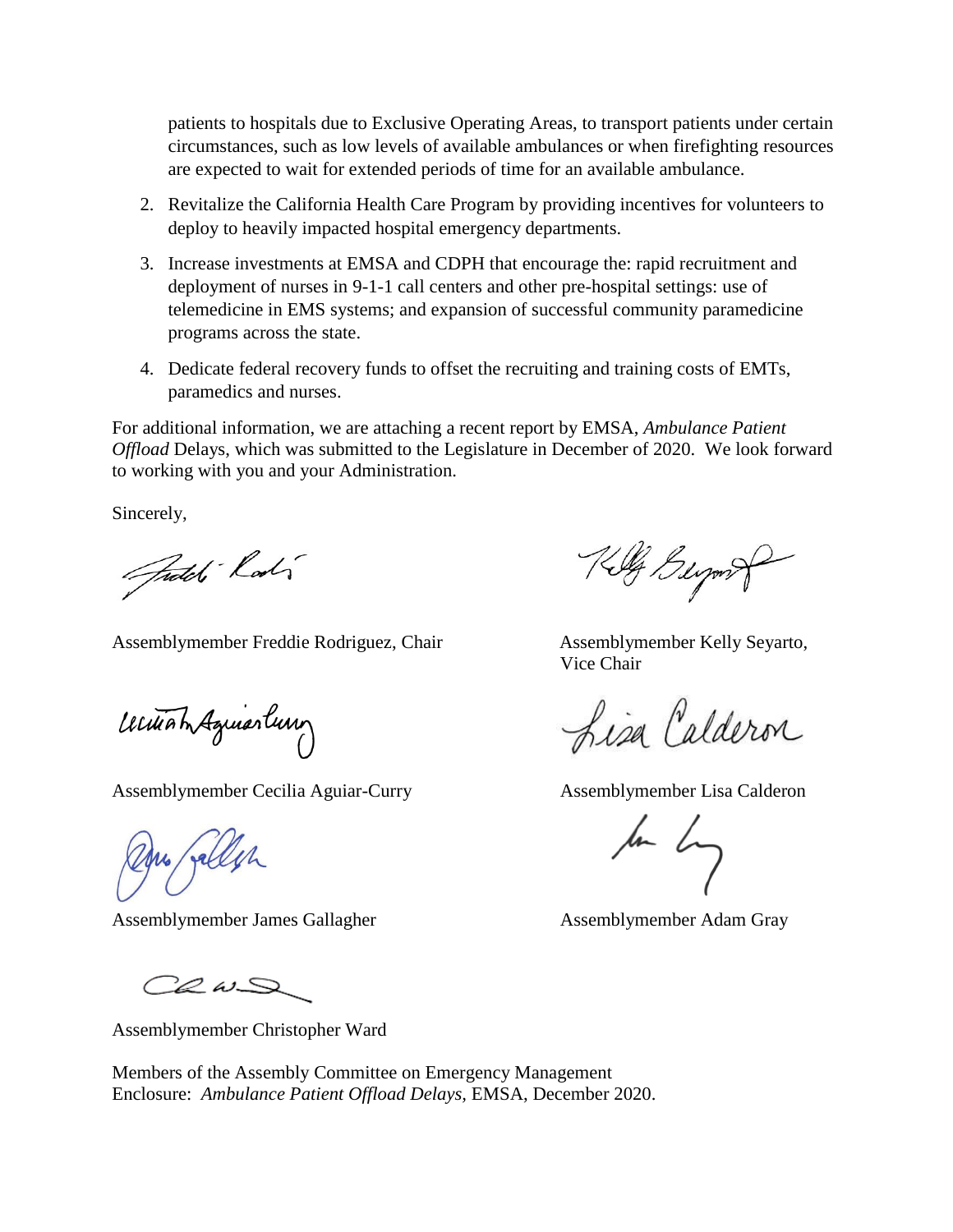<span id="page-33-0"></span>10901 GOLD CENTER DR., SUITE 400 RANCHO CORDOVA, CA 95670 (916) 322-4336 FAX (916) 324-2875



#### **COMMISSION ON EMERGENCY MEDICAL SERVICES**

#### **QUARTERLY MEETING**

| MEETING DATE: March 16, 2022 |                                                 | ITEM NUMBER:   | <b>7A</b> |
|------------------------------|-------------------------------------------------|----------------|-----------|
| SUBJECT:                     | <b>Behavioral Health Surveys</b>                |                |           |
| PRESENTER:                   | Sean Trask<br><b>EMS Analyst and Consultant</b> |                |           |
| CONSENT:                     | ACTION:                                         | INFORMATION: X |           |

### **RECOMMENDATION**

No Action Recommended

#### **FISCAL IMPACT**

No Fiscal Impact

#### **BACKGROUND**

The Commission on EMS's Subcommittee on Behavioral Health Emergencies was formed after the March 17, 2021 Commission meeting. The purpose of the Subcommittee is to discuss the clinical care and restraint of agitative or combative patients, as described in the 2021 National Association of EMS Physicians (NAEMSP) position paper<sup>[1](#page-33-1)</sup>. The Subcommittee also suggested using the recommendations in the NAEMSP position paper as a guiding principle for local EMS agency behavioral health emergency policies.

The Subcommittee also recommended that the EMS Authority survey California's 33 local EMS agencies regarding their current policies, procedures, and protocols for behavioral health emergencies and report the aggregate survey

<span id="page-33-1"></span><sup>1</sup> Douglas F. Kupas, MD, Gerald C. Wydro, MD, David K. Tan, MD, Richard Kamin, MD, Andrew J. Harrell IV, MD, Alvin Wang, DO, (2021), ClinicalCare and Restraint of Agitated or Combative Patients by Emergency Medical Services Practitioners, Prehospital Emergency Care.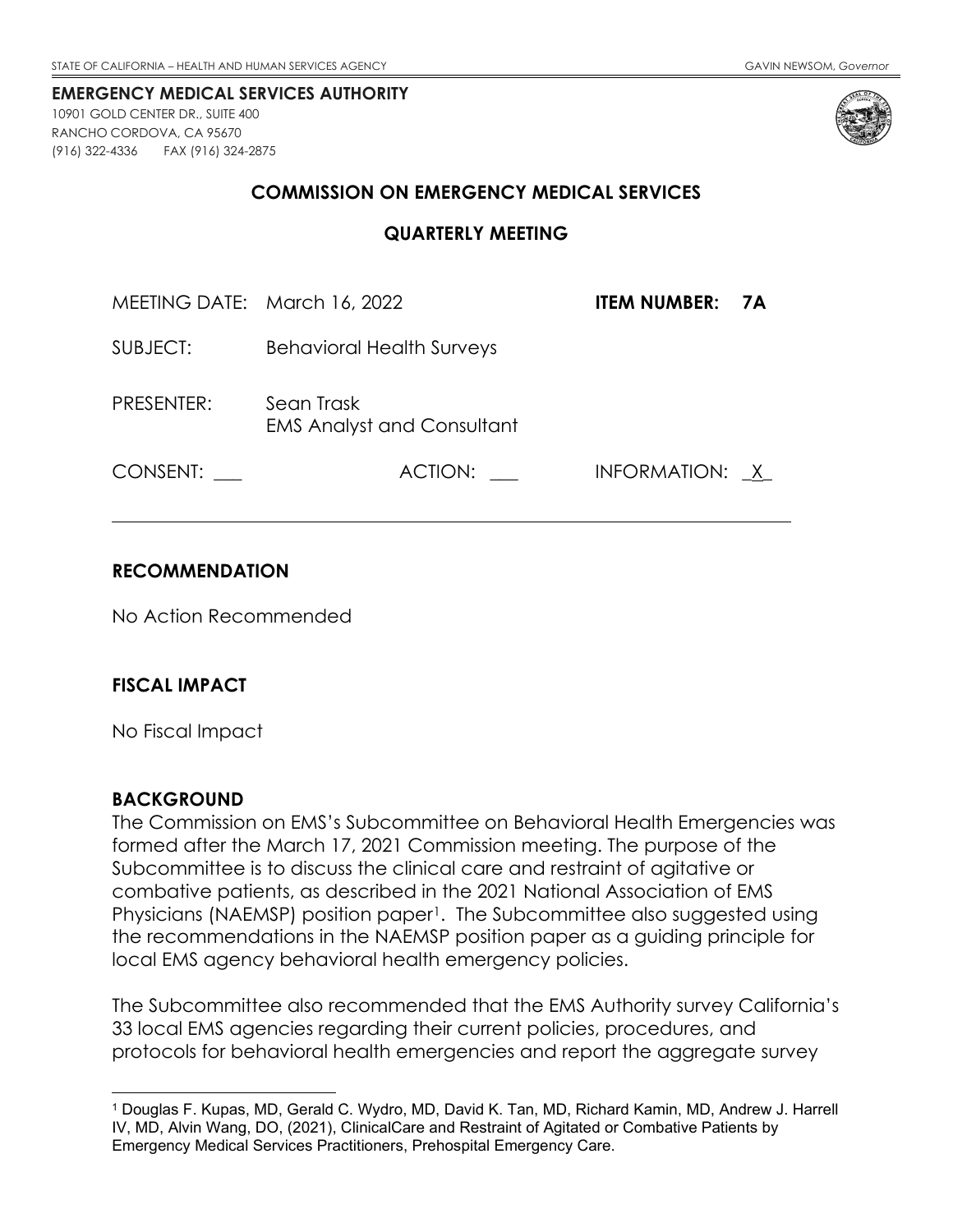Commission on Emergency Medical Services March 16, 2022 Item #7A Page 2

data back to the Commission. The goal of this survey is to identify current behavioral health emergency policies and procedures and identify plans to modify those polices over the following six to twelve months. The Subcommittee also recommended repeating this survey annually for three years.

### **SUMMARY**

Summary of Behavioral Health Survey Questions and Responses

| <b>Survey Question</b>                                                                                                          | <b>Yes</b>     | <b>No</b> | Percentage<br>Yes | <b>Skipped</b> |
|---------------------------------------------------------------------------------------------------------------------------------|----------------|-----------|-------------------|----------------|
| Does your LEMSA have a policy for<br>responding to Behavioral Health<br>Emergencies?                                            | 24             | 9         | 73%               | $\overline{0}$ |
|                                                                                                                                 |                |           |                   |                |
| If yes, does your policy include an<br>agitation assessment tool for<br>behavioral health emergencies?                          | $\overline{7}$ | 21        | 21%               | 5              |
| If yes, do you require training for<br>behavioral health emergencies,<br>including de-escalation techniques?                    | 4              | 23        | 12%               | 6              |
| Do you require periodic training with<br>law enforcement?                                                                       | $\overline{2}$ | 31        | 6%                | $\overline{0}$ |
| Do you require periodic training with<br>behavioral health providers?                                                           | $\overline{2}$ | 31        | 6%                | $\mathbf{0}$   |
| Do you have clear definitions of<br>prohibitive techniques for restraining<br>patients during a behavioral health<br>emergency? | 24             | 9         | 73%               | $\overline{0}$ |
|                                                                                                                                 |                |           |                   |                |
| Do you have protocols governing<br>pharmacological management of a<br>patient experiencing a behavioral<br>health emergency?    | 29             | 4         | 88%               | 0              |
|                                                                                                                                 |                |           |                   |                |
| Do you have standardized quality<br>assurance processes for behavioral<br>emergencies?                                          | 14             | 19        | 42%               | $\overline{0}$ |
|                                                                                                                                 |                |           |                   |                |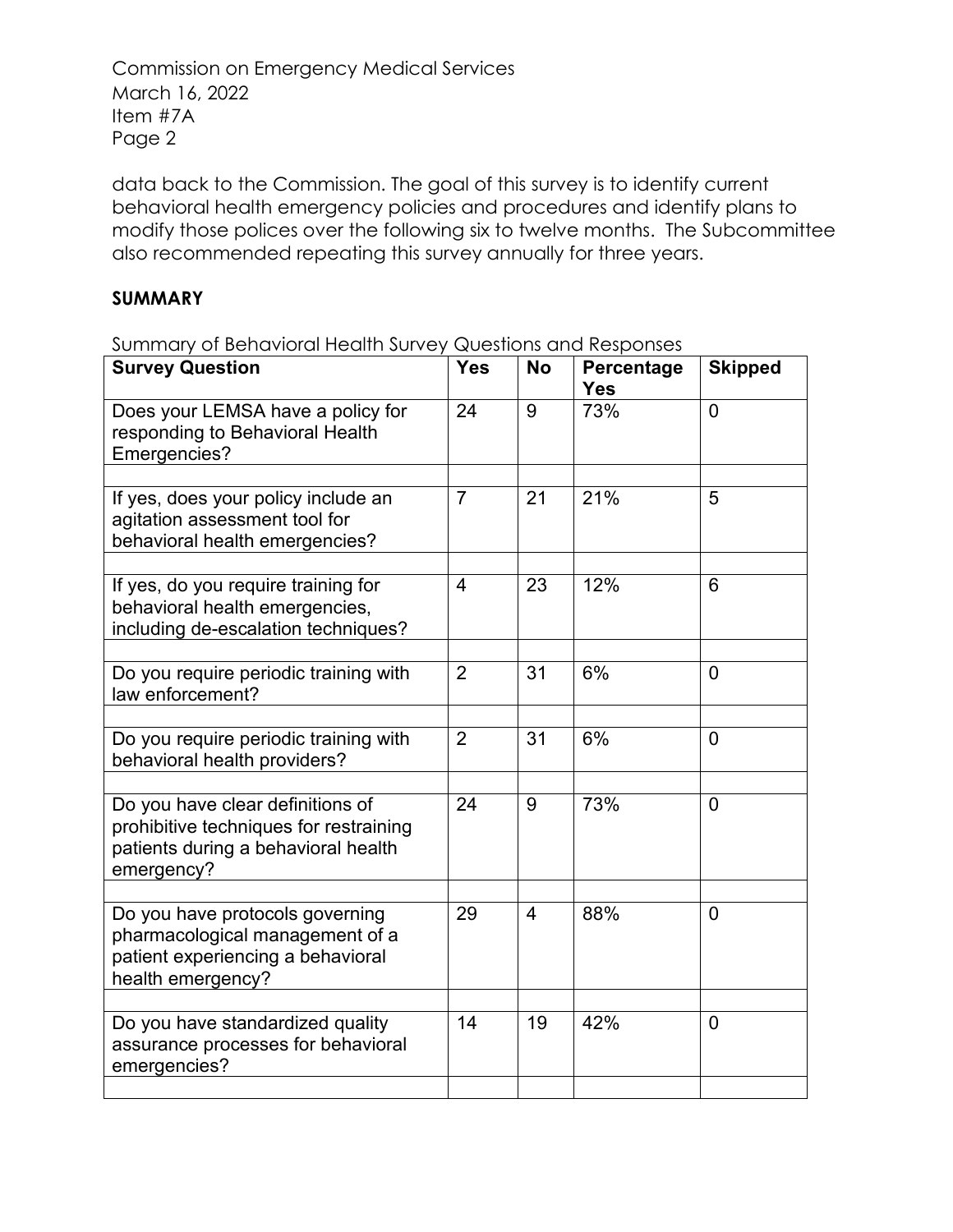Commission on Emergency Medical Services March 16, 2022 Item #7A Page 3

## **DISCUSSION**

The behavioral health emergency survey questions were developed by the Subcommittee and after some minor modifications were approved, placed in Survey Monkey, and released in early December 2021. All 33 local EMS agencies have responded to the survey.

The table above reflects the questions and responses.

After reviewing a sampling of LEMSA policies, a few LEMSAs have a specific Behavioral Health policy or protocol, others have a combination of policies regarding the use of restraints and sedation of the agitative or combative patient.

Of the LEMSA policies reviewed, there are many similarities, such as:

**Use of Restraints** – Many LEMSAs prohibit restraining a patient in the prone position, hog-tying, use of hard plastic restraints, and sandwiching the patient under a longboard or scoop stretcher. LEMSA policies also require the use of padded or soft restraints, and frequent assessment of circulation, motor, and sensory functions below the restraints. If a patient is handcuffed by law enforcement, the law enforcement officer is required to accompany the patient in the ambulance for quick release, if necessary. Many LEMSA policies also require thorough documentation of the need for restraints and the findings from repeated assessments.

**Chemical Restraint** – Many LEMSAs have a protocol for sedation of the combative or agitated patient. The sedative of choice is midazolam with specific indications and doses.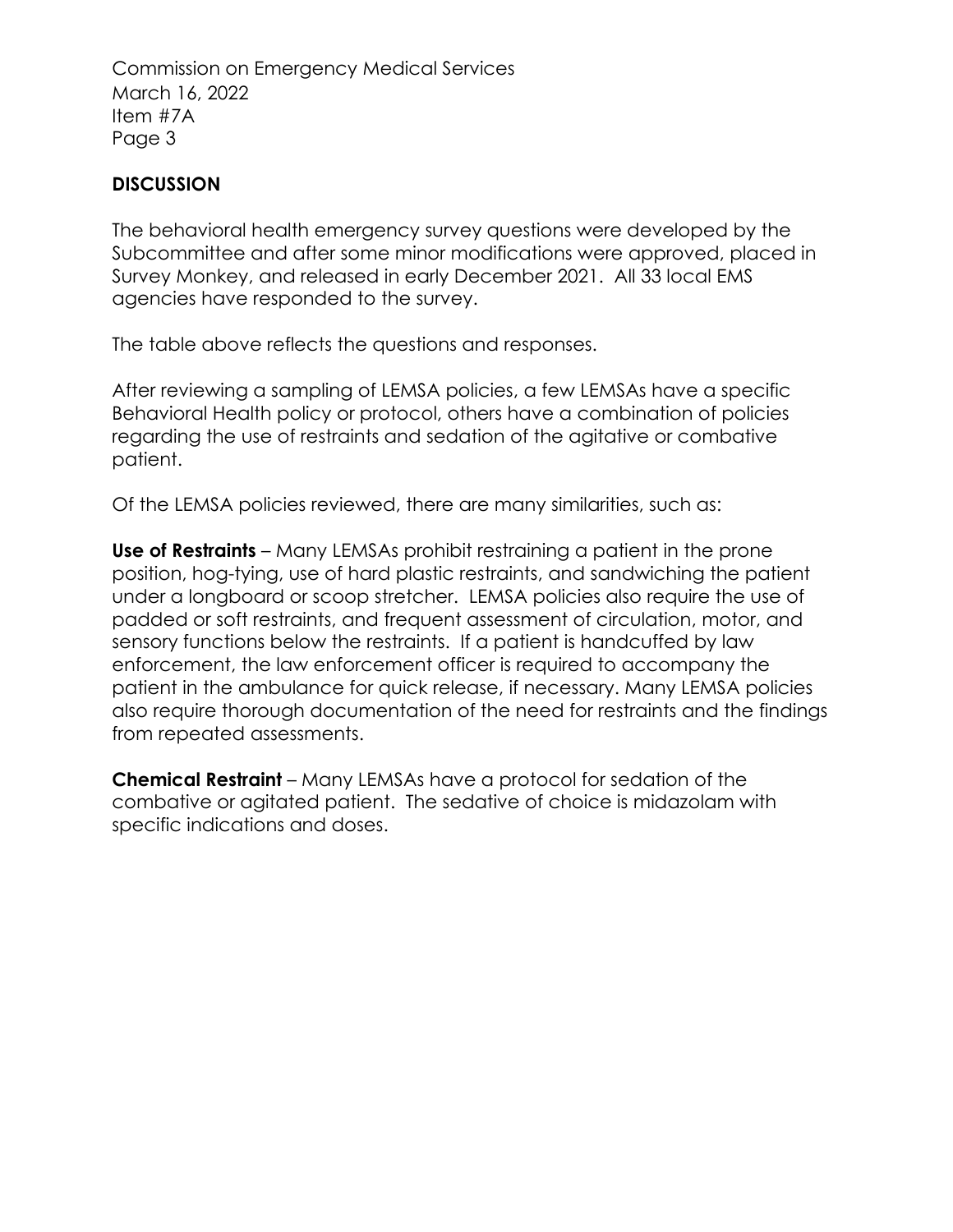<span id="page-36-0"></span>10901 GOLD CENTER DR., SUITE 400 RANCHO CORDOVA, CA 95670 (916) 322-4336 FAX (916) 324-2875



### **COMMISSION ON EMERGENCY MEDICAL SERVICES**

#### **QUARTERLY MEETING**

| MEETING DATE: March 16, 2022 |                                                         | ITEM NUMBER:   | -8A |
|------------------------------|---------------------------------------------------------|----------------|-----|
| SUBJECT:                     | Alameda EMS Corps Presentation                          |                |     |
| PRESENTER:                   | Michael Gibson<br>Executive Director, Alameda EMS Corps |                |     |
| CONSENT:                     | ACTION:                                                 | INFORMATION: X |     |

### **FISCAL IMPACT**

The Employment Development Department is requesting \$20 million General Fund annually from 2022-23 through 2024-25, totaling \$60 million, to launch a program that provides targeted Emergency Medical Technician training.

#### **SUMMARY**

The Targeted EMT Training Program targets at-risk youth and those who may have barriers to employment for roles as Emergency Medical Technicians. Trainings will be developed, in partnership with local public health systems and their contracted emergency medical providers, building on the Emergency Medical Services Corps Alameda County model, with replication in 5-10 counties throughout the State.

The program, developed and tested in Alameda County, includes 380 hours of classroom instruction following a pre-course in medical terminology. Students will also participate in 20 hours of direct medical treatment and job shadowing, and receive intensive wrap-around support, including case management, mentoring, life coaching and job readiness. A training stipend of \$1,000 a month will allow participants to focus on their training program without part-time or fulltime employment.

Funding for this program will additionally support a comprehensive evaluation of the pilot programs to demonstrate results, as well as, coordinated program development, technical assistance, and community of practice.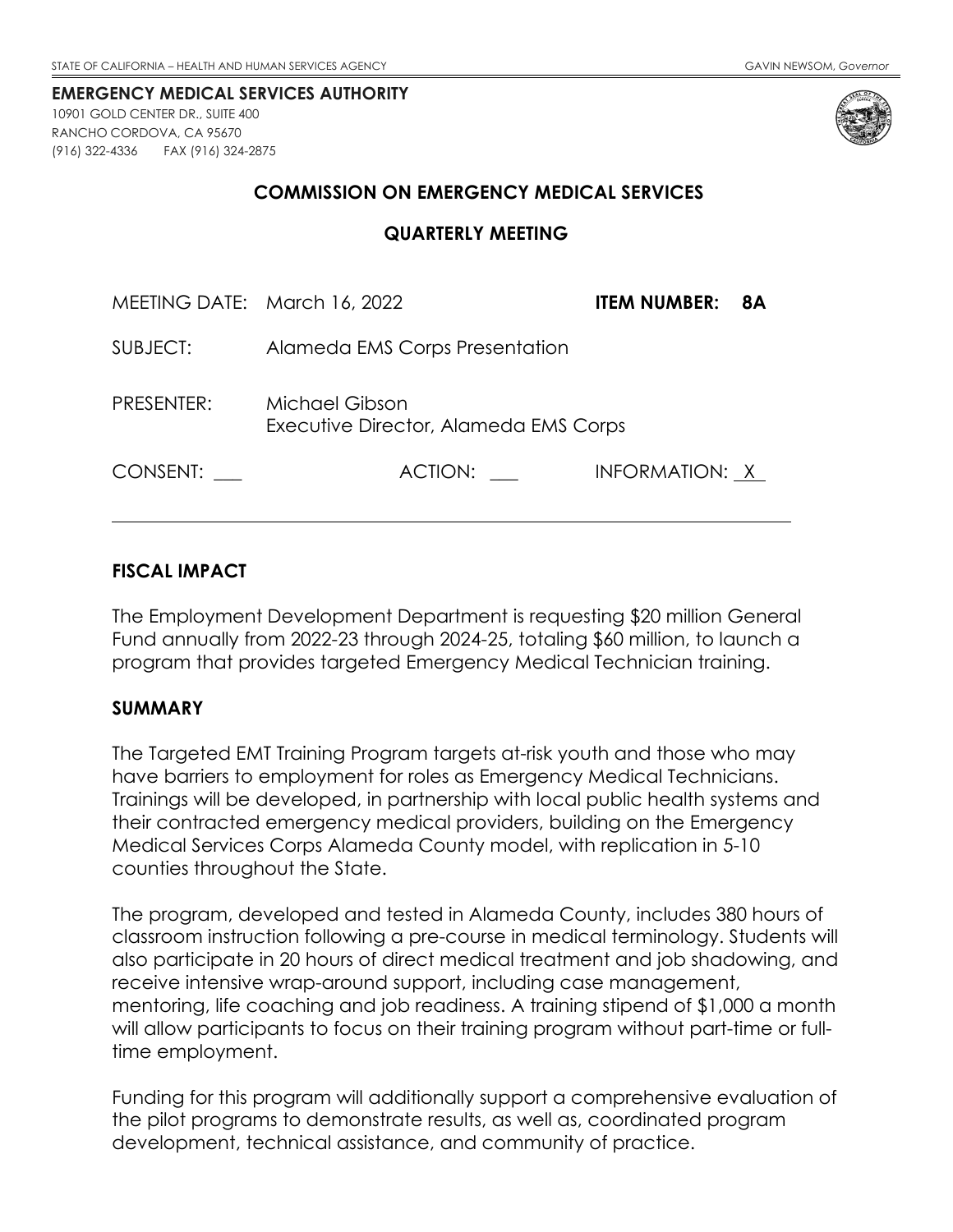Commission on Emergency Medical Services March 16, 2022 Item #8A Page 2

Local EMS Agencies are central to this program. Labor and Workforce Development Agency is proposing that LEMSAs, or their overarching Public Health Departments, will be the recipients of this operational funding, as they certify all training programs hosted within their jurisdictions.

## **BACKGROUND**

The Alameda EMS Corps Program was originally established in 2017. The purpose of this program is to increase the number of underrepresented Emergency Medical Technicians through youth development and job training. The Alameda County Health Care Services Agency's EMS Corps is a 5-month paid (stipend) program for young people between the ages of 18 to 26. Participants receive Emergency Medical Technician (EMT) training and life coaching, and additionally participate in community service events.

Over the past decade, the Alameda EMS Corps Program has graduated 19 cohorts and boasts 250 total graduates with over 200 currently working in the field as EMS Personnel. Since piloting in 2017, the program has achieved a 100% passing sate on the National Registry Exam – well above the national average.

The Alameda EMS Corps Vision Statement is as follows: *To be a national model that provides an opportunity for young adults to become competent and successful health care providers.*

The Alameda EMS Corps Mission Statement is as follows: *To increase the number of underrepresented emergency medical health care professionals through youth development, mentorship, job training, and sponsorship.*

More information on the Alameda EMS Corps can be found on their website at: <https://ems.acgov.org/index.page>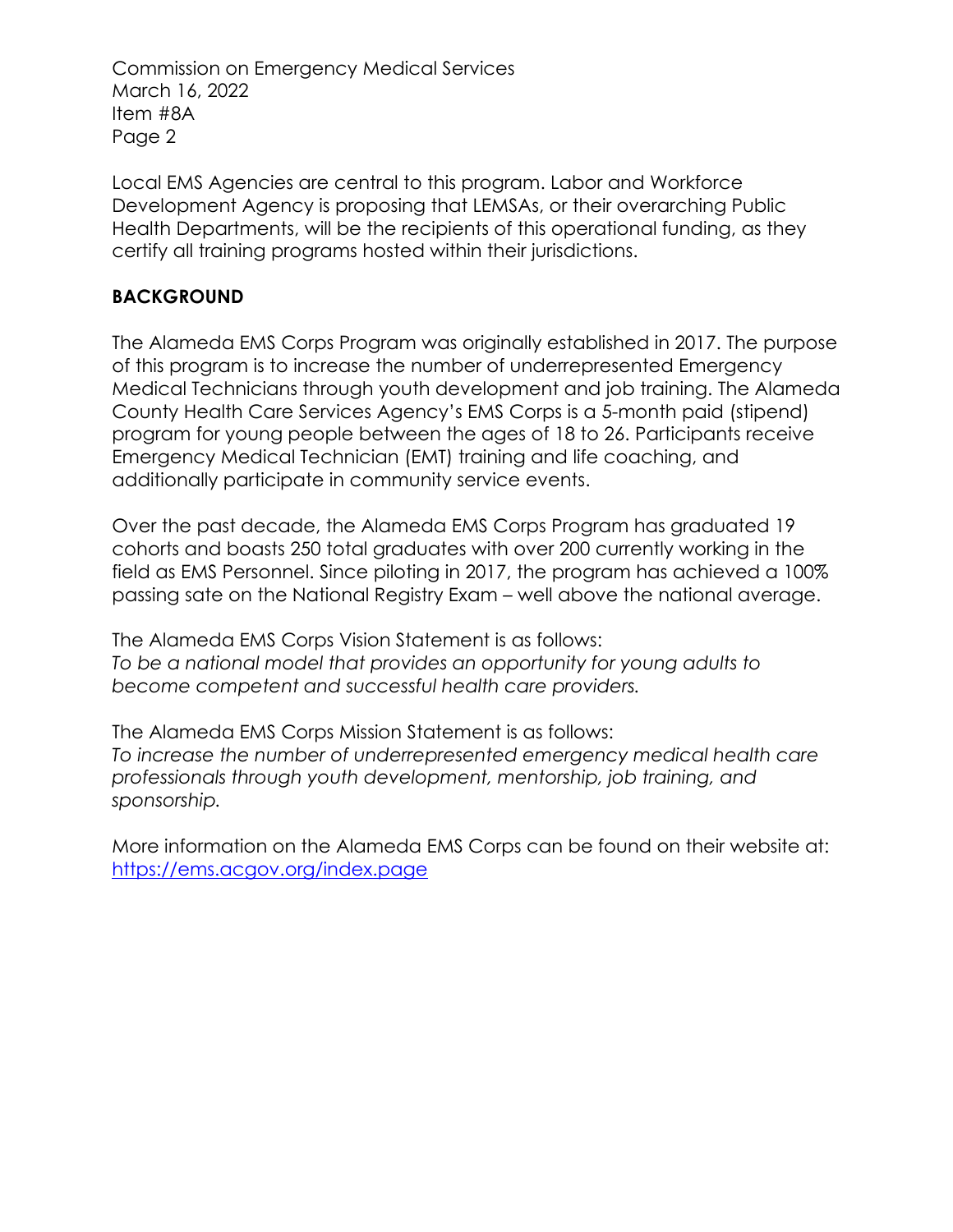<span id="page-38-0"></span>10901 GOLD CENTER DR., SUITE 400 RANCHO CORDOVA, CA 95670 (916) 322-4336 FAX (916) 324-2875



### **COMMISSION ON EMERGENCY MEDICAL SERVICES**

#### **QUARTERLY MEETING**

| MEETING DATE: March 16, 2022 |                                                                                                    | 8B<br><b>ITEM NUMBER:</b> |
|------------------------------|----------------------------------------------------------------------------------------------------|---------------------------|
| SUBJECT:                     | Labor and Workforce Development Agency Presentation on<br>the Governor's Budget                    |                           |
| PRESENTER:                   | Abby Snay<br>Deputy Secretary, Future of Work<br>California Labor and Workforce Development Agency |                           |
| CONSENT:                     | ACTION:                                                                                            | INFORMATION: X            |

#### **FISCAL IMPACT**

The Governor's Budget includes a one-time \$1.7 billion investment over three years in care economy workforce development, across both the Labor and Workforce Development Agency and California Health and Human Services Agency.

### **SUMMARY**

This one-time \$1.7 billion investment over three years in care economy workforce development will create more innovative and accessible opportunities to recruit, train, hire, and advance an ethnically and culturally inclusive health and human services workforce, with improved diversity, wages, and health equity outcomes. The Care Economy investments will be jointly coordinated by the Labor and Workforce Development Agency and CalHHS through the CalHHS/Health Care Access and Information (HCAI) Health Workforce Education and Training Council.

Included in these specific investments is \$60 million General Fund to expand Emergency Medical Technicians, in partnership with local public health systems and their contracted emergency medical providers.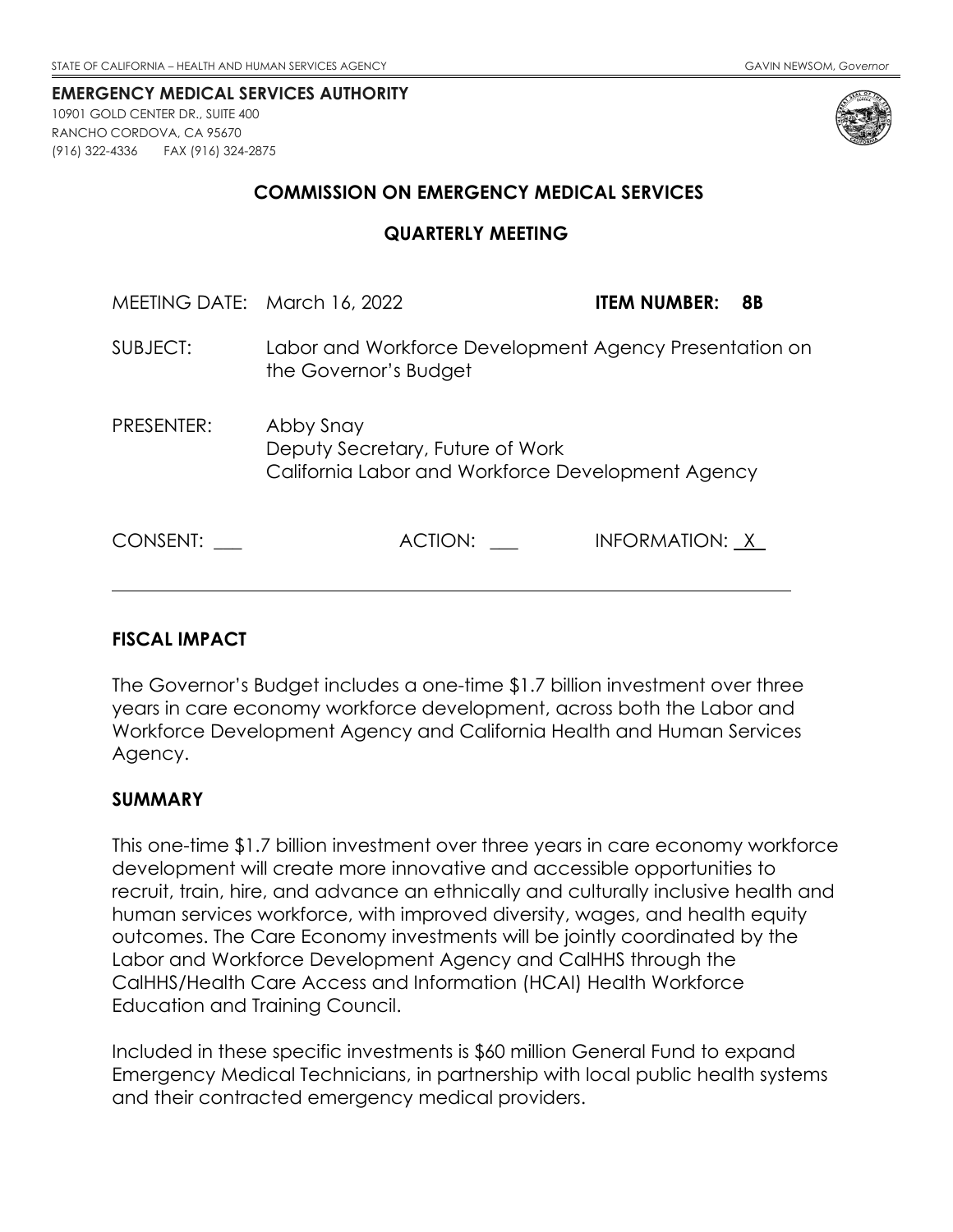<span id="page-39-0"></span>10901 GOLD CENTER DR., SUITE 400 RANCHO CORDOVA, CA 95670 (916) 322-4336 FAX (916) 324-2875



#### **COMMISSION ON EMERGENCY MEDICAL SERVICES**

| MEETING DATE: March 16, 2022 |                                                          | ITEM NUMBER:   | 9A |
|------------------------------|----------------------------------------------------------|----------------|----|
| SUBJECT:                     | State Medical Response Update                            |                |    |
| PRESENTER:                   | Craig Johnson<br><b>Chief, Disaster Medical Services</b> |                |    |
| CONSENT:                     | ACTION:                                                  | INFORMATION: X |    |

### **FISCAL IMPACT**

None.

### **BACKGROUND**

Beginning in March 2020, EMSA provided statewide medical support for the COVID-19 Pandemic and 2020/21 Wildfires. EMSA's support continued through four significant COVID surges and two fire seasons. EMSA expanded all Mobile Medical Assets programs, increased warehouse space, logistics operations, and bolstered staffing levels for state medical teams to unprecedented levels to meet the substantial statewide needs. EMSA support extended to Alternate Care Sites, Federal Medical Stations, medical strike teams for Long-term Care Facilities, shelters, Migrant Hubs to support border communities, vaccinations clinics, and Monoclonal Antibody Infusion Centers. EMSA also established a mobile field hospital in Southern California on multiple occasions and supported the buildout of hospitals across the State to increase bed capacity.

#### **SUMMARY**

During this fourth surge, EMSA's primary focus has been to support EMS and hospital surge. We are continuing to provide medical staffing and equipment where needed. In addition, we are supporting general acute care hospital and skilled nursing facility surge buildouts to increase staffed bed capacity across the State. We have also extended and expanded support for Monoclonal Antibody Infusion Centers and vaccination sites.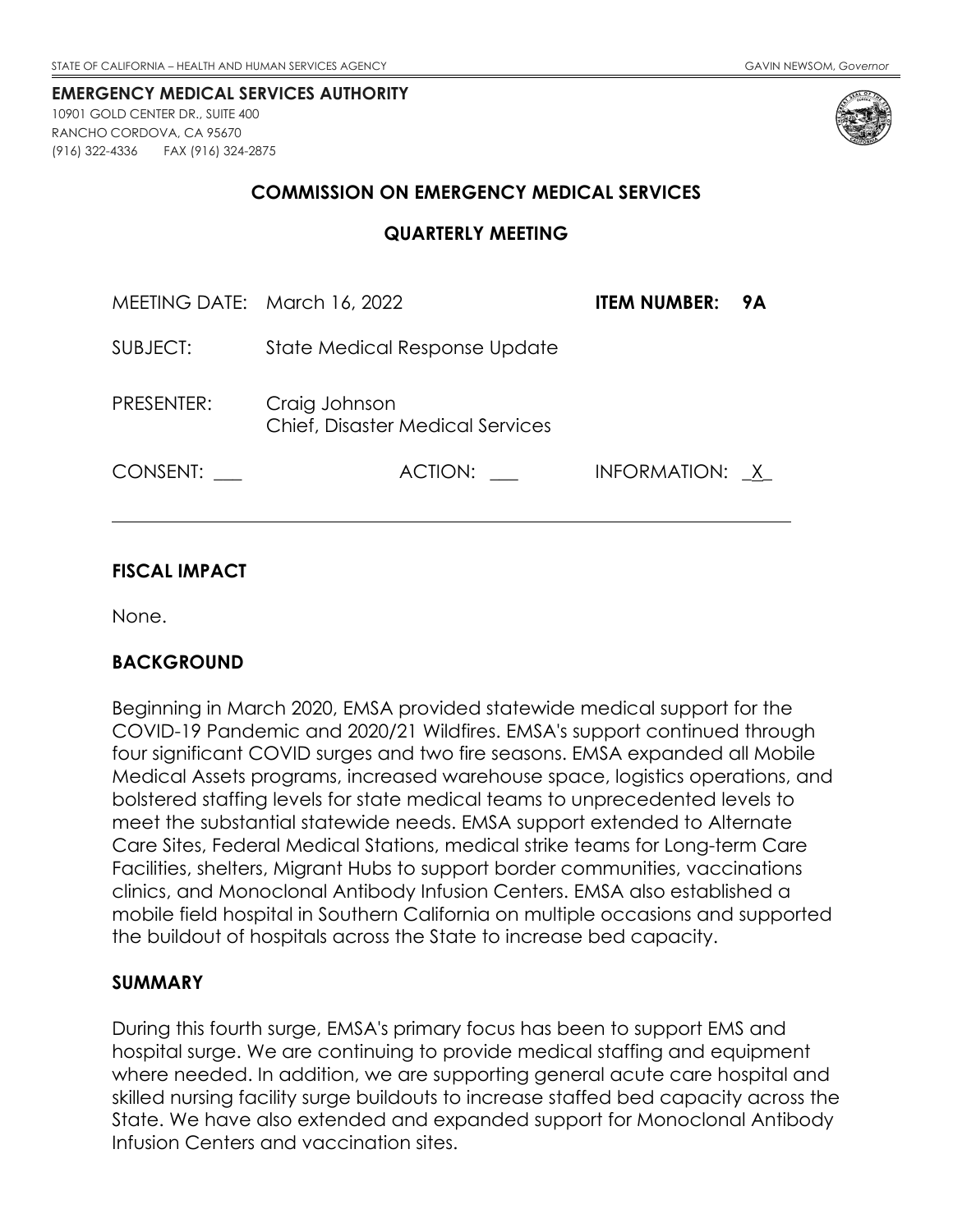Commission on Emergency Medical Services March 16, 2022 Item #9A Page 2

### **DISCUSSION**

Below is a high-level description of the accomplishments obtained over the past two years and a list of current response activities.

Accomplishments:

EMSA expanded the CAL-MAT program from a base of 180 members to approximately 1,200 members to meet statewide medical needs. During the COVID and Wildfires response, EMSA fulfilled over 4,400 individual CAL-MAT member deployments to support 143 medical missions resulting in over 85,000 patients treated.

EMSA oversaw the implementation and management of 26 Monoclonal Antibody Infusion Centers throughout CA, providing treatment to over 15,000 patients, effectively mitigating the impacts of COVID.

EMSA supported the buildout of 34 hospitals to increase bed capacity by adding over 1,500 surge beds in hard-hit areas, including Imperial County, San Juaquin Valley, and rural communities in the northern part of the State. EMSA also established a Mobile Field Hospital in Imperial County to expand the critical capabilities of one of the only two hospitals in a county heavily impacted by COVID.

EMSA coordinated the acquisition of much-needed staffing for hospitals and processed over 58,000 out-of-state medical personnel to support the COVID response. At the COVID peak, nearly 6,000 out-of-state medical staff supported medical facilities statewide on any given day. The State currently supports 245 facilities with more than 4,800 contract staff statewide.

EMSA provided medical screening and vaccination support at migrant hubs in Southern CA. The support extended over 12 months and spanned over multiple sites in San Diego and Imperial Counties. Working with State and local partners, EMSA provided medical care for over 60,000 migrants.

EMSA supported statewide COVID patient movement, effectively transporting approximately 7,000 patients. We activated the All Access Transfer Center to assist with regional and state-level patient movement coordination, which validated the regional concept identified in the California Patient Movement Plan. Over the past month, the State deployed five ambulance strike teams (50 medics) to Southern California to support inter-facility transfers and Emergency Departments to assist with patient care and reduce ambulance wall time.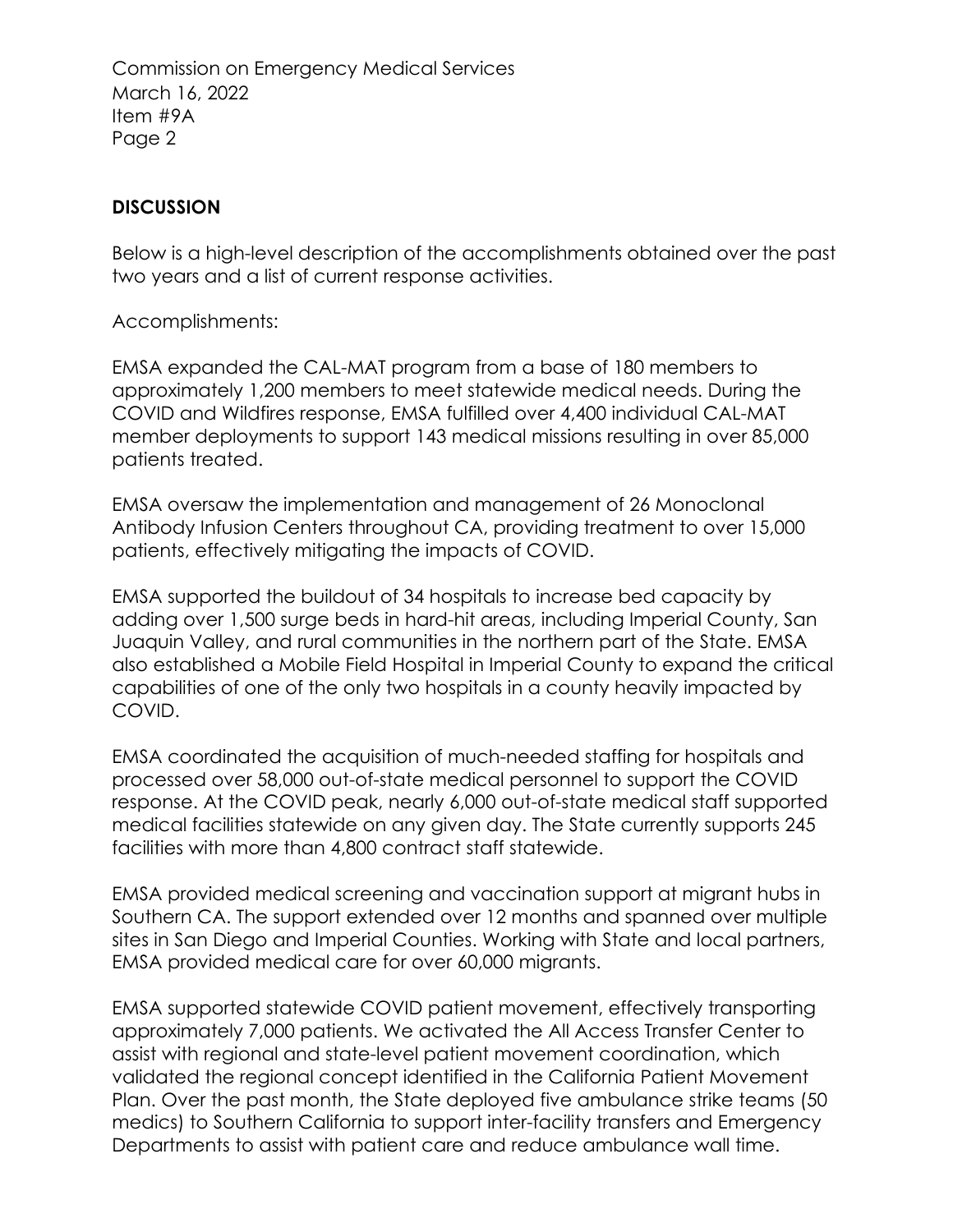Commission on Emergency Medical Services March 16, 2022 Item #9A Page 3

Current Response Activities:

- EMSA continues to process out-of-state approvals for medical personnel.
- EMSA continues to provide contract staffing to support hospitals throughout California.
- EMSA continues to support hospital buildouts to expand bed capacity in the State's Central Valley, Southern, and Northern portions.
- EMSA continues to provide medical equipment (ventilators and associated equipment, including oxygen support) to medical facilities as needed.
- EMSA continues to provide Ambulance Patient Offload Time (APOT) teams to support hospital Emergency Departments to reduce wall time and free up EMS resources for 911 support.
- EMSA continues to provide resource support for 26 Monoclonal Antibody Infusion Centers throughout California.
- EMSA continues to provide COVID patient movement support and level loading.